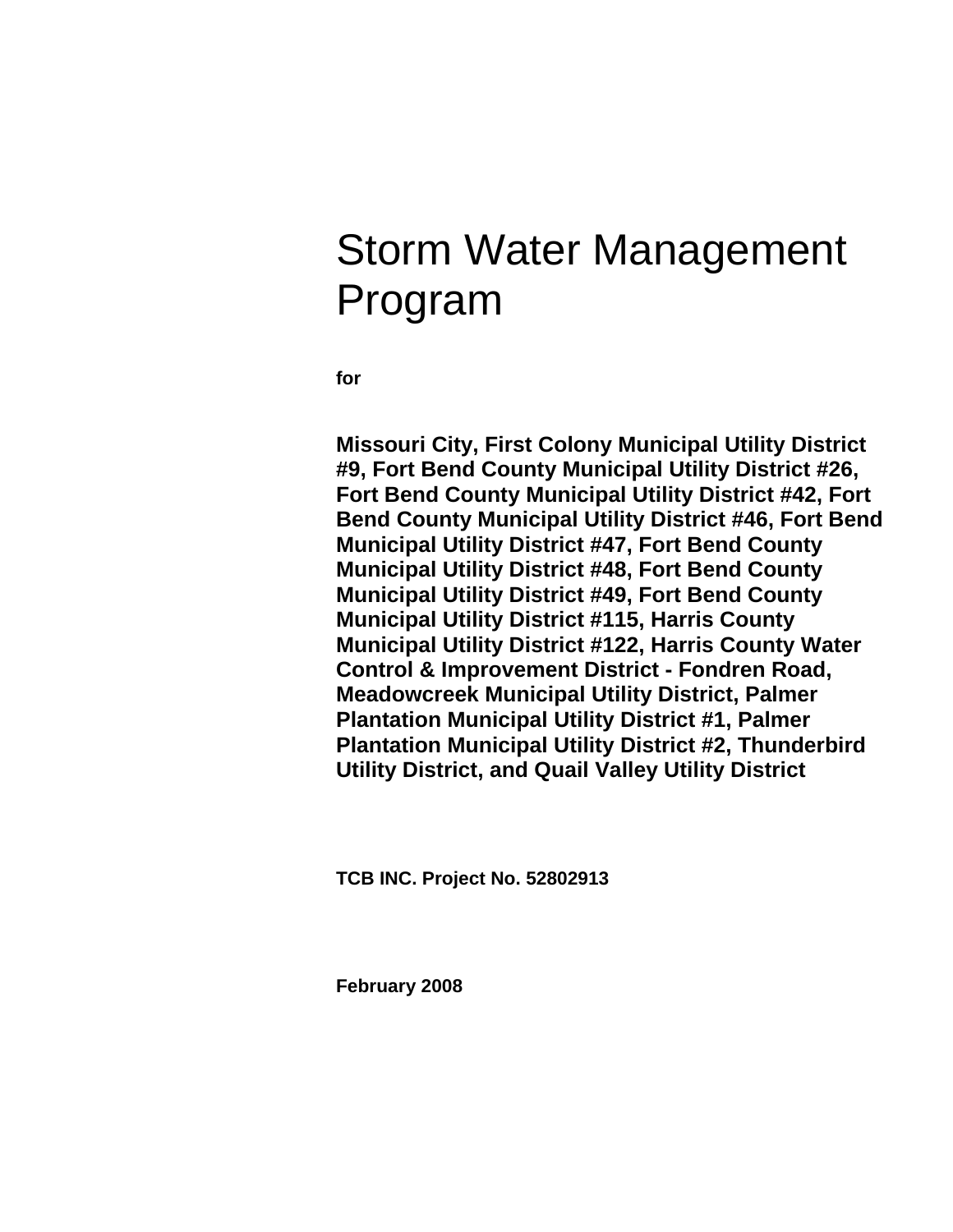# Storm Water Management Program

**for** 

**Missouri City, First Colony Municipal Utility District #9, Fort Bend County Municipal Utility District #26, Fort Bend County Municipal Utility District #42, Fort Bend County Municipal Utility District #46, Fort Bend Municipal Utility District #47, Fort Bend County Municipal Utility District #48, Fort Bend County Municipal Utility District #49, Fort Bend County Municipal Utility District #115, Harris County Municipal Utility District #122, Harris County Water Control & Improvement District - Fondren Road, Meadowcreek Municipal Utility District, Palmer Plantation Municipal Utility District #1, Palmer Plantation Municipal Utility District #2, Thunderbird Utility District, and Quail Valley Utility District** 

> **Fort Bend County, Texas Harris County, Texas**

**TCB INC. Project No. 52802913** 

**February 2008**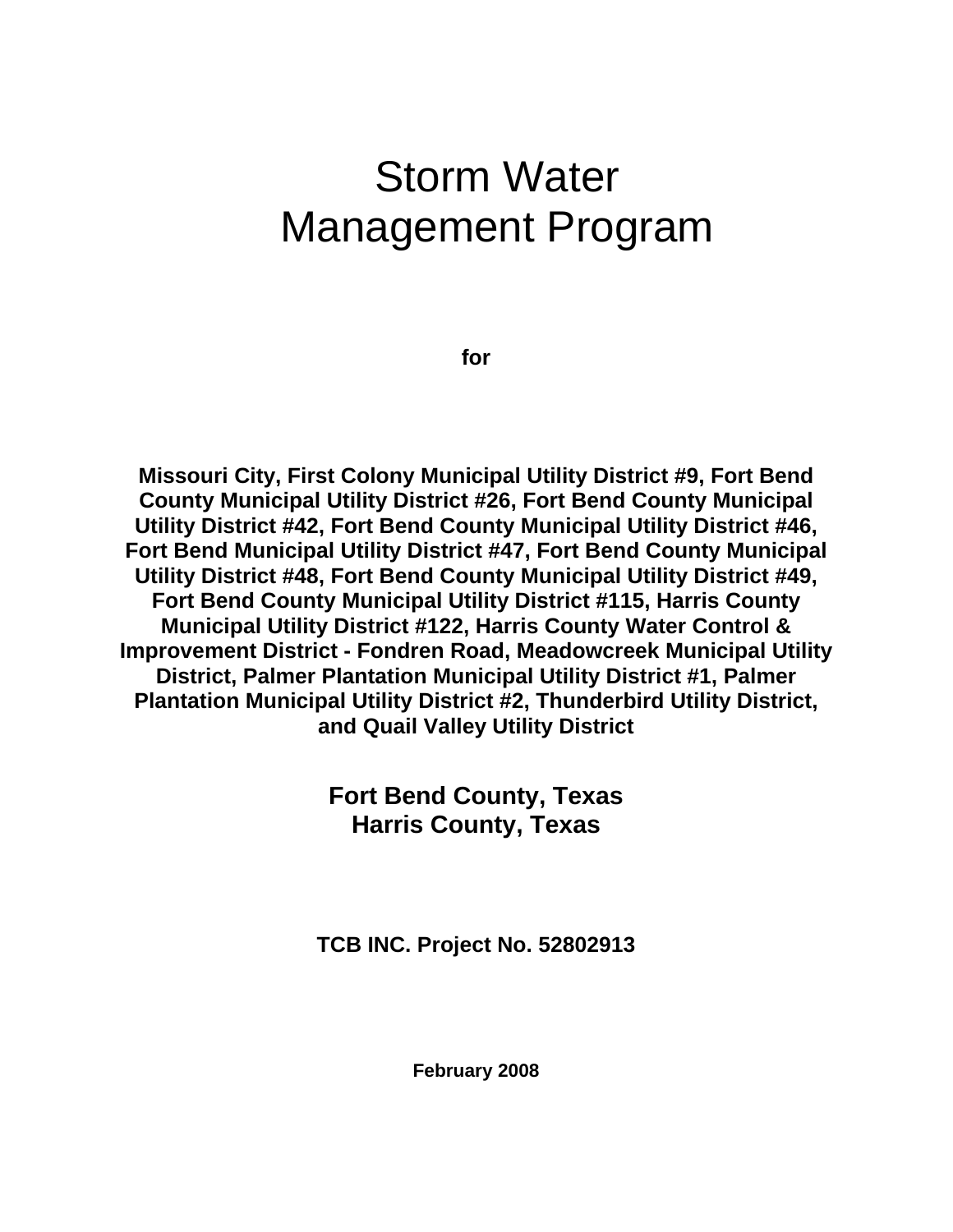# **Contents**

## **Acronyms**

## **Preface**

|     | Section 1 - Public Education and Outreach on Storm Water Impacts Minimum<br><b>Control Measure</b>                   |    |
|-----|----------------------------------------------------------------------------------------------------------------------|----|
| 1.1 |                                                                                                                      |    |
| 1.2 |                                                                                                                      |    |
| 1.3 |                                                                                                                      |    |
|     | Section 2 - Public Involvement/Participation Minimum Control Measure                                                 |    |
| 2.1 |                                                                                                                      |    |
| 2.2 | <b>Existing Activities</b>                                                                                           |    |
| 2.3 |                                                                                                                      |    |
|     | Section 3 - Illicit Discharge Detection and Elimination Minimum Control Measure                                      |    |
| 3.1 |                                                                                                                      |    |
| 3.2 |                                                                                                                      |    |
| 3.3 |                                                                                                                      |    |
|     | Section 4 – Construction Site Storm Water Runoff Control Minimum<br><b>Control Measure</b>                           |    |
| 4.1 |                                                                                                                      |    |
| 4.2 |                                                                                                                      | 15 |
| 4.3 |                                                                                                                      |    |
|     | Section 5 - Post-Construction Storm Water Management in New Development<br>and Redevelopment Minimum Control Measure |    |
| 5.1 |                                                                                                                      |    |
| 5.2 |                                                                                                                      |    |
| 5.3 |                                                                                                                      |    |

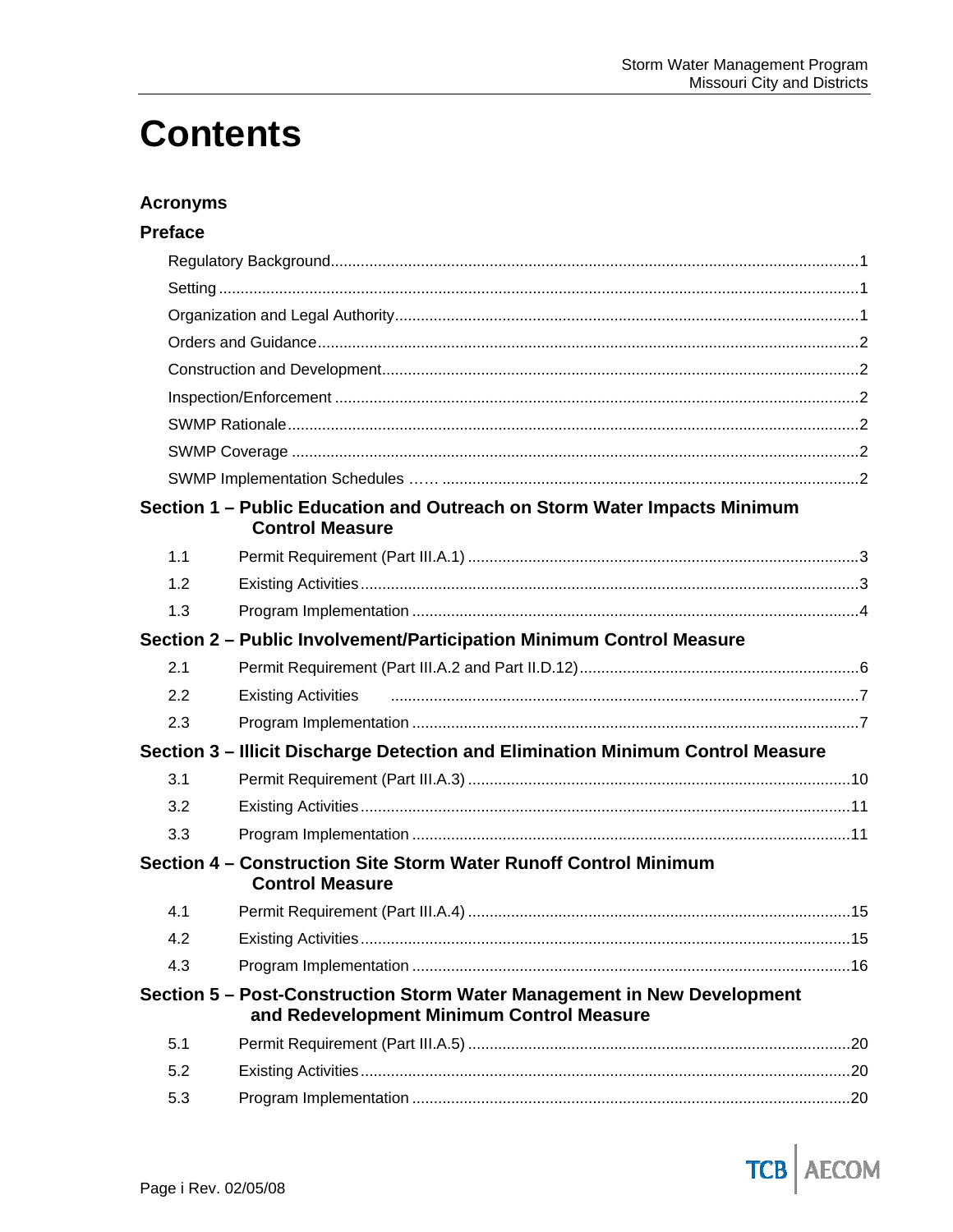## **Section 6 – Pollution Prevention/Good Housekeeping for Municipal Operations Minimum Control Measure**

|     | Section 7 – MS4 Operators Contributing to the Development and Implementation |  |
|-----|------------------------------------------------------------------------------|--|
| 6.3 |                                                                              |  |
| 6.2 |                                                                              |  |
| 6.1 |                                                                              |  |

## **List of Appendices**

Appendix A – Copy of TPDES General Permit No. TXR040000

Appendix B – Notice of Intent and TCEQ Response

Appendix C – Exhibits

Appendix D – Storm Water Management Program Implementation Schedule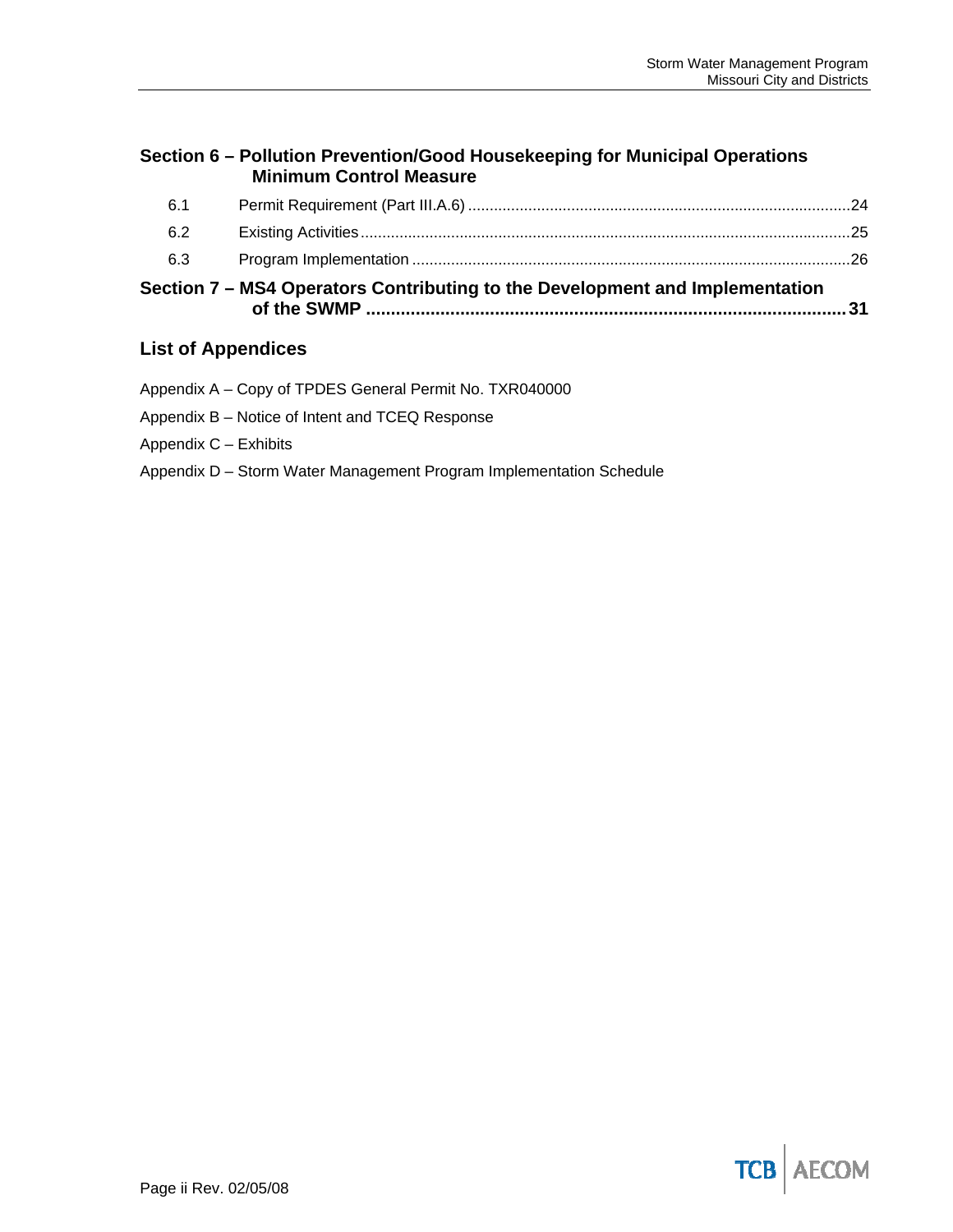# Acronyms/Definitions

| <b>BMP</b><br><b>CGP</b><br><b>Districts</b> | <b>Best Management Practice</b><br><b>Construction General Permit</b><br>Missouri City, First Colony Municipal Utility District #9, Fort Bend<br>County Municipal Utility District #26, Fort Bend County Municipal Utility<br>District #42, Fort Bend County Municipal Utility District #46, Fort Bend<br>Municipal Utility District #47, Fort Bend County Municipal Utility District<br>#48, Fort Bend County Municipal Utility District #49, Fort Bend County<br>Municipal Utility District #115, Harris County Municipal Utility District<br>#122, Harris County Water Control & Improvement District - Fondren<br>Road, Meadowcreek Municipal Utility District, Palmer Plantation<br>Municipal Utility District #1, Palmer Plantation Municipal Utility District<br>#2, Thunderbird Utility District, and Quail Valley Utility District |
|----------------------------------------------|---------------------------------------------------------------------------------------------------------------------------------------------------------------------------------------------------------------------------------------------------------------------------------------------------------------------------------------------------------------------------------------------------------------------------------------------------------------------------------------------------------------------------------------------------------------------------------------------------------------------------------------------------------------------------------------------------------------------------------------------------------------------------------------------------------------------------------------------|
| EPA                                          | <b>Environmental Protection Agency</b>                                                                                                                                                                                                                                                                                                                                                                                                                                                                                                                                                                                                                                                                                                                                                                                                      |
| <b>Executive Director</b>                    | Executive Director for the Texas Commission on Environmental Quality                                                                                                                                                                                                                                                                                                                                                                                                                                                                                                                                                                                                                                                                                                                                                                        |
| <b>ETJ</b>                                   | <b>Extraterritorial Jurisdiction</b>                                                                                                                                                                                                                                                                                                                                                                                                                                                                                                                                                                                                                                                                                                                                                                                                        |
| <b>HHW</b>                                   | <b>Household Hazardous Waste</b>                                                                                                                                                                                                                                                                                                                                                                                                                                                                                                                                                                                                                                                                                                                                                                                                            |
| <b>LID</b>                                   | Levee Improvement District                                                                                                                                                                                                                                                                                                                                                                                                                                                                                                                                                                                                                                                                                                                                                                                                                  |
| <b>MCM</b>                                   | <b>Minimum Control Measure</b>                                                                                                                                                                                                                                                                                                                                                                                                                                                                                                                                                                                                                                                                                                                                                                                                              |
| MEP                                          | <b>Maximum Extent Practicable</b>                                                                                                                                                                                                                                                                                                                                                                                                                                                                                                                                                                                                                                                                                                                                                                                                           |
| MS4                                          | Municipal Separate Storm Sewer System                                                                                                                                                                                                                                                                                                                                                                                                                                                                                                                                                                                                                                                                                                                                                                                                       |
| <b>MUD</b>                                   | <b>Municipal Utility District</b>                                                                                                                                                                                                                                                                                                                                                                                                                                                                                                                                                                                                                                                                                                                                                                                                           |
| <b>NOI</b>                                   | Notice of Intent                                                                                                                                                                                                                                                                                                                                                                                                                                                                                                                                                                                                                                                                                                                                                                                                                            |
| <b>NPDES</b>                                 | National Pollutant Discharge Elimination System                                                                                                                                                                                                                                                                                                                                                                                                                                                                                                                                                                                                                                                                                                                                                                                             |
| <b>PSA</b>                                   | <b>Public Service Announcement</b>                                                                                                                                                                                                                                                                                                                                                                                                                                                                                                                                                                                                                                                                                                                                                                                                          |
| <b>SWMP</b>                                  | Storm Water Management Program                                                                                                                                                                                                                                                                                                                                                                                                                                                                                                                                                                                                                                                                                                                                                                                                              |
| <b>SWPPP</b>                                 | <b>Storm Water Pollution Prevention Plan</b>                                                                                                                                                                                                                                                                                                                                                                                                                                                                                                                                                                                                                                                                                                                                                                                                |
| <b>TCEQ</b>                                  | <b>Texas Commission on Environmental Quality</b>                                                                                                                                                                                                                                                                                                                                                                                                                                                                                                                                                                                                                                                                                                                                                                                            |
| The City                                     | Missouri City                                                                                                                                                                                                                                                                                                                                                                                                                                                                                                                                                                                                                                                                                                                                                                                                                               |
| <b>TPDES</b>                                 | Texas Pollutant Discharge Elimination System                                                                                                                                                                                                                                                                                                                                                                                                                                                                                                                                                                                                                                                                                                                                                                                                |
| U.S.                                         | <b>United States</b>                                                                                                                                                                                                                                                                                                                                                                                                                                                                                                                                                                                                                                                                                                                                                                                                                        |
| WC&ID                                        | Water Control and Improvement District                                                                                                                                                                                                                                                                                                                                                                                                                                                                                                                                                                                                                                                                                                                                                                                                      |
| #                                            | Number                                                                                                                                                                                                                                                                                                                                                                                                                                                                                                                                                                                                                                                                                                                                                                                                                                      |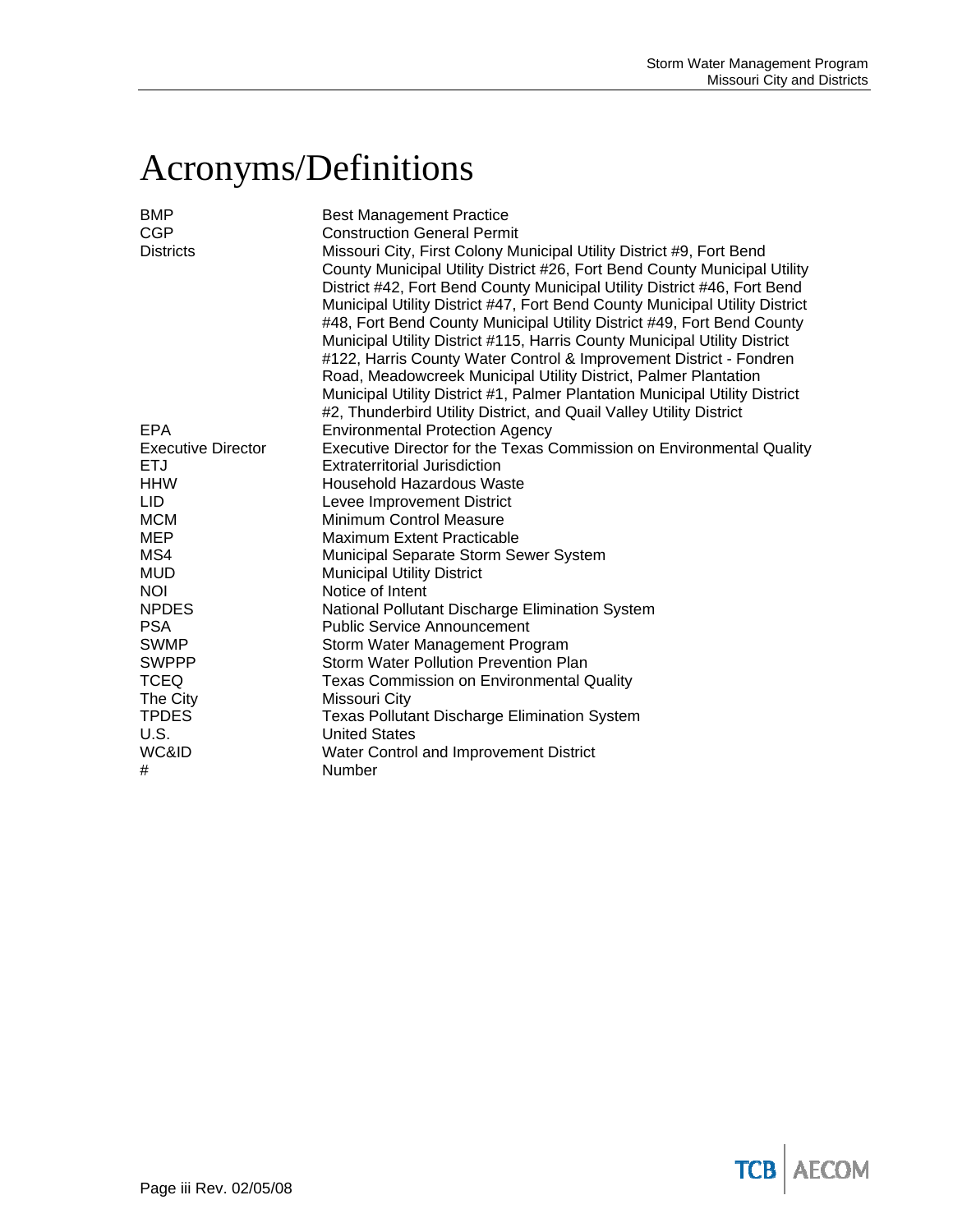# Preface

# **Regulatory Background**

Missouri City and the Districts are small Municipal Separate Storm Sewer System (MS4) operators that are located within an urbanized area as determined by the 2000 Decennial Census by the U.S. Census Bureau and are therefore eligible for coverage under TPDES General Permit No. TXR040000 (General Permit).

To the extent allowable under state and local law, small MS4 operators must develop and implement a Storm Water Management Program (SWMP) and submit a Notice of Intent (NOI) according to the requirements of Part III of TPDES General Permit No. TXR040000, for storm water discharges that reach Waters of the United States. Multiple MS4s with several operators must each develop and submit separate Notices of Intent (NOIs) and a SWMP which may be developed to meet the SWMP requirements in Part II.D.3 or Part III. Each MS4 operator will be issued a distinct permit number. The SWMP must clearly list the name and permit number (or copy of NOI, if permit number not yet issued) for each MS4 operator that contributes to the development and implementation of the SWMP and provide confirmation that the contributing MS4 operator has agreed to contribute. As a requirement of this General Permit, a copy of TPDES General Permit No. TXR040000 is included with this SWMP in *Appendix A*.

The SWMP must be developed to prevent pollution in storm water to the maximum extent practicable (MEP) and effectively prohibit illicit discharges to the system. Existing programs or best management practices (BMPs) may be used to fulfill the requirements of the General Permit. The SWMP must include a timeline that demonstrates a schedule for implementation of the program throughout the permit term. If changes to the program are needed, revisions are to be summarized in the Annual Report.

The MS4 operator must submit a concise annual report to the executive director within 90 days of the end of each permit year (by November 11). The annual report must address the previous permit year. The first permit year for annual reporting purposes shall begin on the date of permit issuance, and shall last for one year. Subsequent calendar years will begin on the anniversary date of the permit issuance and last for one year. The annual report permitting year is August 13 to August 12. The MS4 operator must also make a copy of the annual report readily available for review by Texas Commission on Environmental Quality (TCEQ) personnel upon request.

Year 1 of the permit shall run from August 13, 2007 through August 12, 2008. [Year 2 of the permit shall run from August 13, 2008 through August 12, 2009. Year 3 of the permit shall run from August 13, 2009 through August 12, 2010. Year 4 of the permit shall run from August 13, 2010 through August 12, 2011. Year 5 of the permit shall run from August 13, 2011 through August 12, 2012.] Should the TCEQ administratively continue the permit after August 13, 2012, each successive year of the permit shall commence on August 13 and end on August 12.

# **Setting**

Missouri City (the City) and the District covers an area of approximately 30.23 square miles. It is located in Fort Bend County and Harris County, in southeast Texas, 20 miles west of Houston. It currently has over 526 miles of streets maintained by the City and operates 19 city parks that cover approximately 646.6 acres. There are 11 additional City parks currently under development. Each District operates and maintains the storm sewer system within their respective Districts.

According to the 2000 Decennial Census, 19.78 square miles of Missouri City was determined to be urbanized. This SWMP will only pertain to this urbanized area. Missouri City is primarily a residential

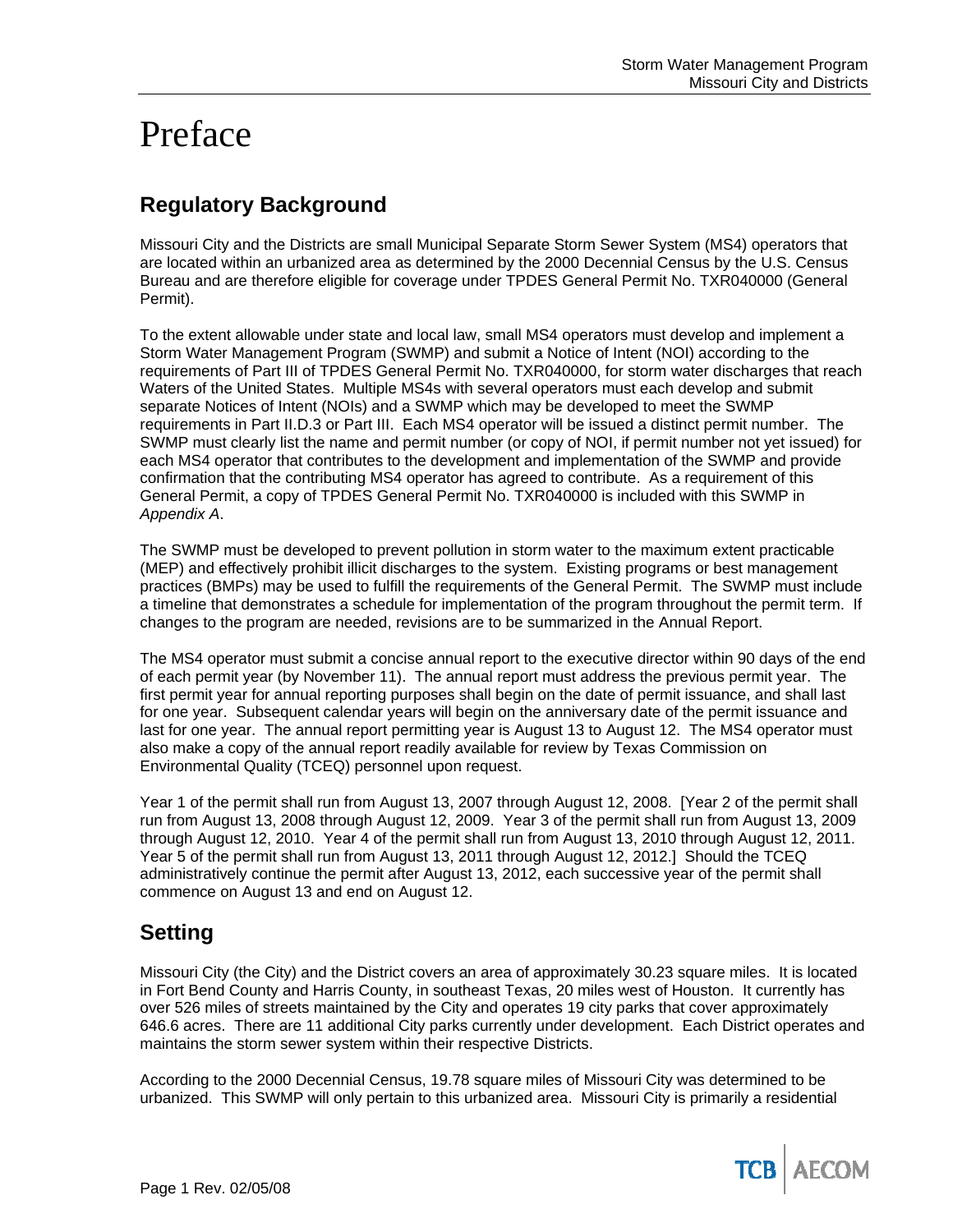community with supporting commercial businesses. Surrounding Fort Bend County land use in 1996 was 83 percent agricultural. *Exhibit 1* in *Appendix C* depicts the boundary and general service area of Missouri City and the Districts.

Terrain varies from level to gently rolling. The growing season is 296 days. Average annual rainfall is 45.3 inches. Temperatures range from a mean minimum of 41°F to a mean maximum of 93°F. Soils vary from rich alluvial soils to sandy loam and clay.

Surface water consists of rivers, bayous, creeks, and small lakes. Flow from bayous is generally sluggish due to the gently sloping topography. There are few springs that contribute significantly to base flow.

## **Organization and Legal Authority**

Missouri City was incorporated in 1956. It operates under a City Council/City Manager form of government. The City Council (which includes the mayor) makes policy and the City Manager carries out the policy in the day-to-day business of running the city. It became a Home Rule city by charter in 1974 and became a zoned city in 1981.

The urbanized portion of Missouri City and its extraterritorial jurisdiction (ETJ) primarily consists of master-planned communities, Municipal Utility Districts (MUDs), Water Control and Improvement District (WC&ID), or other special districts created and operating under the authority of the Texas Water Code. These districts are responsible for water, storm water, sanitary sewer, and waste management services for their districts. This includes operation of and maintenance and replacement of sanitary and storm sewer systems; and, for some districts, wastewater treatment plants. In addition, Missouri City owns its storm water infrastructure and is responsible for operation, maintenance, and replacement of its sanitary and storm sewer systems. Missouri City owns two wastewater treatment plants, which are both operated by separate contractors. Some less densely populated areas of the city have individual residential on-site sewage treatment systems.

## **Orders and Guidance**

Key City and District orders and guidelines that may be affected by this SWMP include:

- Contracts between Missouri City and its contractors
- Contracts between the Districts and their contractors
- **Missouri City Ordinances**
- Districts Rate Orders and Rules and Regulations

## **Construction and Development**

Missouri City and the Districts are responsible for plan review aspects within their jurisdiction. Construction projects are subject to the requirements of the TPDES Construction General Permit.

## **Inspection/Enforcement**

Missouri City and the Districts maintenance contractors report regulatory infractions as they are discovered during regular maintenance operations.

In Missouri City and the Districts, builders are required to install erosion control devices. The accumulation of any trash, sediment, dirt or any other debris or the washing of trash, sediment, dirt, and

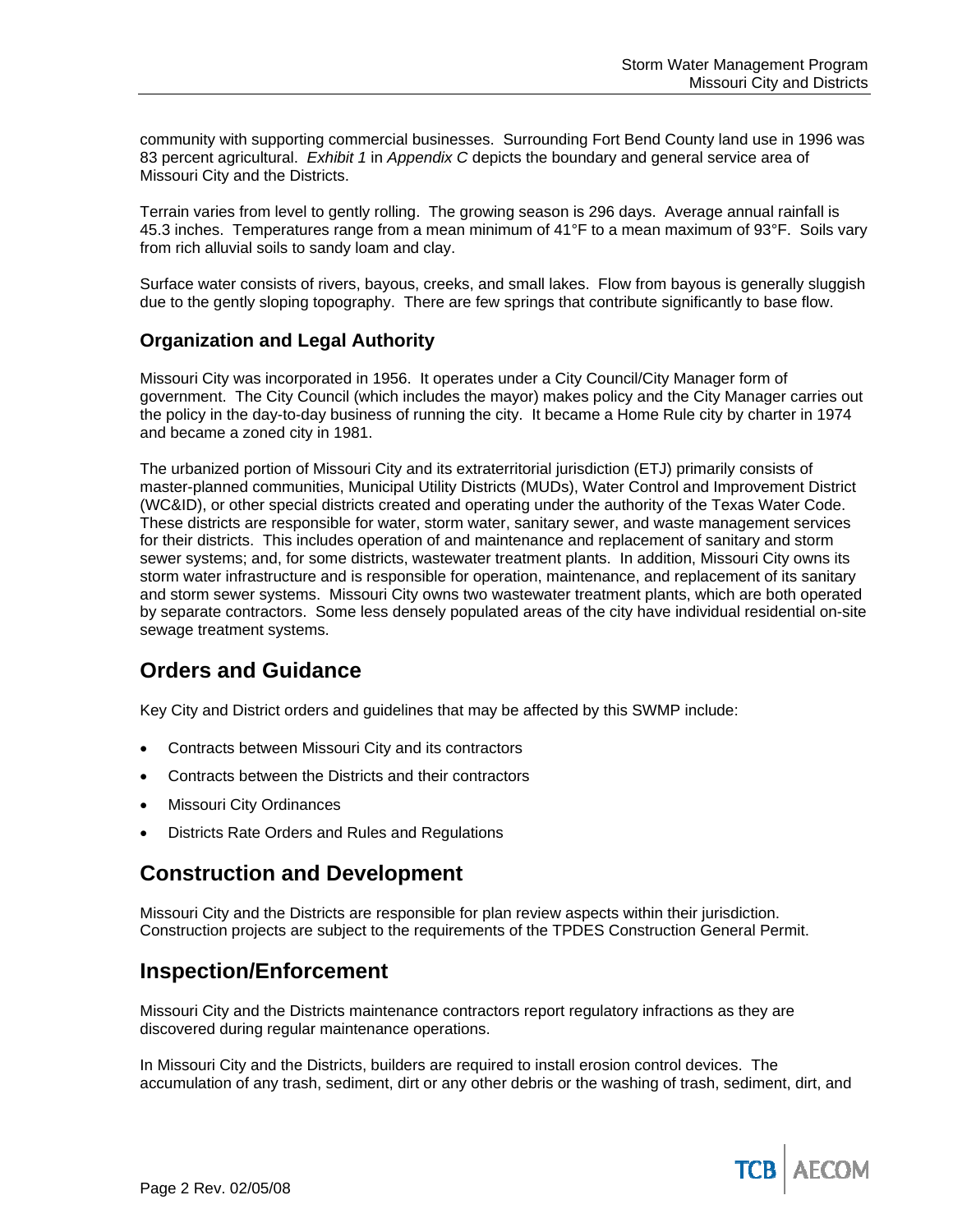all other debris into a drainage system is considered a violation. Builders are responsible for conducting regular inspections of their erosion control measures to ensure they are functioning properly.

# **SWMP Rationale**

This SWMP is designed to address storm water quality management issues typical of a growing residential community. Concerns specific to local watersheds were considered and specific BMPs were selected to effectively coordinate with existing activities and programs in the area.

# **SWMP Coverage**

This SWMP addresses the requirements of TPDES General Permit No. TXR040000. Multiple MS4s with several operators have participated in the development of this SWMP and are submitting separate NOIs and this jointly developed SWMP to meet the SWMP requirements in Part II.D.3 or Part III. for Missouri City and the following Districts: First Colony MUD #9, Fort Bend County MUDs #26, #42, #46, #47, #48, #49, and #115, Harris County MUD #122, Harris County WC&ID - Fondren Road, Meadowcreek MUD, Palmer Plantation MUD #1, Palmer Plantation MUD #2, Thunderbird Utility District, and Quail Valley Utility District. The requirements of this SWMP are only applicable to those portions of the applicants' MS4s that are located within urbanized areas. The SWMP includes copies of NOIs for Missouri City and these Districts in *Appendix B*.

Missouri City is the overall administrator for this SWMP. Each SWMP participant is responsible for compliance with the TPDES Phase II MS4 Permit and this SWMP for the facilities it operates. Each MS4 operator will be issued a distinct permit number.

# **SWMP Implementation Schedules**

The implementation schedules in the SWMP are proposed, based on available information. Where measurable goals are accomplished ahead of schedule, it will be reported in the Annual Report. In the event implementation schedule adjustments are needed, revisions to the SWMP will be made in accordance with the General Permit.

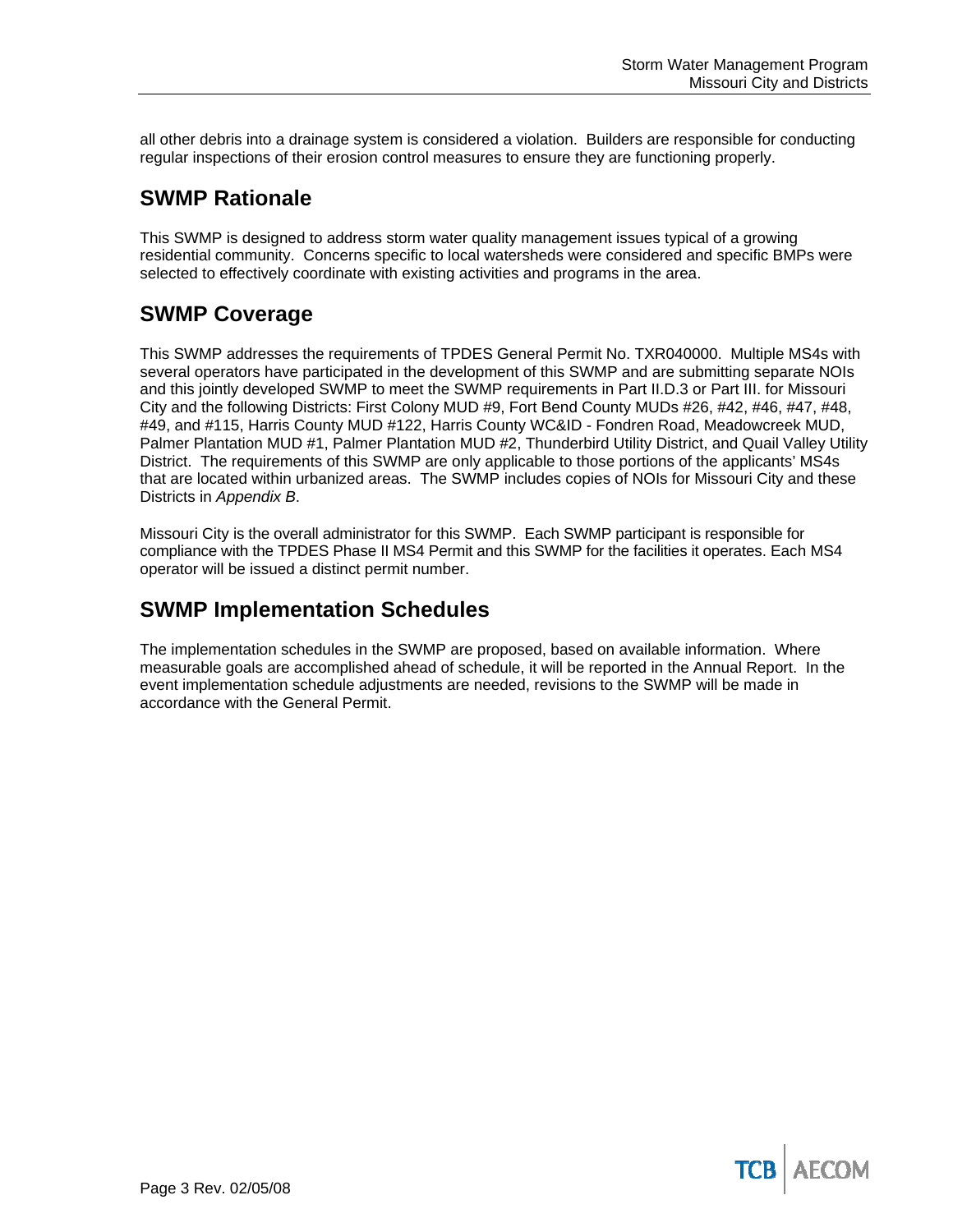# Section 1 – Public Education and Outreach on Storm Water Impacts Minimum Control Measure

## **1.1 Permit Requirement (Part III.A.1.)**

"A public education program must be developed and implemented to distribute educational materials to the community or conduct equivalent outreach activities that will be used to inform the public. The MS4 operator may determine the most appropriate sections of the population at which to direct the program. The MS4 operator must consider the following groups and the SWMP shall provide justification for any listed group that is not included in the program:

- residents;
- visitors;
- public service employees;
- businesses;
- commercial and industrial facilities; and
- construction site personnel.

The outreach must inform the public about the impacts that storm water run-off can have on water quality, hazards associated with illegal discharges and improper disposal of waste, and steps that they can take to reduce pollutants in storm water runoff.

The MS4 operator must document activities conducted and materials used to fulfill this control measure. Documentation shall be detailed enough to demonstrate the amount of resources used to address each group. This documentation shall be retained in the annual reports required in Part IV.B.2 of this general permit."

# **1.2 Existing Activities**

## **1.2.1 Outreach**

Missouri City currently operates a website (http://www.missouricitytx.gov) and a municipal (cable) television channel. The city develops and distributes numerous brochures providing information regarding city regulations, services, and programs. Developers in Missouri City and the Districts are required to install decals on storm drains with the message "Don't Dump – Drains to Bayou" or a similar message.

## **1.2.2 Resource Education**

The Missouri City Parks and Recreation Department operates 19 city parks with a total of approximately 646.6 acres. A number of these parks are associated with regional waterways or regional storm water management basins/lakes.

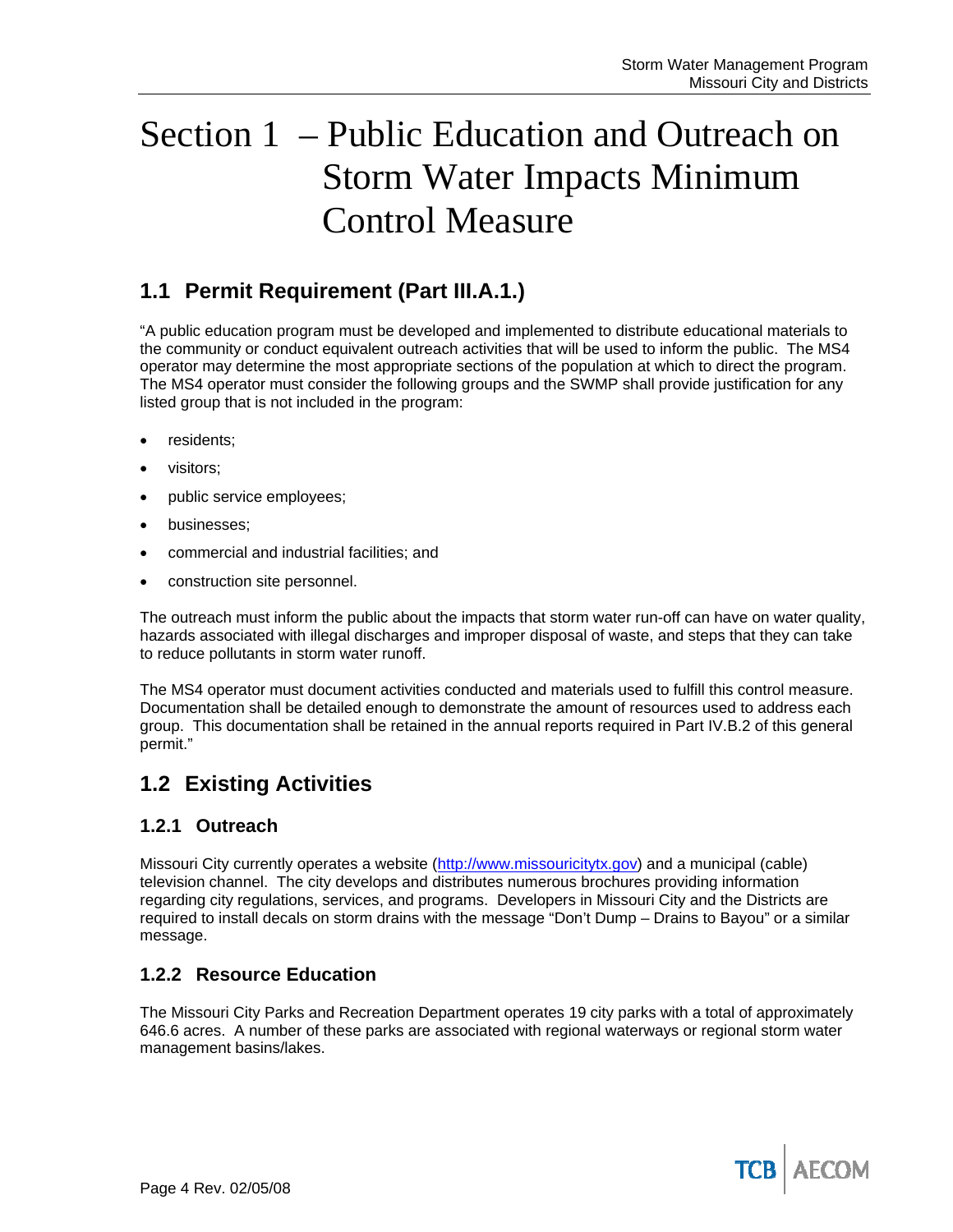## **1.2.3 Litter Reduction**

Missouri City operates a drop-off recycling center for its residents. Some curbside recycling is also available through private solid waste contractors. Community service participants provide some litter pick-up in city parks.

## **1.2.4 Children and Youth**

Missouri City supports curriculum programs and activities in the Fort Bend ISD schools.

## **1.2.5 Business**

The Inspection Section of the Planning Department is the information center for codes and ordinances and provides information to residents on land use, setbacks, building code requirements, business occupancy, and health standards.

## **1.2.6 Public Employee Training**

General training consists of on-the-job training and attendance at seminars and workshops.

## **1.3 Program Implementation**

## **1.3.1 Storm Drain Decals by Developers**

Storm drain decals heighten public awareness about how most drainage systems are directly connected to receiving waters without any treatment. Missouri City currently requires developers within Missouri City and the Districts to install decals on storm drains in new developments. Storm drain decals contain the message "Don't Dump – Drains to Bayou" or a similar message. The storm drain decal program will continue to be implemented.

#### *Measurable Goals*

- Adopt a requirement for developers to label storm drains in new communities.
- Continue storm drain decal program. Supply decals and instruction sheets.

#### *Rationale*

This is an established program that Missouri City will continue to implement. Storm drain decals heighten public awareness about how most drainage systems are directly connected to receiving waters without any treatment. This will help to inform the public about the impacts polluted storm water runoff can have on water quality and the hazards associated with illegal discharges and improper disposal of waste. Requirements for developers to label storm drains in new communities will be adopted into the city's procedures as a measurable goal.

## **1.3.2 Storm Water Public Education Materials**

Missouri City and the Districts will develop or reprint and distribute storm water public education print materials on topics such as lawn and garden management, proper handling of household hazardous waste, littering, and commercial storm water impacts and waste management. Existing methods of distribution will be used, such as schools, libraries, neighborhood associations, mailers, city plan review and permitting processes, and District plan review processes.

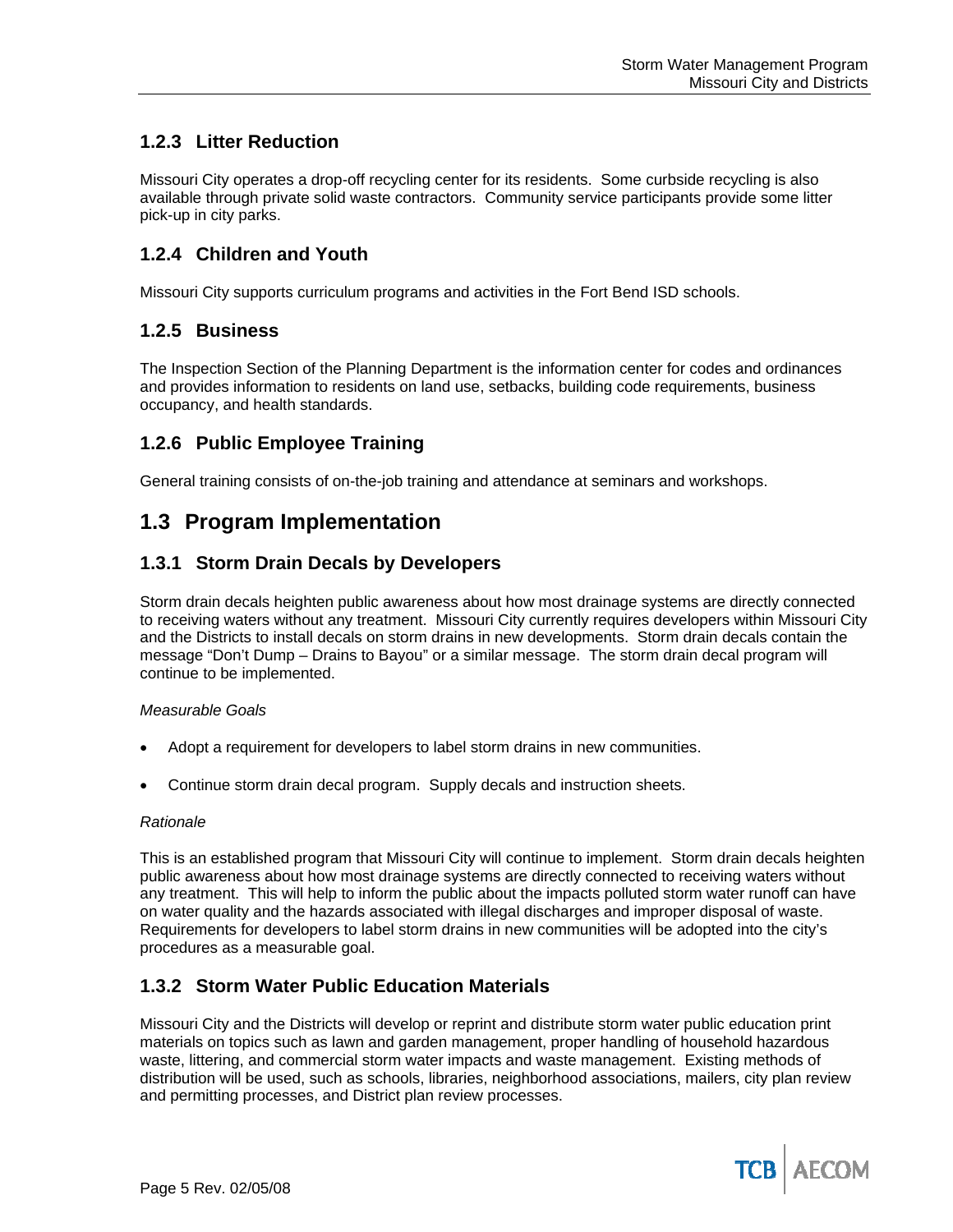#### *Measurable Goals*

- Evaluate and identify public education materials options and distribution methods in Permit Year 1.
- Based on evaluation conducted in Year 1, develop and provide appropriate public education materials in Permit Years 2 through 5.

#### *Rationale*

Use of public education materials is an effective means to reach a diverse group of people. This BMP will be used to inform the general public and specific target audiences, such as residents, visitors, public service employees, businesses, commercial and industrial facilities, and construction site personnel. Public education materials will address the impacts polluted storm water runoff can have on water quality, hazards associated with illegal discharges and improper disposal of waste, and ways the public can minimize their impact on storm water quality. The measurable goals were selected to identify milestones in printing and distributing public education materials.

## **1.3.3 Website/Municipal Channel Storm Water Quality Message**

Missouri City currently operates a website and municipal channel. Missouri City will evaluate the use of public service announcements (PSAs) addressing issues affecting storm water quality such as littering, proper household hazardous waste disposal, proper used oil disposal, and other storm water quality issues. Based on the evaluation, if implemented, the PSAs will be played or shown on the city website and/or municipal channel. The website and municipal channel can be used to provide updates on upcoming events and volunteer opportunities.

#### *Measurable Goals*

• Placement of storm water quality information on the Missouri City website and/or municipal channel in Permit Years 1 through 5.

#### *Rationale*

Missouri City currently operates a website and municipal channel, which are used by local residents and businesses. Storm water quality PSAs, upcoming events, and/or volunteer opportunities will be evaluated for placement on these forms of media. The measurable goal was selected for implementation of the BMP.

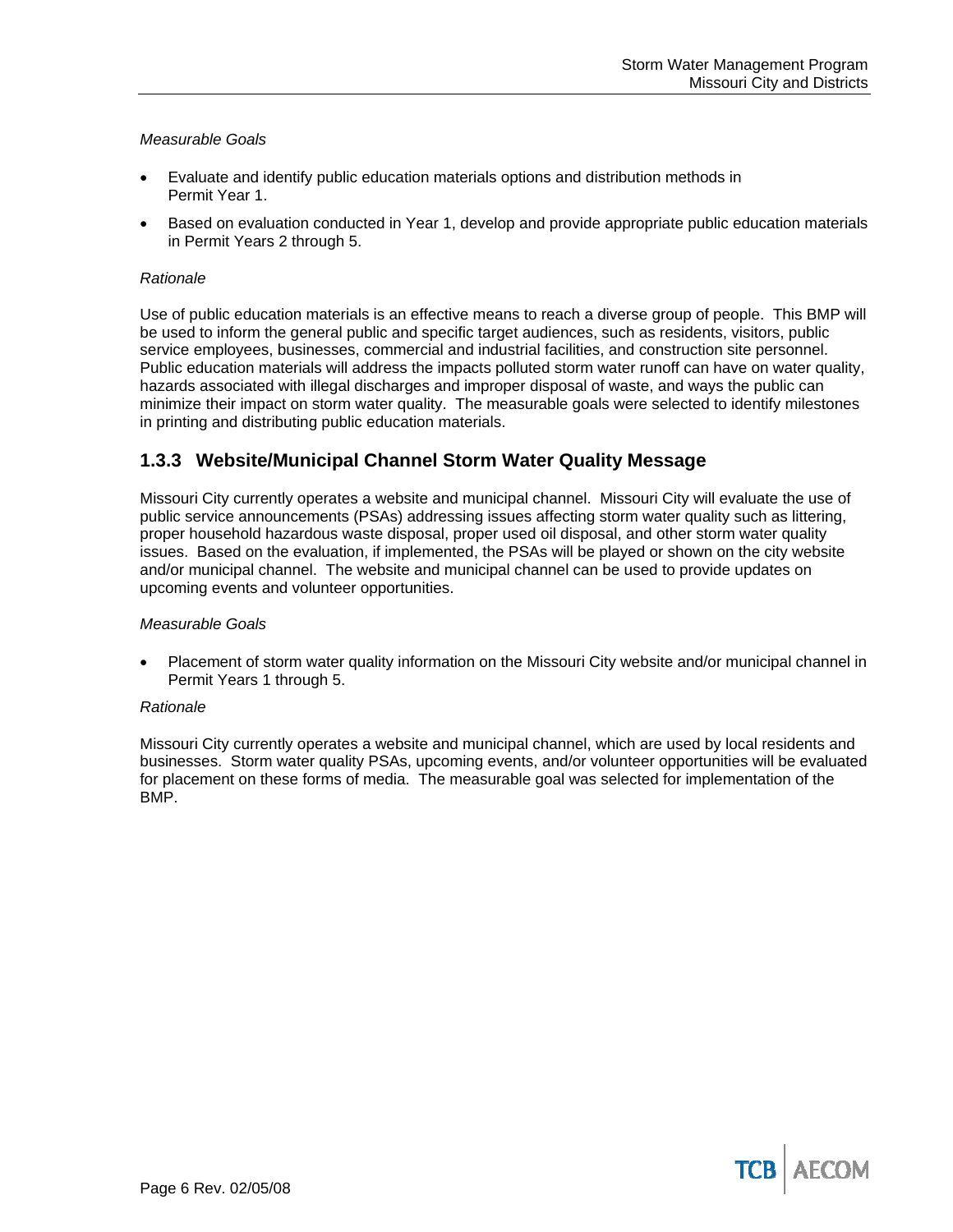# Section 2 – Public Involvement/Participation Minimum Control Measure

# **2.1 Permit Requirement (Part III.A.2.)**

### **Part III.A.2**

"The MS4 operator must, at a minimum, comply with any state and local public notice requirements when implementing a public involvement/participation program. It is recommended that the program include provisions to allow all members of the public within the small MS4 the opportunity to participate in the storm water management program (SWMP) development and implementation. Correctional facilities will not be required to implement this Minimum Control Measure (MCM)."

### **Part II.D.12**

"An applicant under this general permit must adhere to the following procedures:

- The applicant must submit the NOI and a SWMP to the executive director.
- After the applicant receives written instructions from the TCEQ's Office of Chief Clerk, the applicant must publish notice of the executive director's preliminary determination on the NOI and SWMP.
- The notice must include: The legal name of the MS4 operator; identify whether the NOI is for a new small MS4 or is a renewal of an existing operation; the address of the applicant; a brief summary of the information included in the NOI, such as the general location of the small MS4 and a description of the classified receiving waters that receive the discharges from the small MS4; the location and mailing address where the public may provide comments to the TCEQ; the public location where copies of the NOI and SWMP, as well as the executive director's general permit and fact sheet, may be reviewed; and if required by the executive director, the date, time, and location of the public meeting.
- This notice must be published at least once in the newspaper of largest circulation in the county where the small MS4 is located. If the small MS4 is located in multiple counties, the notice must be published at least once in the newspaper of largest circulation in the county containing the largest resident population. This notice shall provide opportunity for the public to submit comments on the NOI and SWMP. In addition, the notice shall allow the public to request a public meeting. A public meeting will be held if the TCEQ determines that there is significant public interest.
- The public comment period begins on the first date the notice is published and ends 30 days later, unless a public meeting is held. If a public meeting is held, the comment period will end at the closing of the public meeting. The public may submit written comments to the TCEQ Office of Chief Clerk during the comment period detailing how the NOI or SWMP for the small MS4 fails to meet the technical requirements or conditions of this general permit.
- If significant public interest exists, the executive director will direct the applicant to publish a notice of the public meeting and to hold the public meeting. The applicant must publish notice of a public meeting at least 30 days before the meeting and hold the public meeting in a county where the small MS4 is located. TCEQ staff will facilitate the meeting.
- If a public meeting is held, the applicant shall describe the contents of the NOI and SWMP. The applicant shall also provide maps and other data on the small MS4. The applicant shall provide a sign in sheet for attendees to register their names and addresses and furnish the sheet to the executive director. A public meeting held under this general permit is not an evidentiary proceeding.

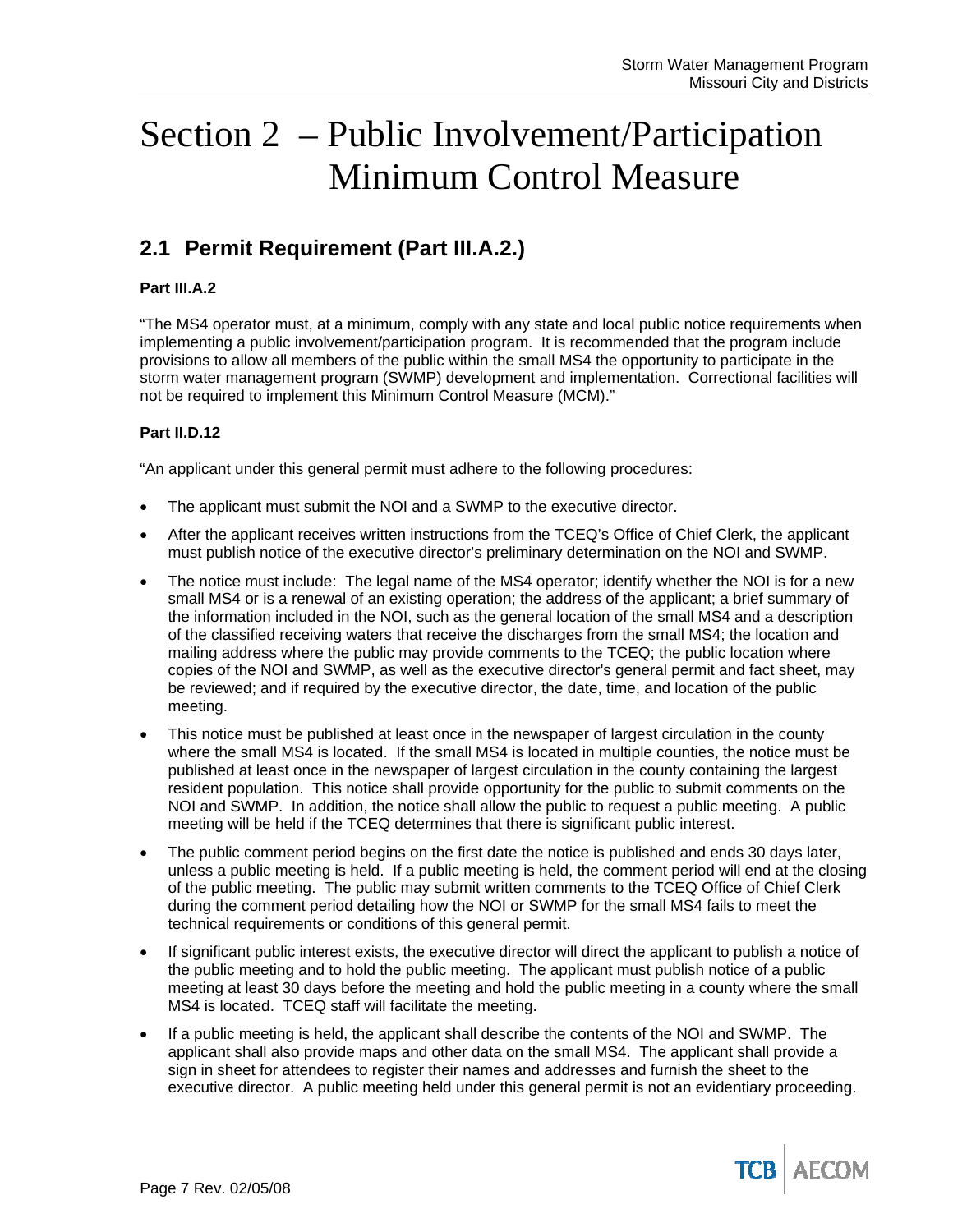- The applicant must file with the Chief Clerk a copy and an affidavit of the publication of notice(s) within 60 days of receiving the written instructions from the Office of Chief Clerk.
- The executive director, after considering public comment, shall approve, approve with conditions, or deny the NOI based on whether the NOI and SWMP meet the requirements of this general permit.
- Persons whose names and addresses appear legibly on the sign in sheet from the public meeting and persons who submitted written comments to the TCEQ will be notified by the TCEQ's Office of Chief Clerk of the executive director's decision regarding the authorization."

## **2.2 Existing Activities**

## **2.2.1 Volunteer Programs**

#### *Adopt-a-Spot*

Missouri City's parks and selected city roadways are available for adoption much like the Texas Department of Transportation's Adopt-A-Highway program. This program was created so that volunteer groups could adopt locations within the city to beautify and clean.

#### *Storm Drain Decals*

Missouri City currently provides storm drain decals for volunteer groups to apply to storm drains.

## **2.2.2 Stakeholder Meetings**

A local Storm Water Quality Stakeholders Group was formed in 2002.

Stakeholder meetings were held on the following dates:

- November 27, 2001
- February 26, 2002
- August 29, 2002
- January 7, 2003
- February 4, 2003
- May 1, 2003
- August 12, 2003
- August 10, 2004
- June 28, 2006
- December 10, 2007

## **2.3 Program Implementation**

## **2.3.1 Public Notice Requirements**

When implementing a public involvement/participation program, Missouri City and the Districts will comply with state and local public notice requirements. Following submission of the NOIs and SWMP and coordination with the TCEQ's Office of the Chief Clerk, Missouri City and the Districts will publish their

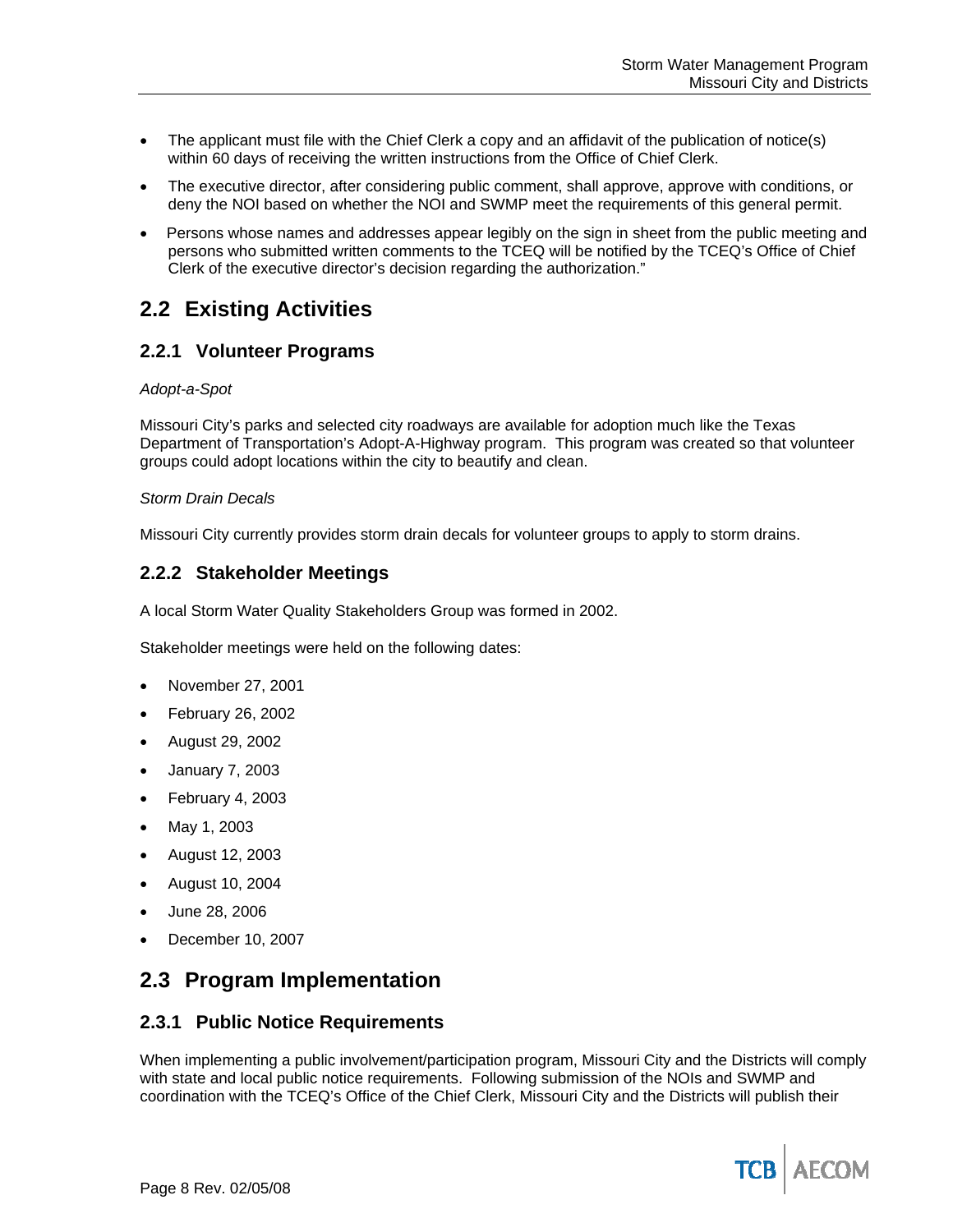notices provided by TCEQ in the local newspaper of general circulation in the county of the availability of the SWMP for public review and comment and allow requests for a public meeting.

#### *Measurable Goals*

- Publish public notice in local newspaper as required by TCEQ in Permit Year 1.
- If required, publish notice of public meeting in the local newspaper in Permit Year 1.
- If required, hold public meeting in Permit Year 1.

#### *Rationale*

This BMP was selected for compliance with state and local public notice requirements. The measurable goals identify some of the methods of notice that will be used.

## **2.3.2 Storm Drain Decals By Volunteers**

Storm drain decals heighten public awareness about how most drainage systems are directly connected to receiving waters without any treatment. Missouri City provides storm drain decals with the message "Don't Dump – Drains to Bayou" or a similar message. These decals can be applied by volunteer groups in areas of the city that have not been covered by the developer's decals or where decals have come off.

#### *Measurable Goals*

- Identify areas where decals need to be installed in Permit Year 1.
- Supply decals, kits, and instruction sheets, track number of drains marked in Permit Year 1 through 5.

#### *Rationale*

This is an established program that Missouri City will continue to implement. The city provides storm drain decals for volunteer groups to apply to storm drains. This BMP allows volunteer groups the opportunity to aid in the implementation of the Storm Water Management Program by helping to inform the public about the impacts polluted storm water runoff can have on water quality. The measurable goals identify milestones for this BMP.

## **2.3.3 Make Presentations on Storm Water Management Program**

Implementation of the SWMP will be facilitated by familiarizing City Council, district staff and Board members, district operators, the regulated community, and the public on the requirements of the program. Missouri City and the Districts will organize presentations to help get the information out for discussion and input.

#### *Measurable Goals*

- Conduct presentations to the City Council, district staff and Board members, district operators, the regulated community, and the public in Permit Year 2, as appropriate.
- If a public meeting is requested, make presentations to interested parties in Permit Year 2.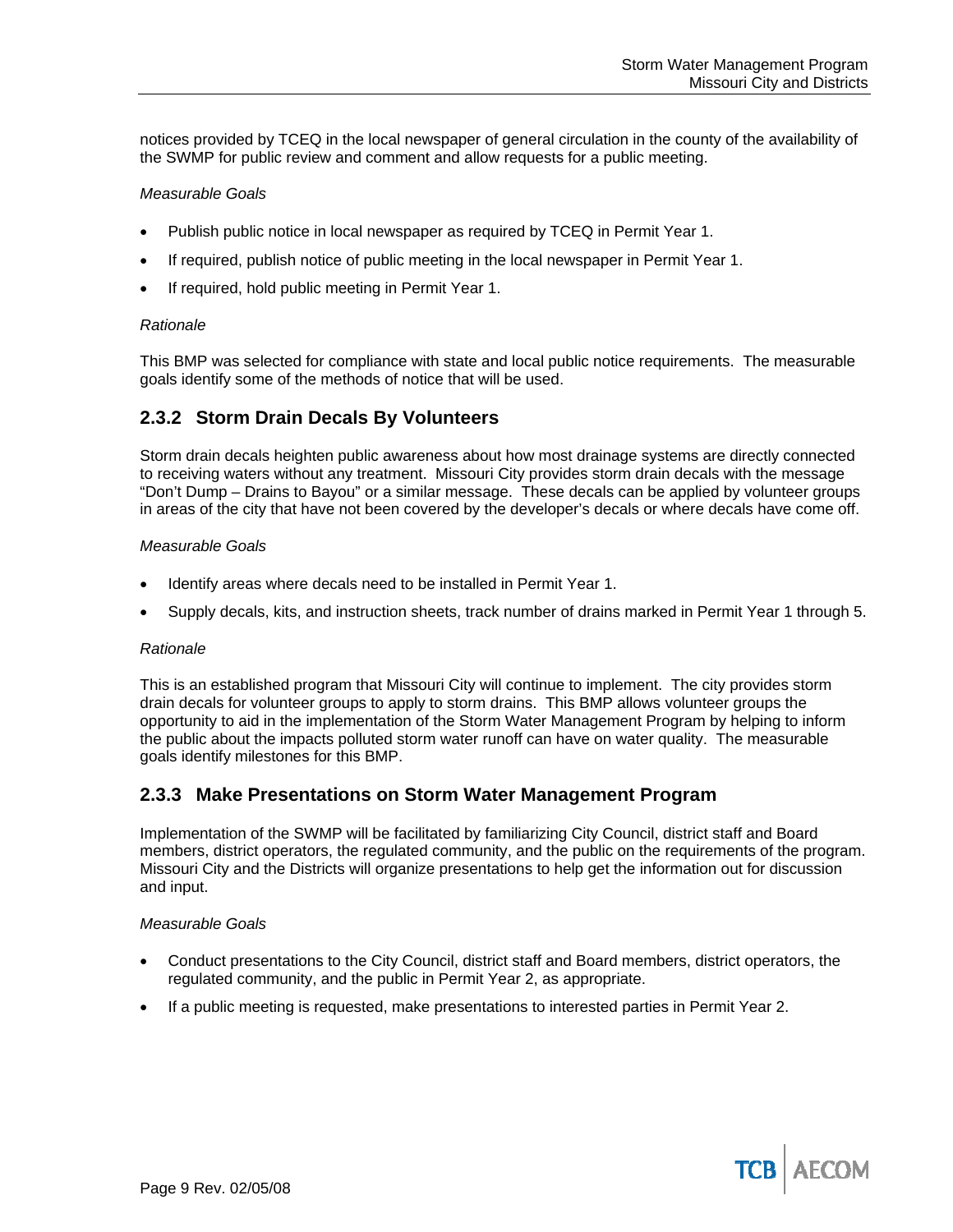#### *Rationale*

Missouri City and the Districts will organize presentations to help familiarize City Council, district staff and Board members, district operators, the regulated community, and the public with the requirements of the program. This BMP will provide information on storm water quality and allow the constituents within the MS4 area the opportunity to aid in the development and implementation of the SWMP. The measurable goals identify presentations to be conducted during Permit Year 2.

## **2.3.4 Form Stakeholders Group**

Missouri City and the Districts will form a Stakeholders Group, hold meetings, and obtain input on the development and implementation of the SWMP.

#### *Measurable Goals*

• Hold meetings to involve the City, Districts, developers, businesses, and other stakeholders in the BMP development process at least once per year throughout the permit term.

#### *Rationale*

Missouri City and the Districts will form a Stakeholders Group to obtain input on the development and implementation of the SWMP. The measurable goals identify meetings to be conducted during the development process.

## **2.3.5 Volunteer Opportunities: Adopt-A-Stream and Adopt-A-Watershed Programs**

Missouri City has existing Adopt-A-Road and Adopt-A-Park programs. Missouri City and the Districts will organize similar volunteer opportunities in the community for storm water quality improvement such as Adopt-A-Stream and Adopt-A-Watershed programs.

#### *Measurable Goals:*

- Evaluate volunteer opportunities in Permit Year 1.
- Develop volunteer opportunities program in Permit Year 2.
- Provide training events for volunteers in Permit Years 2 through 5.
- Implement one trash cleanup per year in Permit Years 2 through 5.

#### *Rationale*

Missouri City currently has other volunteer programs that will be used as a format to organize similar volunteer opportunities in the community for storm water quality improvement.

This BMP will allow volunteer groups the opportunity to aid in the implementation of the storm water management program. The measurable goals identify milestones for the development of this BMP and goals for volunteer participation.

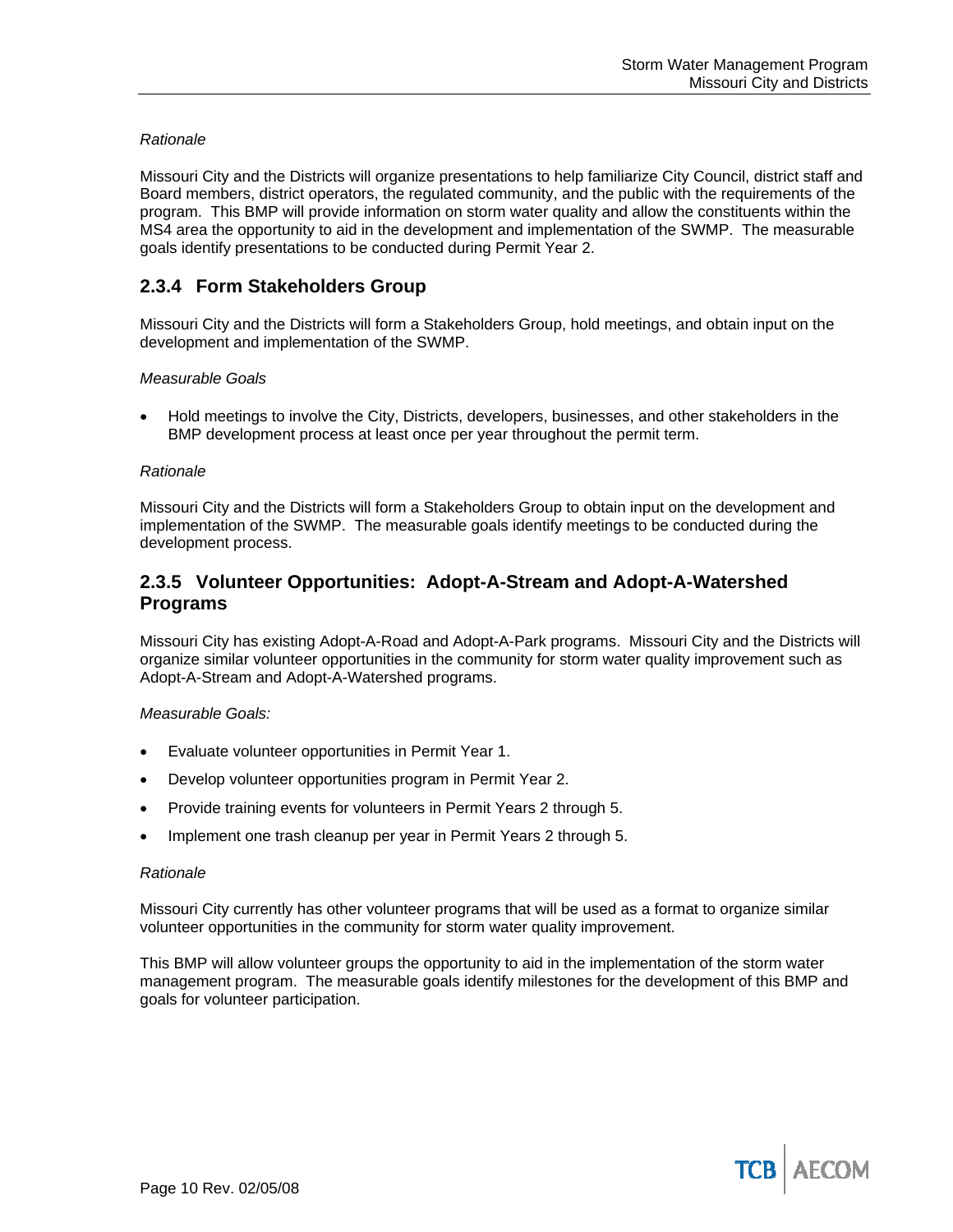# Section 3 – Illicit Discharge Detection and Elimination Minimum Control Measure

## **3.1 Permit Requirement (Part III.A.3.)**

#### **Illicit Discharges**

"A section within the SWMP must be developed to establish a program to detect and eliminate illicit discharges to the small MS4. The SWMP must include the manner and process to be used to effectively prohibit illicit discharges. To the extent allowable under state and local law, an ordinance or other regulatory mechanism must be utilized to prohibit and eliminate illicit discharges. Elements must include:

- Detection The SWMP must list the techniques used for detecting illicit discharges; and
- Elimination The SWMP must include appropriate actions and, to the extent allowable under state and local law, establish enforcement procedures for removing the source of an illicit discharge."

#### **Allowable Non-Storm Water Discharges**

"Non-storm water flows listed in Part II.B and Part VI.B do not need to be considered by the MS4 operator as an illicit discharge requiring elimination unless the operator of the small MS4 or the executive director identifies the flow as a significant source of pollutants to the small MS4. In lieu of considering non-storm water sources on a case-by-case basis, the MS4 operator may develop a list of common and incidental non-storm water discharges that will not be addressed as illicit discharges requiring elimination. If developed, the listed sources must not be reasonably expected to be significant sources of pollutants either because of the nature of the discharge or the conditions that are established by the MS4 operator prior to accepting the discharge to the small MS4. If this list is developed, then all local controls and conditions established for these listed discharges must be described in the SWMP and any changes to the SWMP must be included in the annual report described in Part IV.B.2 of this general permit, and must meet the requirements of Part II.D.3 of the general permit."

#### **Storm Sewer Map**

"A map of the storm sewer system must be developed and must include the following:

- The location of all outfalls:
- The names and locations of all waters of the U.S. that receive discharges from the outfalls; and
- Any additional information needed by the permittee to implement its SWMP.

The SWMP must include the source of information used to develop the storm sewer map, including how the outfalls are verified and how the map will be regularly updated."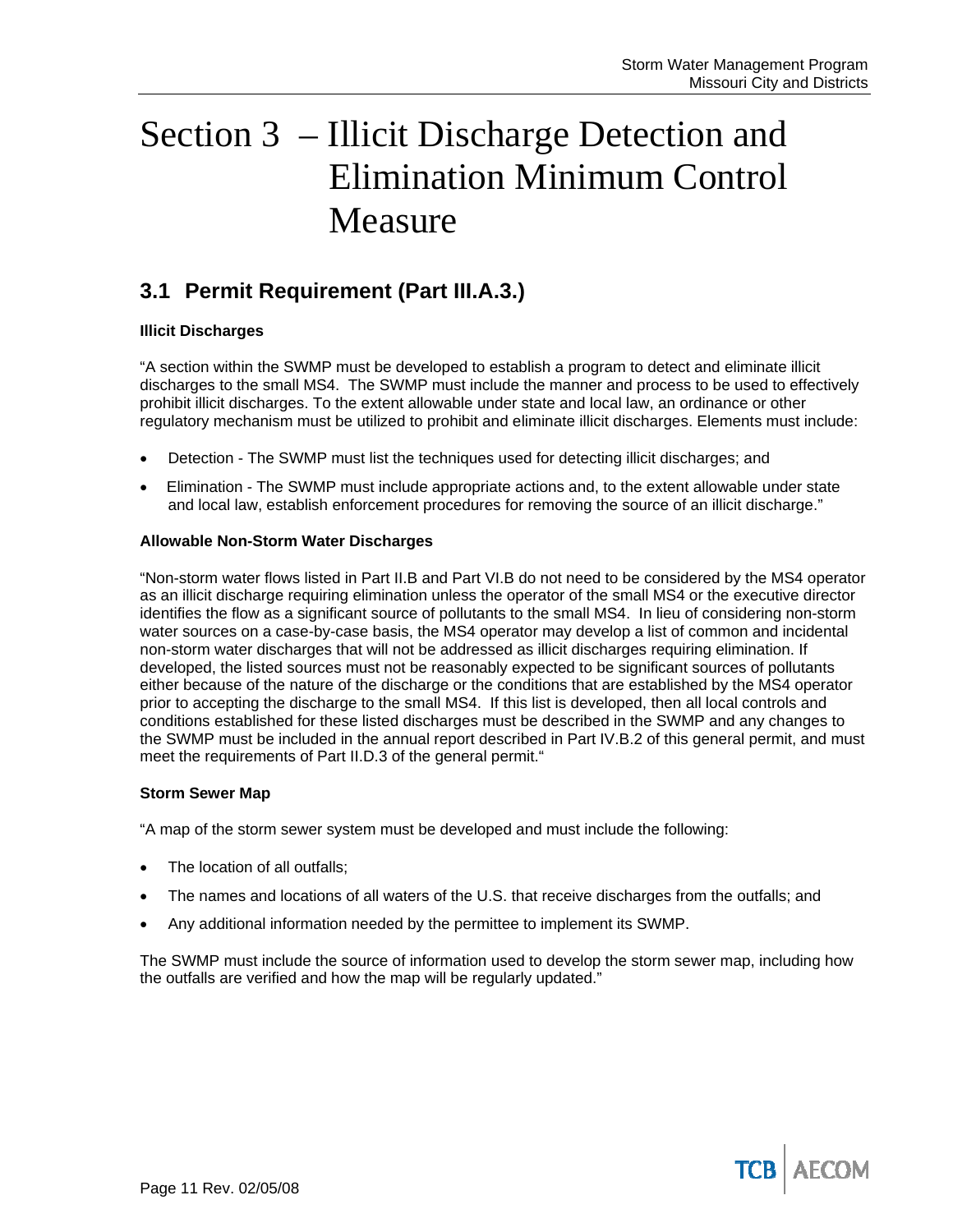# **3.2 Existing Activities**

## **3.2.1 Mapping**

Missouri City requires developers to provide Geographic Information System (GIS) compatible electronic files of commercial and residential development drawings. These files include storm drainage system features. These files are being integrated into an overall Missouri City and Districts drainage system map.

## **3.2.2 Inspections and Enforcement**

Missouri City provides inspections for construction activities, food establishments, residential housing, and changes of occupancy. Missouri City's Public Works Department investigates drainage, street, and other infrastructure problems when requested by citizens. The City's Code Enforcement Division enforces zoning laws, city codes, and state and local health codes. The Districts provide inspections for activities and facilities within their Districts.

## **3.3 Program Implementation**

## **3.3.1 Illicit Discharge Ordinance/Regulatory Mechanism**

Missouri City and the Districts will develop a regulatory mechanism or modify existing regulatory mechanisms to address illicit discharges to the MS4. The regulatory mechanism will prohibit illicit discharges and connections, non-storm water discharges that significantly contribute pollutants to the MS4, and illegal dumping. It will include appropriate enforcement procedures and actions and will establish legal authority to carry out inspection surveillance and monitoring procedures necessary to ensure compliance with the ordinance or other regulatory mechanism. The ordinance or other regulatory mechanism will also identify a list of occasional incidental non-storm water discharges, if any, that will not be addressed as illicit discharges.

#### *Measurable Goals*

- Evaluate options to create ordinance/regulatory mechanism in Permit Year 1.
- Develop draft ordinance/regulatory mechanism in Permit Year 2.
- Conduct City staff, District consultant, and public review, as appropriate, and collect comments on draft ordinance/regulatory mechanism in Permit Year 2.
- Finalize ordinance/regulatory mechanism in Permit Year 2.
- Adopt ordinance/regulatory mechanism in Permit Year 3.
- Implement ordinance/regulatory mechanism in Permit Year 3 through 5.

#### *Rationale*

Missouri City and the Districts will develop an ordinance or regulatory mechanism or modify existing regulatory mechanisms to effectively prohibit illicit discharges to the MS4. The measurable goals identify the steps in the development of a regulatory mechanism or modification of existing regulatory mechanism to achieve this BMP.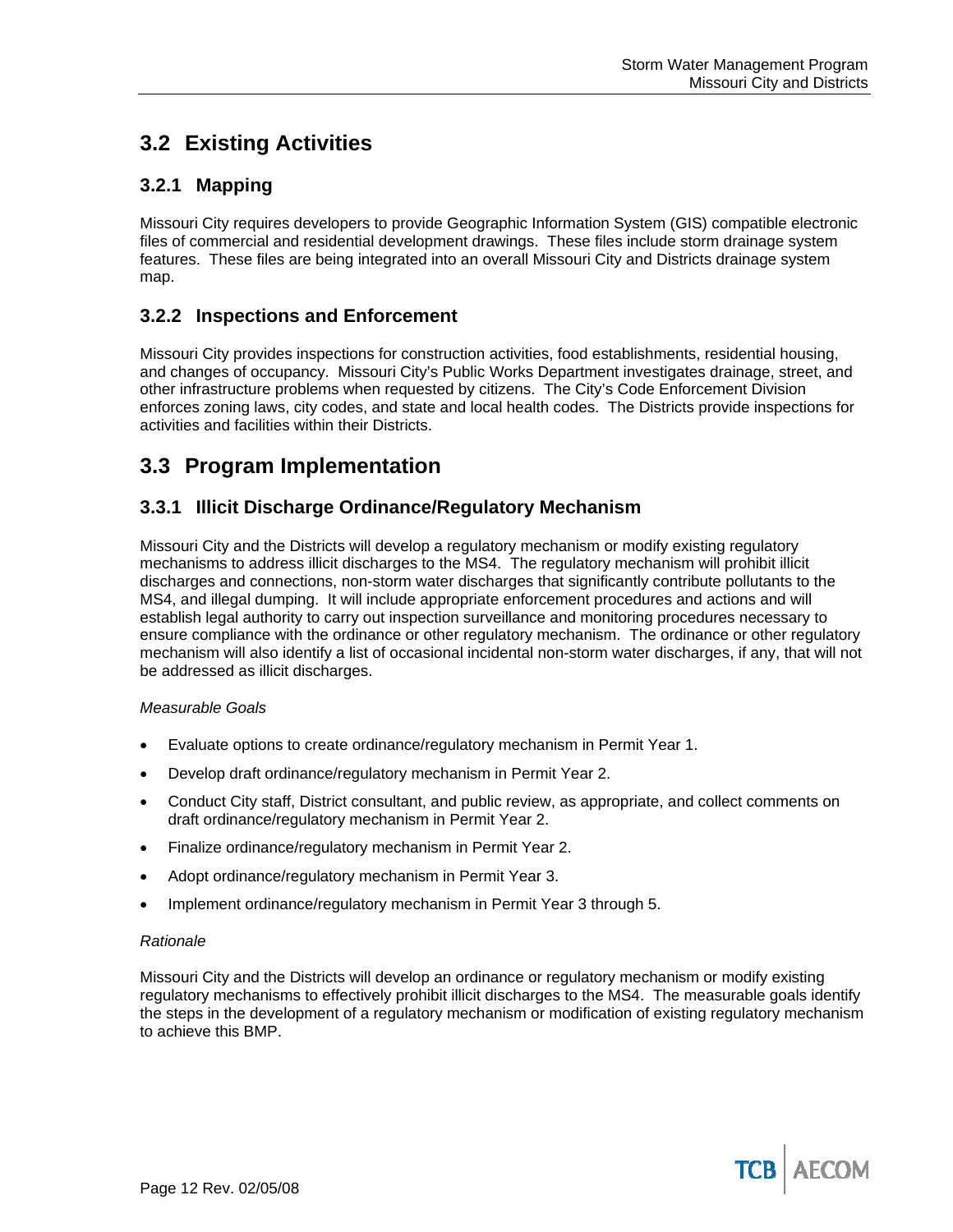## **3.3.2 Storm Drainage System Map**

Missouri City requires developers to provide GIS-compatible electronic files of commercial and residential development drawings. These files will be integrated into an overall Missouri City and Districts storm drainage system map.

Missouri City and the Districts will develop a map of the storm drainage system that shows the Waters of the United States and the location of major storm sewer pipes, ditches, and other conveyances owned or operated by the City and the Districts within the SWMP coverage, as well as any additional information needed by the City to implement this BMP. The map will also show the locations of major outfalls to the Waters of the United States.

#### *Measurable Goals*

- Develop baseline storm drainage system map for City and District systems, using existing information in Permit Year 2.
- Complete integration of developer-provided drainage information into the city drainage map in Permit Year 2.
- Field verify, identify, locate, and map additional drainage features for City System in Permit Year 2.
- Coordinate participating District drainage system mapping information in Permit Year 2.
- Field verify, identify, locate, and map additional drainage features for District Systems in Permit Year 2
- Complete integration of District-provided drainage information into the City drainage map in Permit Year 3.
- Finalize Storm Drainage System Map in Permit Year 3.

#### *Rationale*

Missouri City is currently developing a storm drainage system map. The measurable goals identify the steps in the development of the map based on District-provided information and from identification and mapping by the City and the Districts.

## **3.3.3 Database / List of Businesses**

Missouri City maintains a database of businesses in their municipality. This database will assist in the distribution of public education materials and will potentially aid in the investigation to identify businesses that may be contributing illicit discharges.

#### *Measurable Goals*

• Continue to maintain and update database of businesses throughout the Permit Term.

#### *Rationale*

Missouri City is currently maintaining a database of businesses in the area. The Districts will aid in maintaining and updating this database. This BMP will aid the City and the Districts in the detection and elimination of illicit discharges by identifying businesses that may be contributing illicit discharges to the MS4. The measurable goal helps keep the database current.

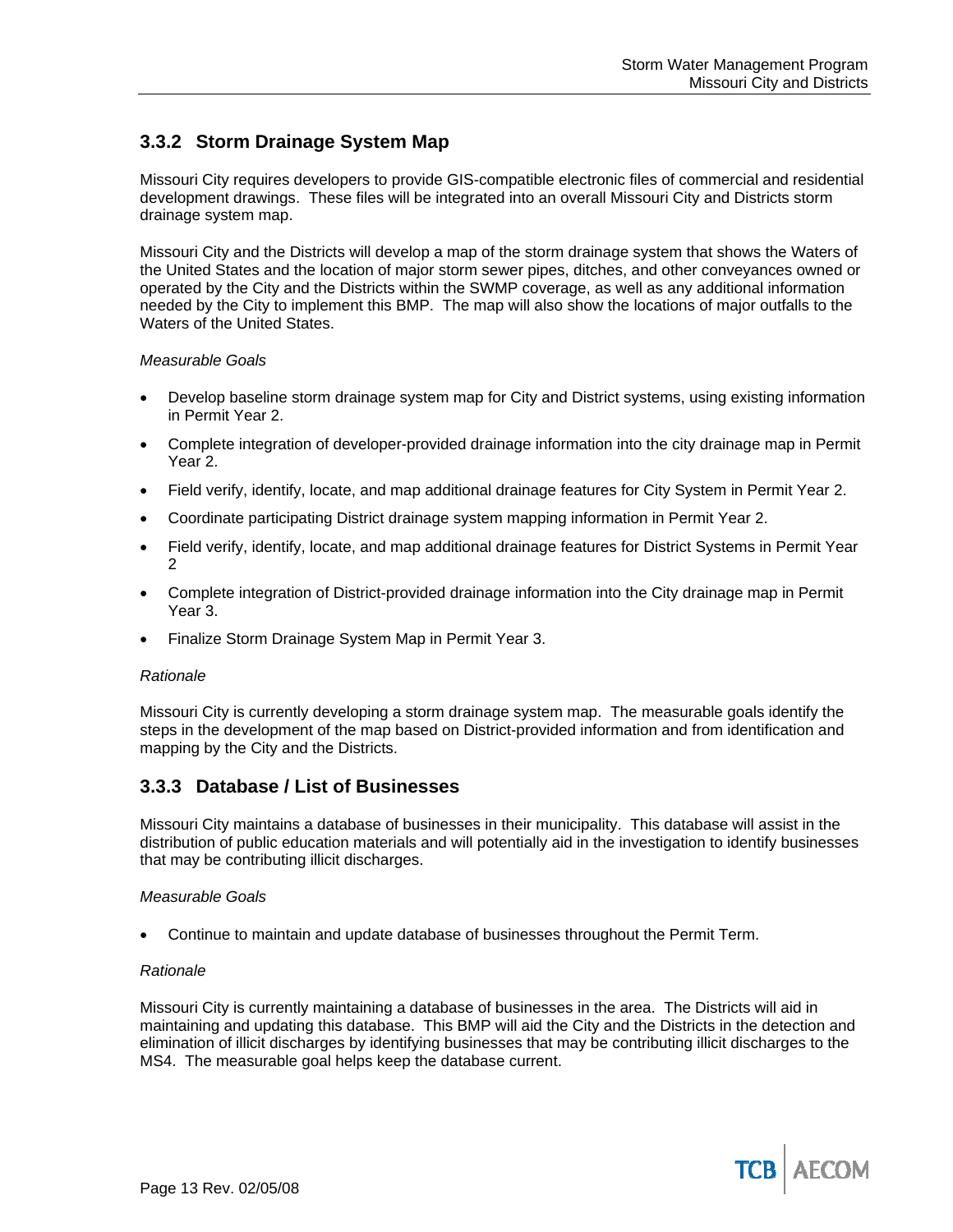## **3.3.4 Septic System Identification and Inspection**

New septic systems will be inspected for proper installation. In response to complaints, Missouri City and the Districts will investigate areas where septic systems are suspected of not functioning properly. The systems will be evaluated for indicators of improper septic system operation using tracer characteristics or other parameters. Follow-up investigations will be conducted where possible impacts from septic systems are indicated. Missouri City and the Districts will identify and require or facilitate repair of septic systems that are failing to treat wastewater properly.

#### *Measurable Goals*

- Develop process to evaluate new septic systems for potential storm water quality impacts in Permit Year 1.
- Evaluate new septic systems for potential storm water quality impacts during inspections in Permit Years 2 through 5.
- Investigate areas with septic systems in response to complaints in Permit Years 2 through 5.

#### *Rationale*

Missouri City is currently performing other inspection and enforcement programs. Missouri City and the Districts have septic systems operating within their jurisdictions. These can potentially impact storm water quality if not operating properly. The measurable goals selected will allow for inspections of new septic systems and time to develop the illicit discharge investigation methodology and evaluation of potential problem septic systems during the permit term.

## **3.3.5 Illicit Discharge Detection and Elimination Program**

The illicit discharge detection and elimination programs will include one or more of the following:

- Provide contact information for reporting illicit discharges or dumping.
- Respond to complaints and suspected illicit discharges identified during performance of routine operations.
- Develop program to shadow other field activities to screen for illicit discharges and develop follow-up procedures.

Due to the limited legal authority of the Districts, follow up procedures may include notification of the District(s) in which the discharge is located and/or notification of the TCEQ.

#### *Measurable Goals*

- Respond to complaints received in Permit Years 1 through 5.
- Implement routine inspection program in Permit Years 1 through 5.
- Develop Illicit Discharge Screening Program protocol in Permit Year 2.
- Screen 33 percent of outfalls per year in Permit Years 3, 4, and 5.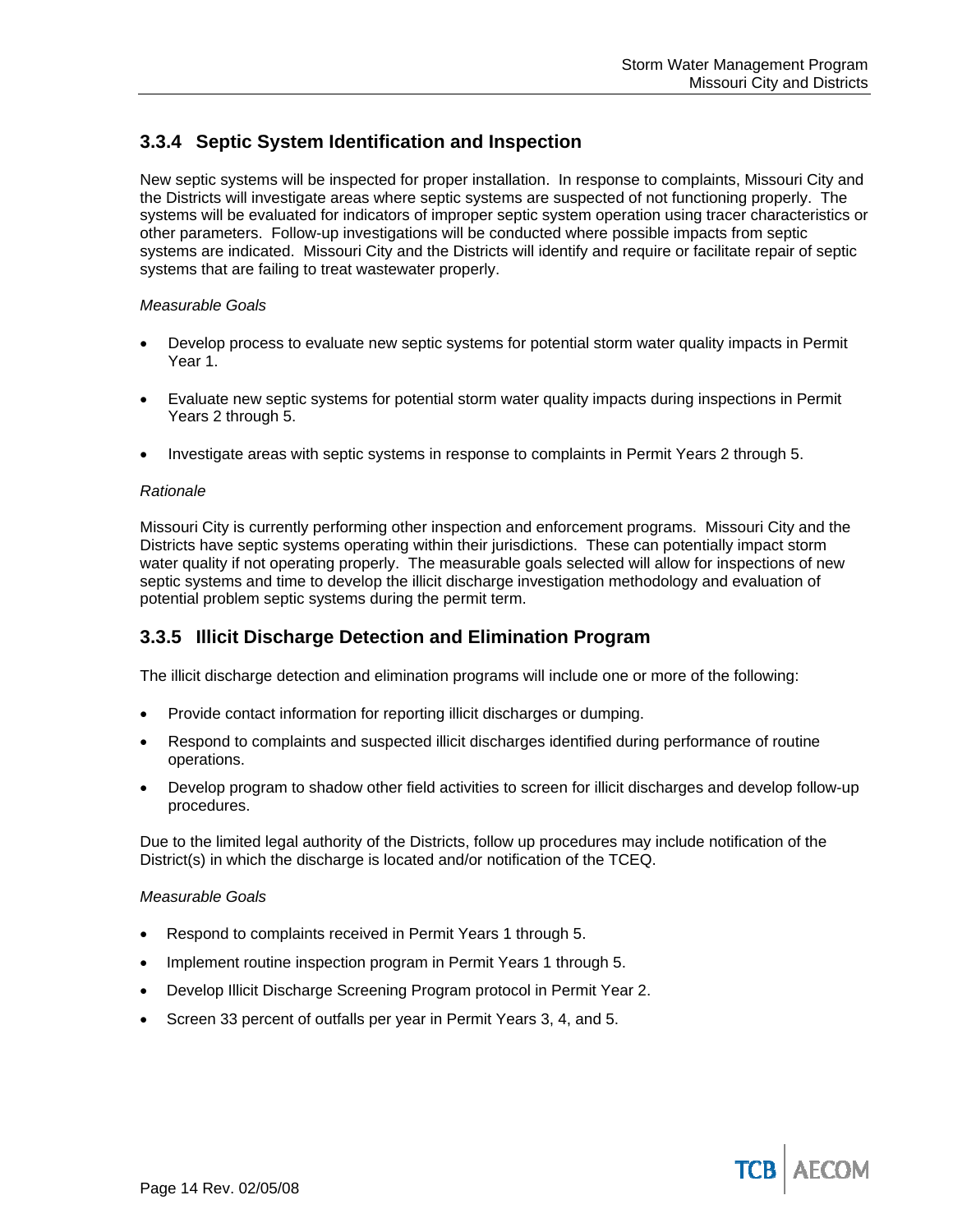#### *Rationale*

Missouri City and the Districts are currently performing other inspection and enforcement programs. This BMP will be based on these programs to develop an illicit discharge detection and elimination program. The measurable goals will quantify the performance of the program.

## **3.3.6 Household Hazardous Waste Collection Event**

Fort Bend County holds collection events to collect household hazardous waste (HHW). The City and the Districts will help publicize or promote participation in the Fort Bend County HHW events.

#### *Measurable Goals*

Publicize Fort Bend County's HHW collection events in Permit Years 1 through 5.

#### *Rationale*

Missouri City and the Districts will coordinate with Fort Bend County to publicize their HHW collection program. This BMP will help reduce the number of illicit discharges by giving other means to dispose of hazardous materials and waste. The measurable goal selected will raise public awareness about the collection event and allow the City and the Districts to support the established program.

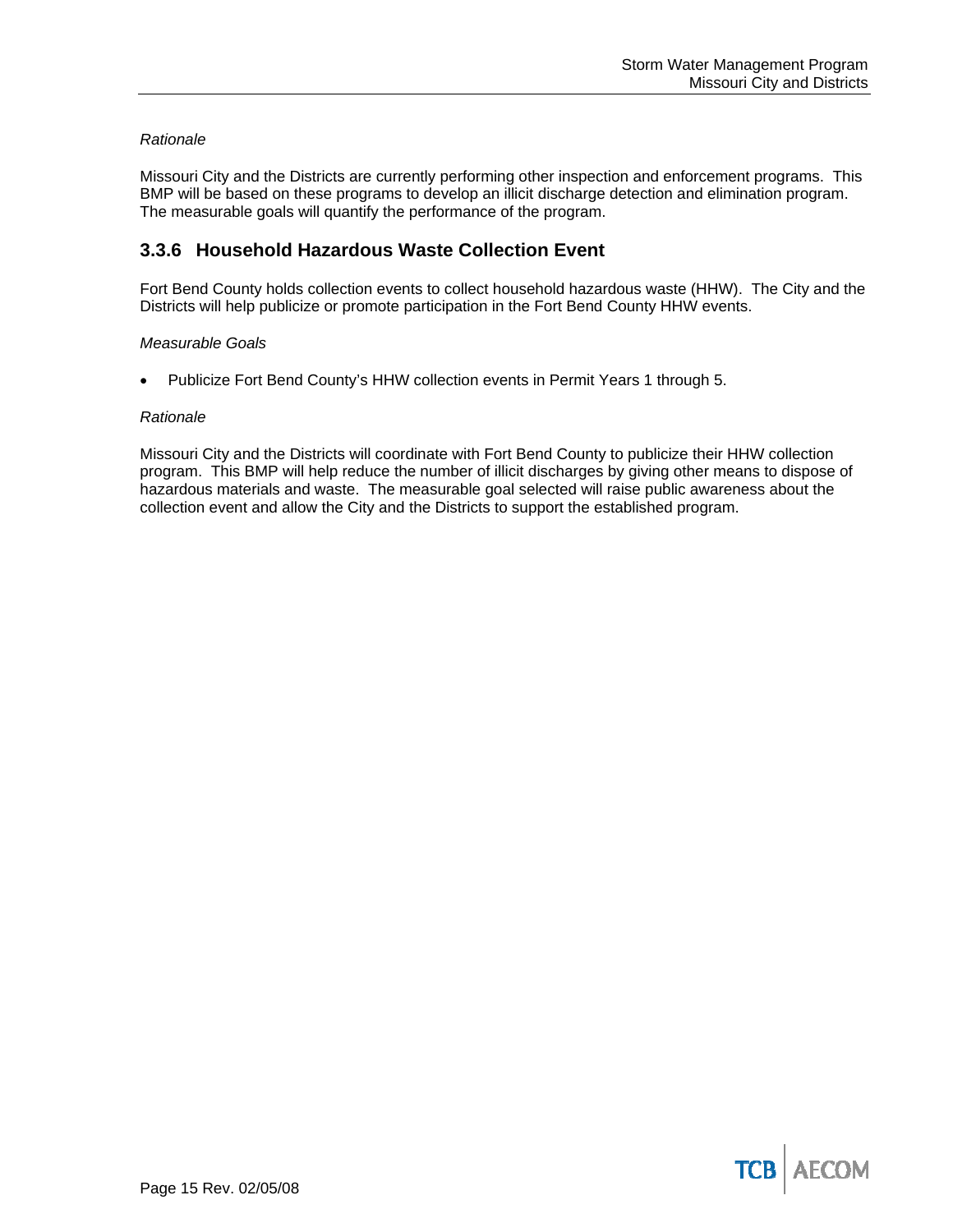# Section 4 – Construction Site Storm Water Runoff Control Minimum Control Measure

# **4.1 Permit Requirement (Part III.A.4.)**

"The MS4 operator, to the extent allowable under State and local law, must develop, implement, and enforce a program to reduce pollutants in any storm water runoff to the small MS4 from construction activities that result in a land disturbance of greater than or equal to one acre or if that construction activity is part of a larger common plan of development or sale that would disturb one acre or more of land. The MS4 operator is not required to develop, implement, and/or enforce a program to reduce pollutant discharges from sites where the construction site operator has obtained a waiver from permit requirements under NPDES or TPDES construction permitting requirements based on a low potential for erosion.

The program must include the development and implementation of, at a minimum, an ordinance or other regulatory mechanism to require erosion and sediment controls, as well as sanctions to ensure compliance, to the extent allowable under state and local law.

Requirements for construction site contractors to, at a minimum:

- implement appropriate erosion and sediment control BMPs; and
- control waste such as discarded building materials, concrete truck washout water, chemicals, litter, and sanitary waste at the construction site that may cause adverse impacts to water quality.

The MS4 operator must develop procedures for:

- site plan review which incorporate consideration of potential water quality impacts;
- receipt and consideration of information submitted by the public; and
- site inspection and enforcement of control measures to the extent allowable under state and local law."

## **4.2 Existing Activities**

## **4.2.1 Plan Review**

Missouri City's Engineering Section of the Department of Public Works reviews engineering construction site plans and the Districts employ District Engineers to review site plans. Missouri City conducts preconstruction meetings with contractors to inform them of requirements and answer questions.

## **4.2.2 Inspections**

Missouri City's Engineering Section of the Department of Public Works inspects for the effectiveness of erosion and sediment controls. The City's Inspection Section of the Planning Department performs construction inspections for all building, plumbing, electrical, mechanical, and major construction improvement permits. Builders/Contractors are responsible for conducting regular inspections of their erosion control measures to ensure they are functioning properly, in accordance with the TPDES Construction General Permit No. TXR150000.

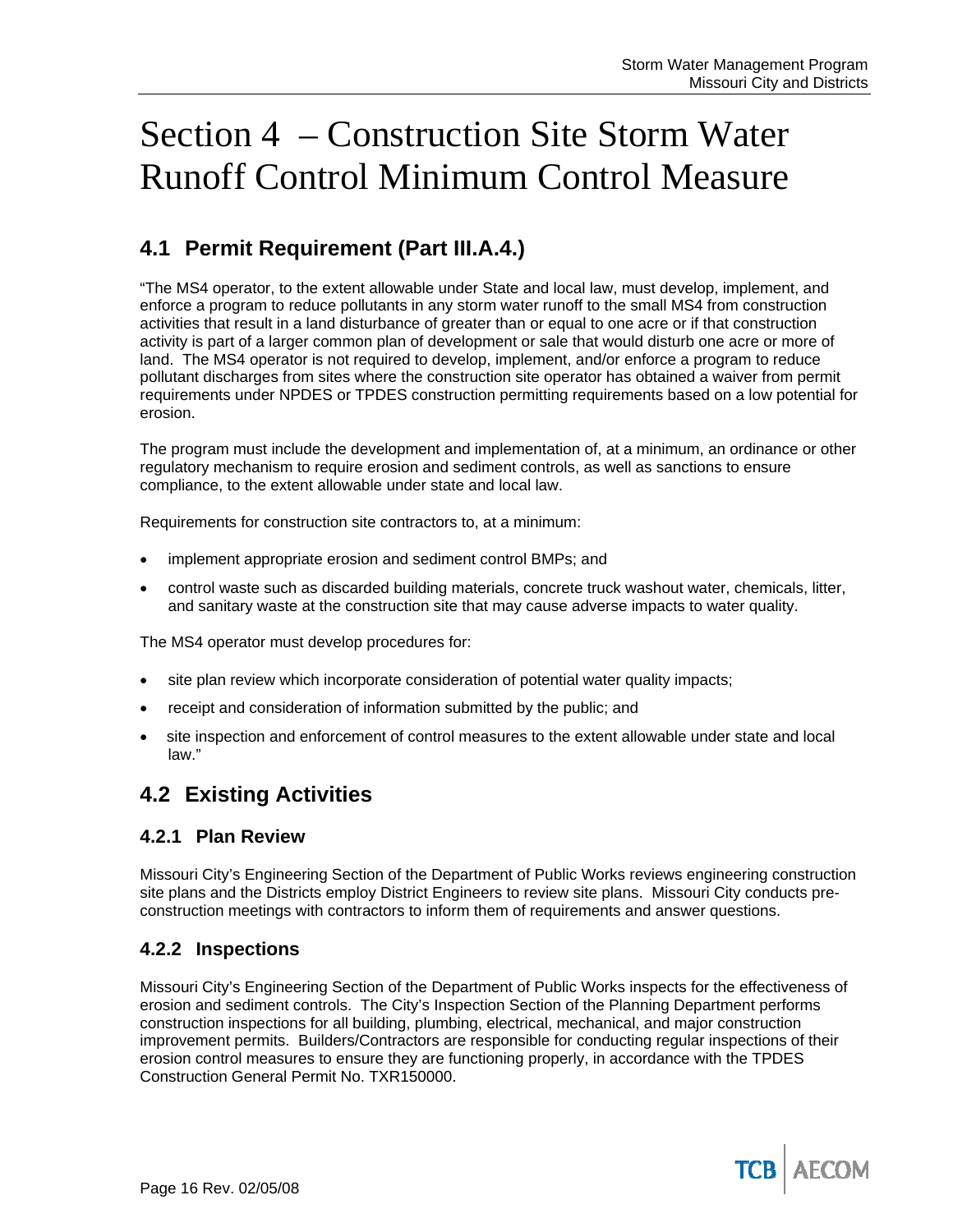## **4.2.3 City Construction Projects**

Missouri City's Engineering Department coordinates city construction and planning activities. It develops and administers city-funded projects and inspects public improvements.

## **4.3.4 District Construction Projects**

For the Districts, District Engineers coordinate District construction and planning activities, develops and administers District-funded projects, and inspects public improvements. District construction projects comply with the TPDES Construction General Permit No. TXR150000, as applicable.

## **4.3 Program Implementation**

## **4.3.1 Construction Site Storm Water Runoff Control Ordinance/Order**

Missouri City and the Districts will develop an ordinance/order or modify existing regulatory mechanism to require erosion and sediment controls, as well as sanctions, to ensure compliance. The ordinance/order or regulatory mechanism will allow the City and the Districts to develop, implement, and enforce a program to reduce pollutants in any storm water runoff to the MS4 from construction activities that result in a land disturbance of greater than or equal to 1 acre or for a construction activity that is part of a larger common plan of development or sale that would disturb 1 acre or more.

#### *Measurable Goals*

- Evaluate existing ordinances/orders or regulatory mechanisms which may require modification in Permit Year 1.
- Develop draft ordinance/order and/or modification in Permit Year 2.
- Conduct City staff, District consultant, and public review, as appropriate, and collect comments on draft regulatory mechanism in Permit Year 2.
- Finalize regulatory mechanism in Permit Year 2.
- Adopt regulatory mechanism in Permit Year 3.
- Implement regulatory mechanism in Permit Year 3 through 5.

#### *Rationale*

Missouri City and the Districts will develop an ordinance/order or modify existing regulatory mechanism to require erosion and sediment controls, as well as sanctions, to ensure compliance. The measurable goals identify the steps in the development of an ordinance/order or modification of existing regulatory mechanism to achieve this BMP.

## **4.3.2 Site Plan Review Program**

Missouri City and the Districts will develop procedures for engineering construction site plan reviews that incorporate consideration of potential water quality impacts of construction activities. City staff will evaluate the current site plan review process to address storm water quality impacts. Drainageways and potential impacts of activities are evaluated in a pre-construction site visit. For the Districts, operators will be required to submit a copy of their NOI and Storm Water Pollution Prevention Plan (SWPPP) to the District Engineer.

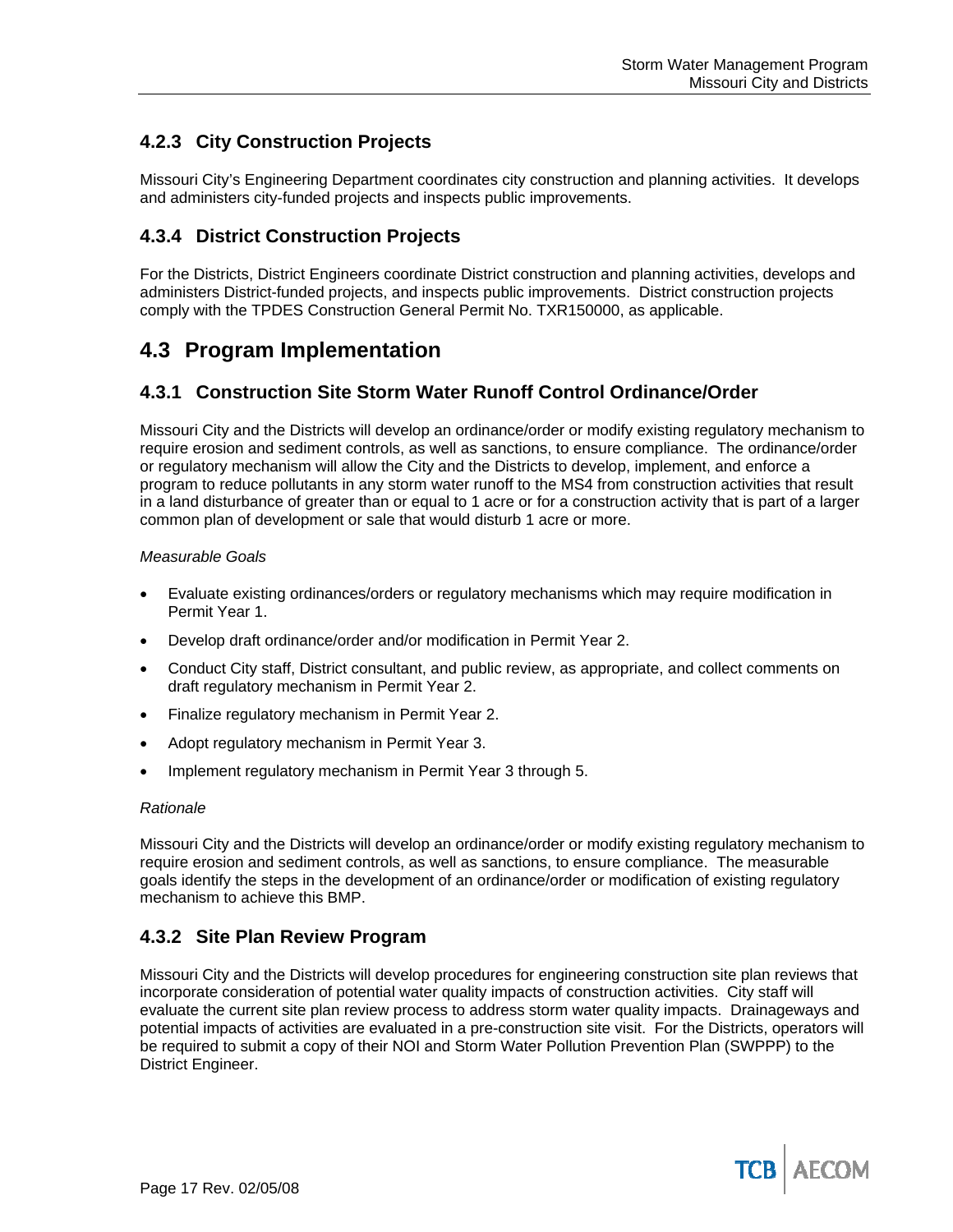#### *Measurable Goals*

- Evaluate current plan review process for storm water quality in Permit Year 1.
- Develop criteria checklists and begin review of submitted SWPPP in Permit Year 2.
- Conduct pre-construction site visits to 50 percent of construction projects in Permit Year 3.
- Conduct pre-construction site visits to 100 percent of construction projects in Permit Years 4 and 5.

#### *Rationale*

Missouri City and the Districts currently have site plan review processes, which will be evaluated and revised to address consideration of potential storm water quality impacts of construction activities. The measurable goals identify steps in the development and implementation of this BMP.

## **4.3.3 Construction Site Inspection Program**

Missouri City and the Districts will develop procedures for a construction site inspection program and enforcement of controls. District Engineers will develop procedures for a construction site inspection program. Violations of the TPDES Construction General Permit No. TXR150000 will be reported to the applicable District(s) and, if necessary, may also be reported to the TCEQ for enforcement.

#### *Measurable Goals*

- Attend training program for construction site inspections in Permit Year 1, if available.
- Evaluate inspection plan in Permit Year 1.
- Develop inspection plan and procedure checklists in Permit Year 2.
- Inspect 100 percent of construction sites in Permit Years 3, 4, and 5.

#### *Rationale*

Missouri City and the Districts are currently performing other inspection and enforcement programs. This BMP will be coordinated with the existing programs to include construction site inspection and enforcement of control measures. The measurable goals selected will allow time to develop the program and begin implementation of the inspection program.

## **4.3.4 Reporting Hotline**

Missouri City and the Districts will develop procedures for receipt and consideration of information submitted by the public regarding construction site storm water controls.

#### *Measurable Goals*

- Set up storm water construction reporting hotline in Permit Year 2.
- Publicize reporting hotline in Permit Year 2.
- Respond to all hotline reports in Permit Years 3 through 5.

#### *Rationale*

Missouri City and the Districts will develop a reporting hotline. This BMP will allow the City and the Districts to receive and consider information submitted by the public regarding construction site storm

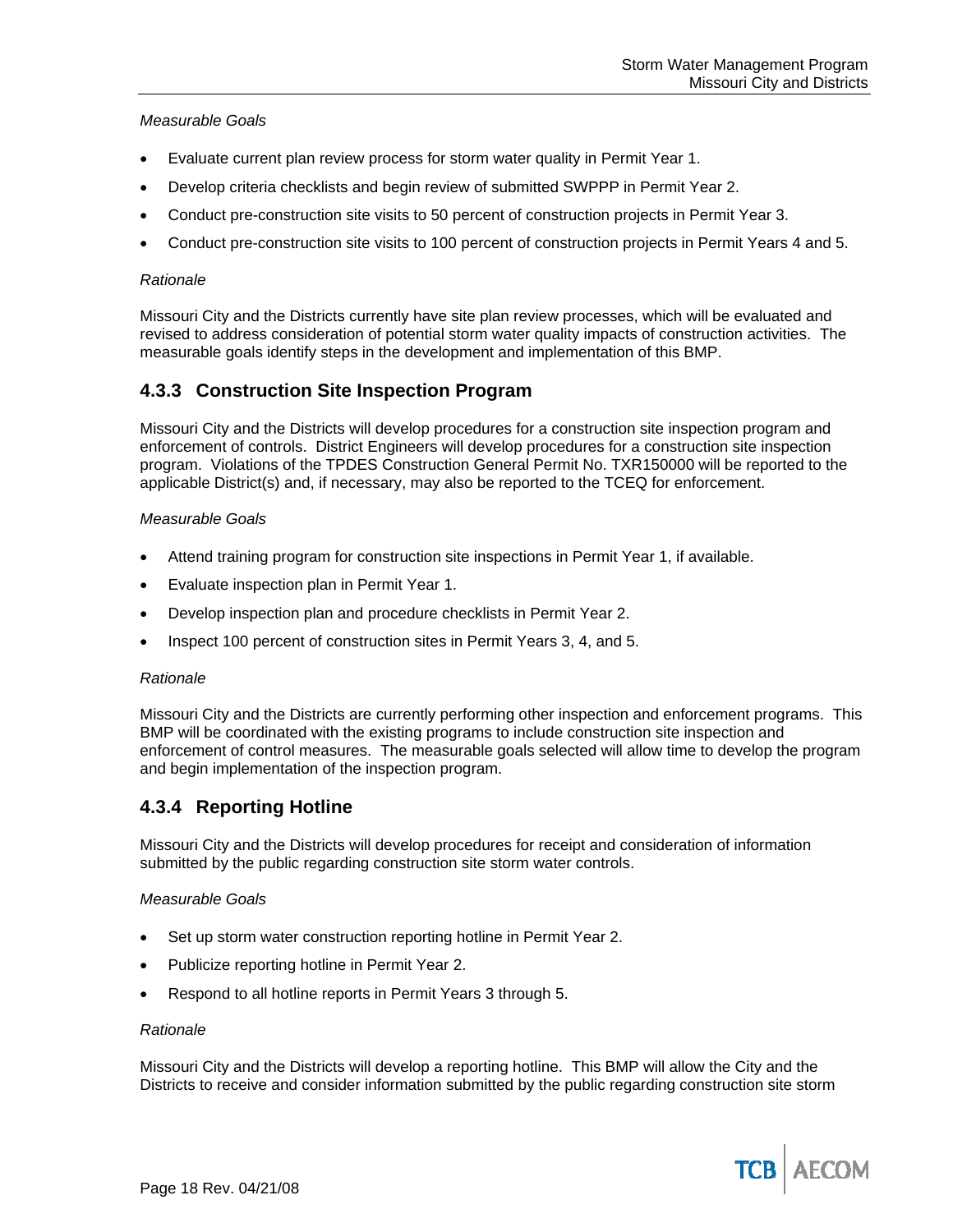water controls. The measurable goals selected will allow time to develop and implement the inspection program.

## **4.3.5 Guidance Manual**

Missouri City and the Districts will adopt the National Association of Home Builders' (NAHB's) *Guide for Builders and Developers* or the City of Houston and Harris County's *Storm Water Management Handbook for Construction Activities* or other manual that provides guidance on compliance with the construction general permit.

#### *Measurable Goals*

- Adopt guidance manual / handbook in Permit Year 2.
- Distribute or otherwise provide access to guidance manual / handbook to contractors applying for construction permits in Permit Years 2 through 5.

#### *Rationale*

Missouri City and the Districts will adopt a guidance handbook to address storm water requirements for construction site contractors. The measurable goals identify steps in the adopting and distribution of a guidance handbook.

## **4.3.6 Good Housekeeping Education**

Missouri City and the Districts will promote good housekeeping education for construction site operation as part of the pre-construction meetings with contractors. Brochures will be prepared for distribution to contractors.

#### *Measurable Goals*

- Develop or use existing print brochures in Permit Year 2.
- Print and distribute brochure on good housekeeping, waste controls, storm water pollution minimization, and TPDES Construction General Permit No. TXR150000 compliance during plan review in Permit Years 2 through 5.

#### *Rationale*

Missouri City and the Districts will promote good housekeeping education for construction site contractors by providing information on issues such as control of waste, concrete truck washout water, chemicals, litter, and sanitary waste. The measurable goals were selected to identify milestones in printing and distributing educational materials to construction site personnel.

## **4.3.7 Construction Site Operations Storm Water Training**

Missouri City will conduct pre-construction meetings with contractors regarding construction projects in the city. These meetings will include training for site operators on storm water pollution minimization and compliance with the storm water construction general permit.

#### *Measurable Goals*

- Develop and print brochures regarding construction general permit compliance in Permit Year 2.
- Distribute brochure on construction general permit compliance in Permit Years 3 through 5.

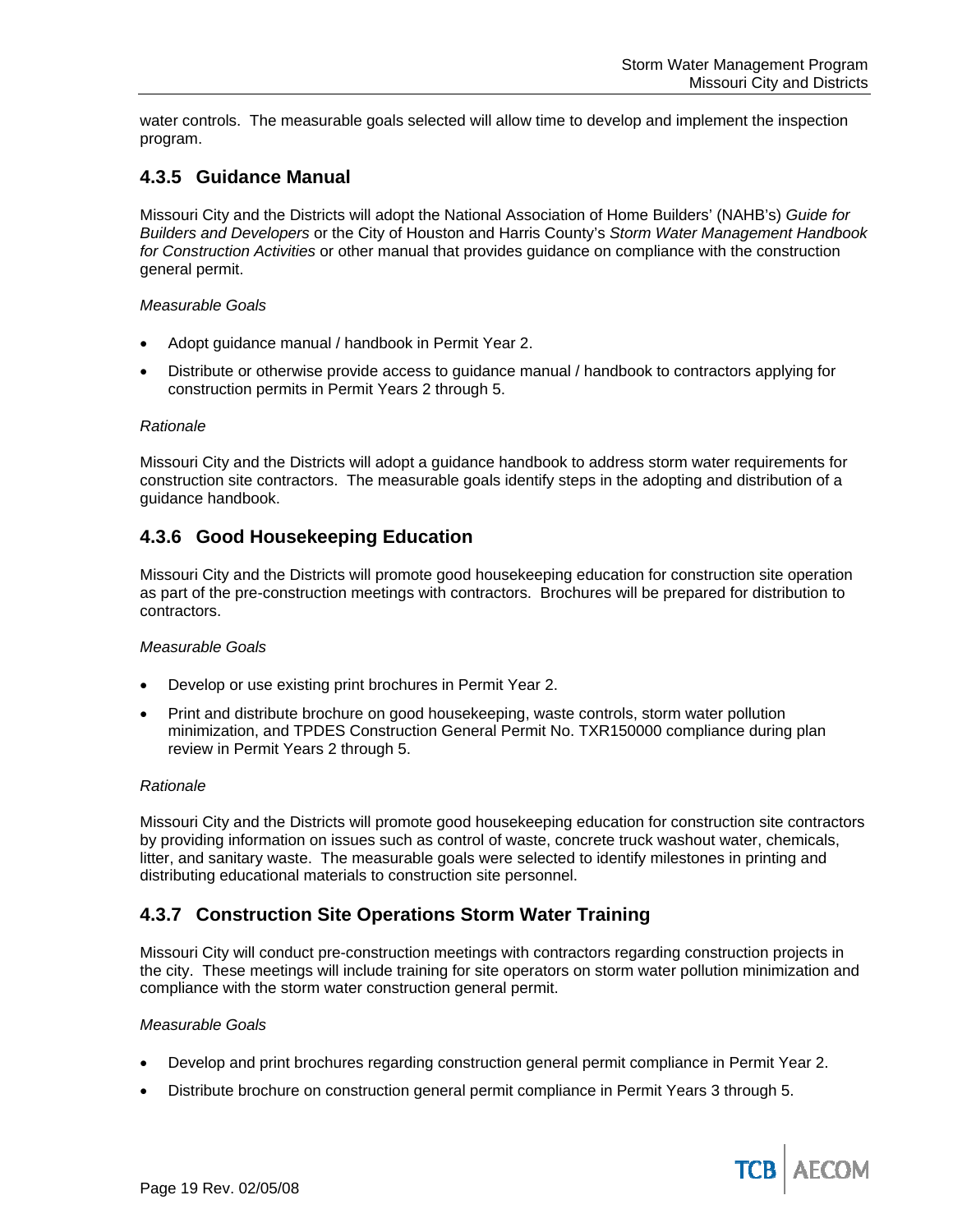#### *Rationale*

Missouri City and the Districts currently conduct pre-construction meetings with contractors. This BMP incorporates storm water construction general permit compliance training in those meetings. The measurable goals selected will allow time to develop and implement the training.

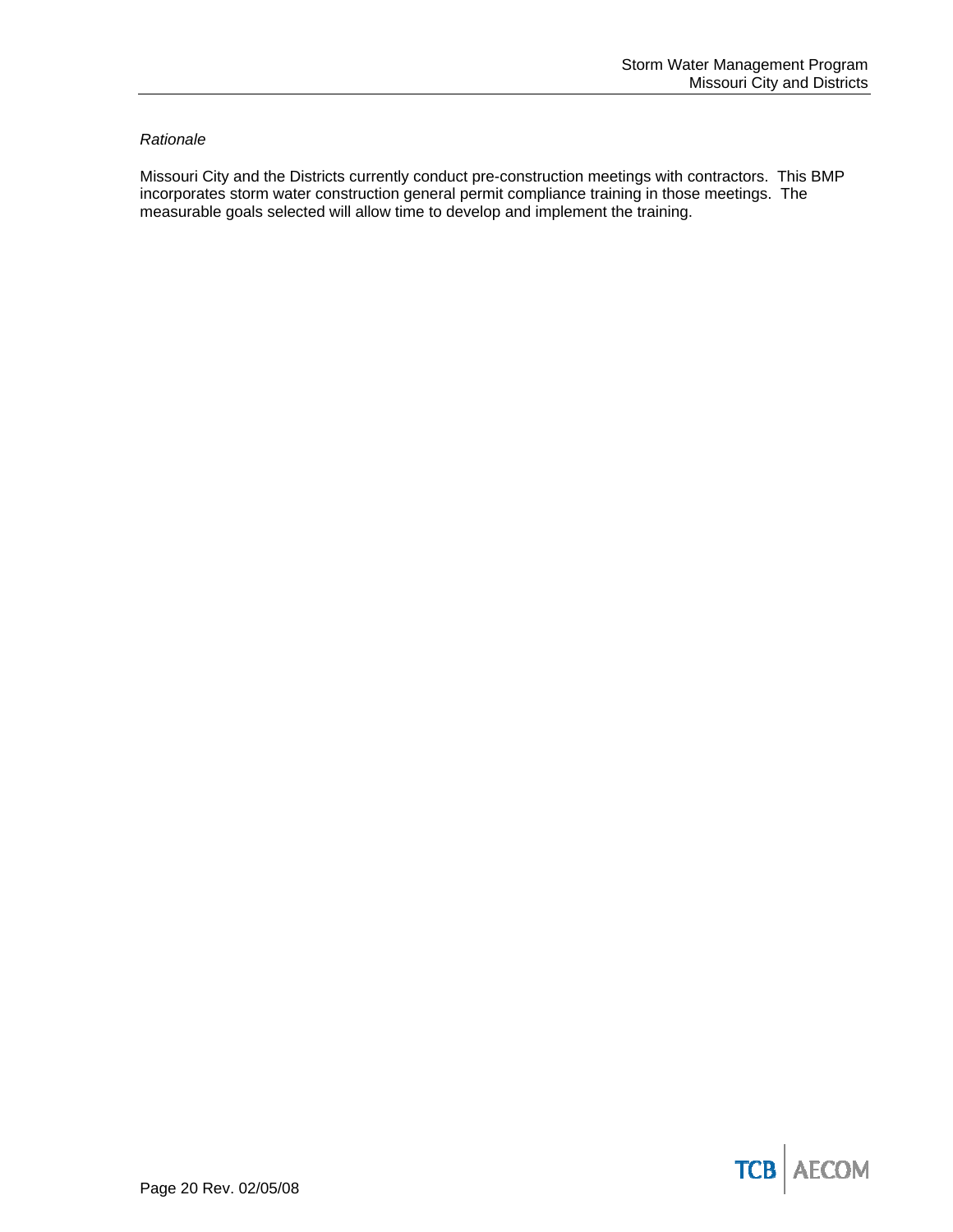# Section 5 — Post-Construction Storm Water Management in New Development and Redevelopment Minimum Control Measure

# **5.1 Permit Requirement (Part III.A.5.)**

"To the extent allowable under state and local law, the MS4 operator must develop, implement, and enforce a program to address storm water runoff from new development and redevelopment projects that disturb greater than or equal to one acre of land, including projects less than one acre that are part of a larger common plan of development or sale that will result in disturbance of one or more acres, that discharge into the small MS4. The program must ensure that controls are in place that would prevent or minimize water quality impacts. The permittee shall:

- Develop and implement strategies which include a combination of structural and/or non-structural BMPs appropriate for the community;
- Use an ordinance or other regulatory mechanism to address post-construction runoff from new development and redevelopment projects to the extent allowable under state and local law; and
- Ensure adequate long-term operation and maintenance of BMPs."

## **5.2 Existing Activities**

## **5.2.1 Plan Review**

Missouri City's Planning Department administers land use regulations. It reviews all subdivision plat applications and rezoning requests and provides recommendations to the City's Planning and Zoning Commission. It reviews and approves all proposed building, site, and sign permits. For the Districts, developers are required to submit plans to the District Engineer for review.

## **5.2.2 Inspections**

Public improvements are inspected by the City's Engineering Department. The Code Enforcement and Inspections Sections of the Planning Department provide residential, change of occupancy, zoning, city code, and health code inspections.

## **5.2.3 Structural Controls**

Missouri City has an extensive and well-established system of regional storm water management facilities in ten major watersheds. These facilities already have incorporated some design features that are accepted BMPs for storm water quality treatment, such as vegetated swales, wet ponds, and constructed wetlands.

## **5.3 Program Implementation**

## **5.3.1 Create an Ordinance / Regulatory Mechanism**

Missouri City and the Districts will develop an ordinance or modify an existing ordinance or other regulatory mechanism to address management of post-construction runoff from new development and

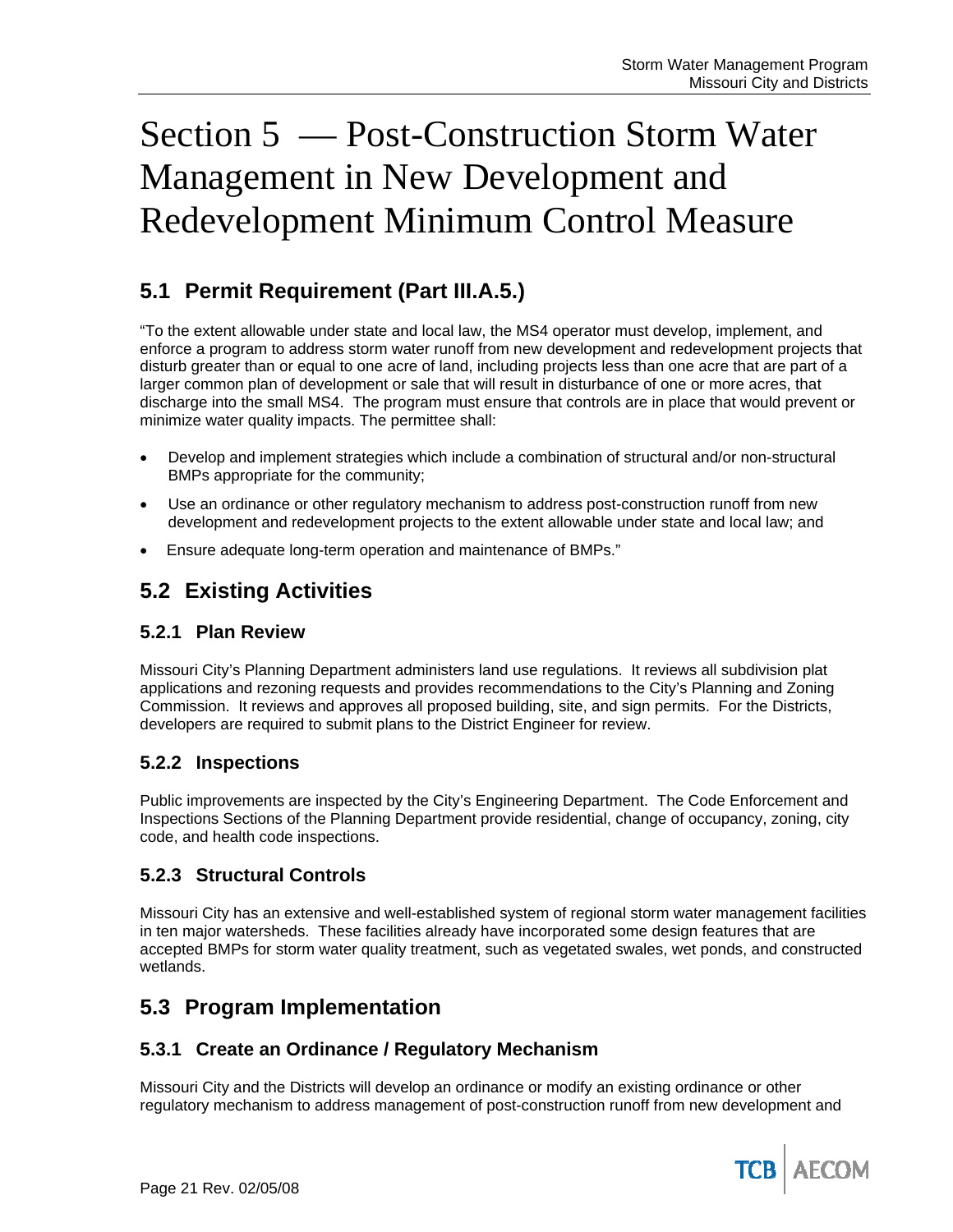redevelopment. The regulation will allow the City to develop, implement, and enforce a program to address storm water runoff to the MS4 from new development and redevelopment projects that disturb one acre or more, including projects less than one acre that are part of a larger common plan of development or sale that will result in the disturbance of one or more acres.

#### *Measurable Goals*

- Evaluate existing ordinances and/or regulatory mechanisms that might require modification in Permit Year 1.
- Develop draft ordinance and/or modification of a regulatory mechanism in Permit Year 2.
- Conduct City staff, District consultant, and public review, as appropriate, and collect comments on draft ordinance or regulatory mechanism in Permit Year 2.
- Finalize ordinance or regulatory mechanism in Permit Year 2.
- Adopt ordinance or regulatory mechanism in Permit Year 3.
- Implement ordinance or regulatory mechanism in Permit Year 3 through 5.

#### *Rationale*

Missouri City and the Districts will develop an ordinance or modify existing ordinances or regulatory mechanism to require management of post-construction storm water runoff from new development and redevelopment projects. The measurable goals identify the steps in the development of an ordinance or modification of existing ordinances to achieve this BMP.

## **5.3.2 Evaluate Regional Storm Water Management System Facilities**

The watersheds will be evaluated for storm water quality management functions. Missouri City has an extensive and well-established system of regional storm water management facilities in ten major watersheds. These facilities have already incorporated some design features that are accepted BMPs for storm water quality treatment, such as vegetated swales, wet ponds, and constructed wetlands. Existing City and District facilities will be identified. Where feasible, recommendations will be made for improvements to the storm water facilities that will enhance their storm water quality management capabilities. Missouri City and the Districts will incorporate storm water quality features into designs of future storm water drainage facilities. Storm water quality strategy considerations will be added to the requirements for regional drainage system development and/or developer-provided drainage features.

#### *Measurable Goals*

- Evaluate regional storm water management system facilities in Permit Year 2.
- Develop an evaluation report for the storm water management system evaluation in Permit Year 3.
- Incorporate storm water quality considerations into designs of future storm water drainage facilities in Permit Years 3 through 5.

#### *Rationale*

Missouri City has several regional drainage impoundments, which will be evaluated for feasibility to retrofit with storm water quality features. Existing City and District regional facilities will be identified. This BMP will help to identify regional structural BMPs appropriate for the community. The measurable goal identifies a report of the evaluation of the regional drainage facilities. Missouri City and the Districts will include storm water quality considerations in the criteria for regional drainage system development and/or

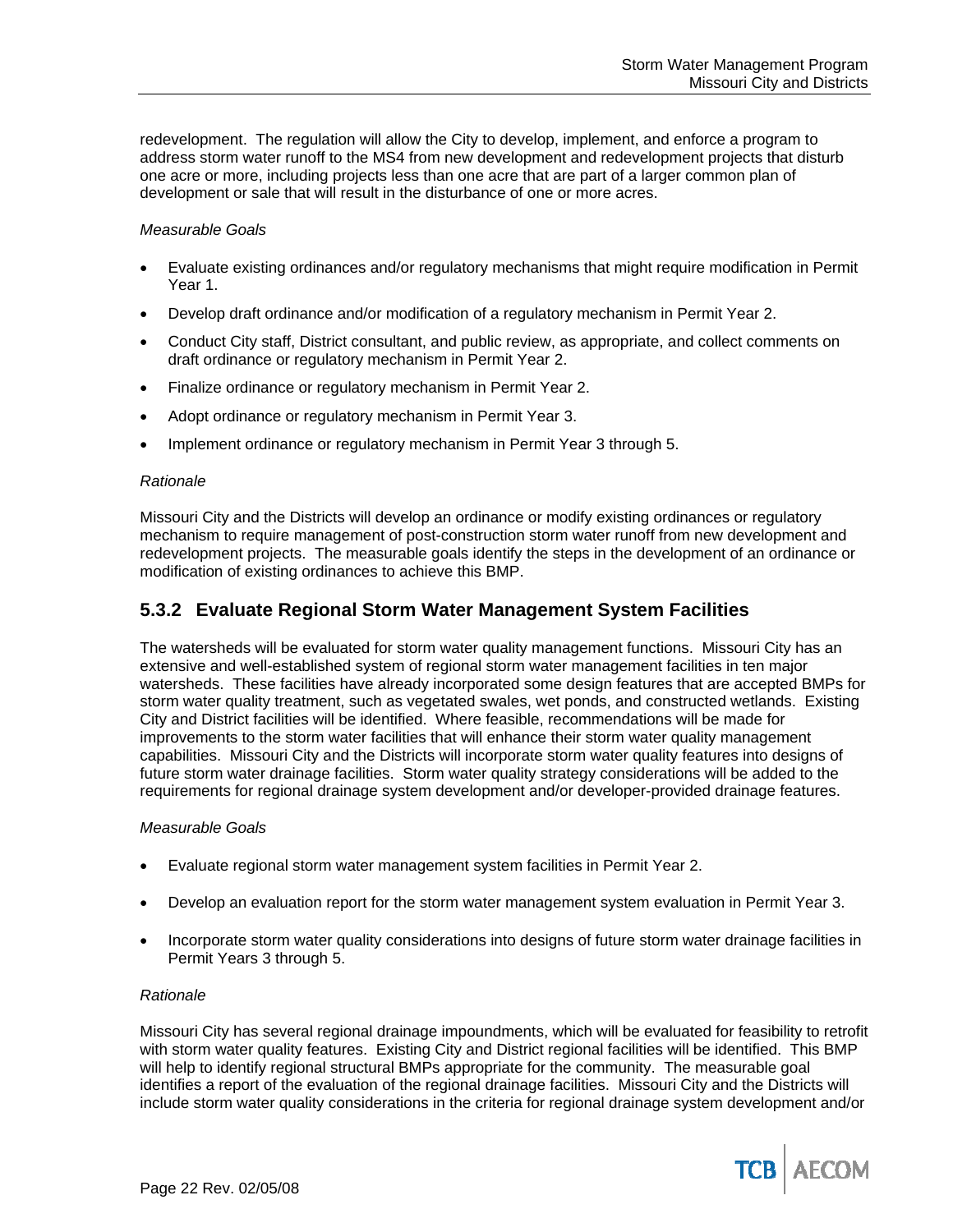developer-provided drainage features. The measurable goals address the addition of storm water quality considerations for regional drainage system development.

## **5.3.3 Long-Term Inspection and Maintenance Plan Requirement for Storm Water Structural Controls**

Missouri City and the Districts will revise the plan review process to require developers of commercial and residential property to submit plans and provisions for long-term inspection and maintenance of any structural controls implemented to maintain storm water quality. Maintaining proper long-term functioning of structural controls reduces the potential impact of storm water runoff.

#### *Measurable Goals*

- Review and update existing procedure/checklist to review development plans for provision of longterm inspection and maintenance in Permit Year 2.
- Implement procedure/checklist to review development plans for provision of long-term inspection and maintenance in Permit Year 3 through 5.

#### *Rationale*

Missouri City and the Districts will revise the plan review process to require developers of commercial and residential property to submit plans and provisions for long-term inspection and maintenance of any structural controls implemented to maintain storm water quality. This BMP will help to ensure adequate long-term operation and maintenance of BMPs. The measurable goal identifies the implementation of this BMP.

## **5.3.4 Review / Revise Development Review Procedures**

Missouri City and the Districts will evaluate their development review procedures to address postconstruction controls for new development and redevelopment in areas where needed. Incorporating the review of storm water quality features into the plan review process ensures that storm water quality objectives are addressed at an early stage of the development.

#### *Measurable Goals*

- Review existing procedures in Permit Year 1.
- Update existing procedures in Permit Year 2.
- Implement updated procedures in Permit Years 3 through 5.

#### *Rationale*

Missouri City and the Districts will evaluate the development review procedures to address postconstruction storm water management. This BMP will ensure that storm water quality objectives are addressed at an early stage of the development. The measurable goals identify milestones in the development and implementation of this BMP.

## **5.3.5 Inspection of Completed Projects**

Inspectors will check completed projects for proper construction of permanent structural controls in compliance with approved plans. The proper construction of permanent controls is necessary for the success of the long-term functionality of the facilities.

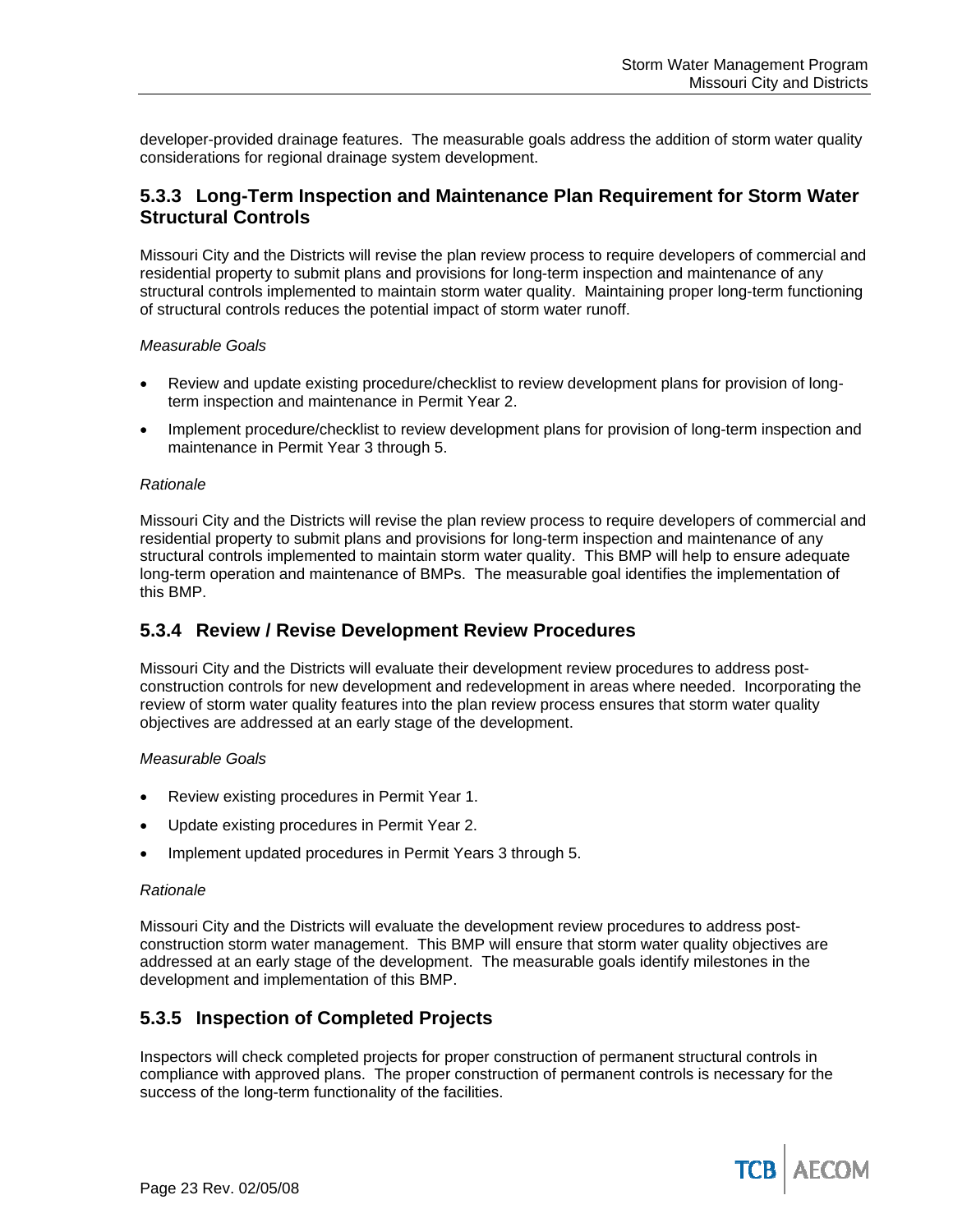#### *Measurable Goals*

- Develop inspection checklist in Permit Year 2.
- Check all completed projects for implementation of structural controls in Permit Years 3 through 5.

#### *Rationale*

Missouri City and the Districts are currently performing other inspection and enforcement programs. This BMP will be coordinated with the existing programs to include inspection of completed projects for proper construction of permanent structural controls. The measurable goals identify the two phases in the development of this program.

## **5.3.6 Community Outreach (Developers, Neighborhood Associations)**

Missouri City and the Districts will conduct an outreach program and prepare informational outreach materials for the development community. Outreach programs increase public awareness about storm water quality issues. Part of the outreach program will include public meetings held in conjunction with development of the ordinance.

#### *Measurable Goals*

- Evaluate informational materials in Permit Year 1.
- Develop materials in Permit Year 2.
- Distribute materials in Permit Years 3 through 5.

#### *Rationale*

Missouri City and the Districts will conduct an outreach program and prepare informational outreach materials for the development community that will facilitate understanding of the MS4 permit requirements for storm water runoff from new development and redevelopment. The measurable goals identify steps in the development of community outreach.

## **5.3.7 Encourage Low Impact Designs**

Missouri City and the Districts will encourage development design criteria to allow low impact designs for storm water quality where these alternatives do not conflict with other code requirements. These design alternatives strive to maintain pre-development conditions, so that downstream structural controls are not necessary.

#### *Measurable Goals*

• Evaluate design standards for potential modifications to allow alternative designs, such as low impact design(s), in Permit Years 1 through 5.

#### *Rationale*

By encouraging developers to maintain pre-development conditions, impacts of the project on storm water quality are minimized. The measurable goal identifies the modification of the design standards.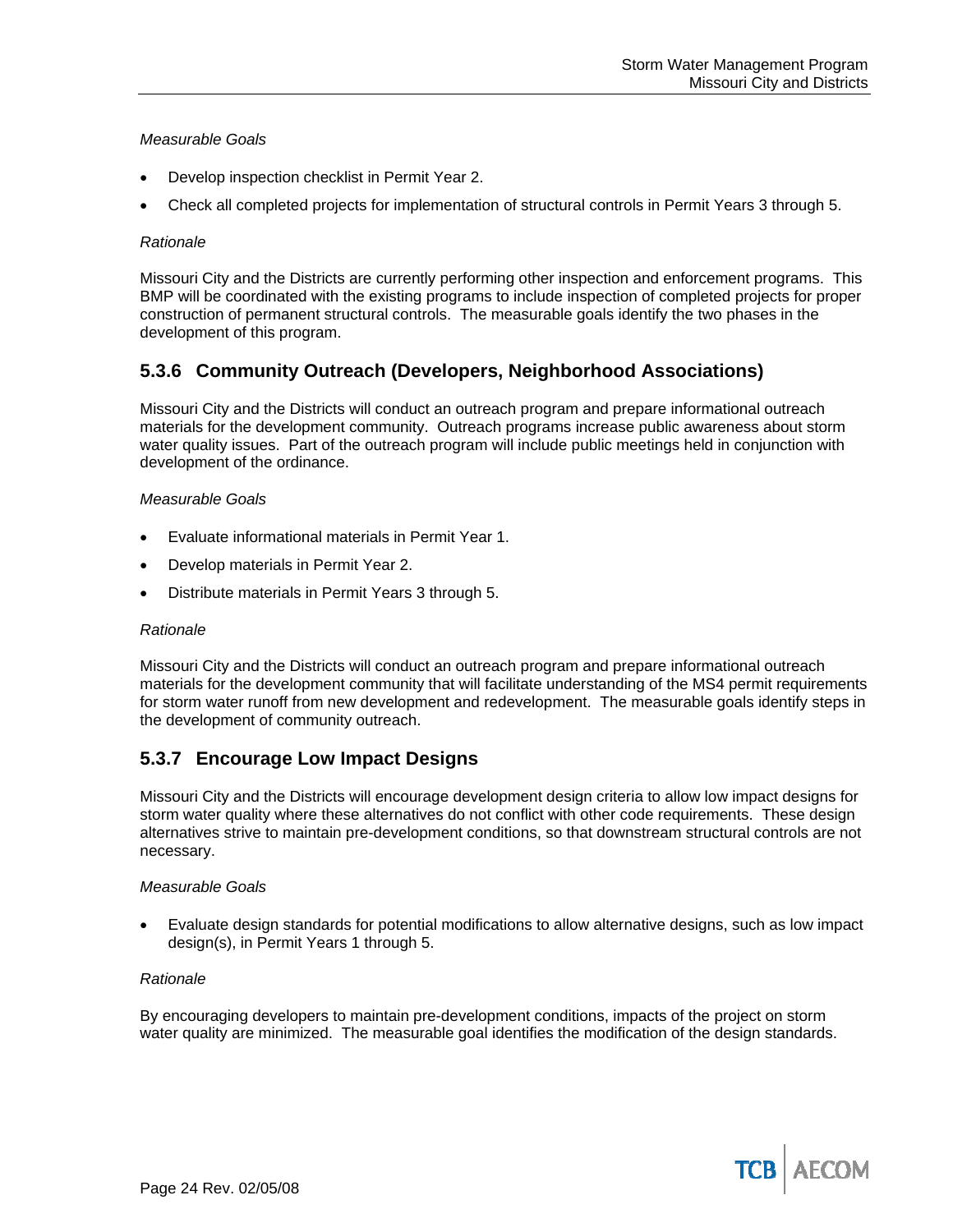# Section 6 — Pollution Prevention/Good Housekeeping for Municipal Operations Minimum Control Measure

# **6.1 Permit Requirement (Part III.A.6.)**

"A section within the SWMP must be developed to establish an operation and maintenance program, including an employee training component that has the ultimate goal of preventing or reducing pollutant runoff from municipal operations."

#### **Good Housekeeping and Best Management Practices (BMPs)**

"Housekeeping measures and BMPs (which may include new or existing structural or non-structural controls) must be identified and either continued or implemented with the goal of preventing or reducing pollutant runoff from municipal operations. Examples of municipal operations and municipally owned areas include, but are not limited to:

- park and open space maintenance;
- street, road, or highway maintenance;
- fleet and building maintenance;
- storm water system maintenance;
- new construction and land disturbances;
- municipal parking lots;
- vehicle and equipment maintenance and storage yards;
- waste transfer stations; and
- salt/sand storage locations."

#### **Training**

"A training program must be developed for all employees responsible for municipal operations subject to the pollution prevention/good housekeeping program. The training program must include training materials directed at preventing and reducing storm water pollution from municipal operations. Materials may be developed, or obtained from the EPA, states, or other organizations and sources. Examples or descriptions of training materials being used must be included in the SWMP."

#### **Structural Control Maintenance**

"If BMPs include structural controls, maintenance of the controls must be performed at a frequency determined by the MS4 operator and consistent with maintaining the effectiveness of the BMP. The SWMP must list all of the following:

- maintenance activities:
- maintenance schedules; and
- long-term inspection procedures for controls used to reduce floatables and other pollutants."

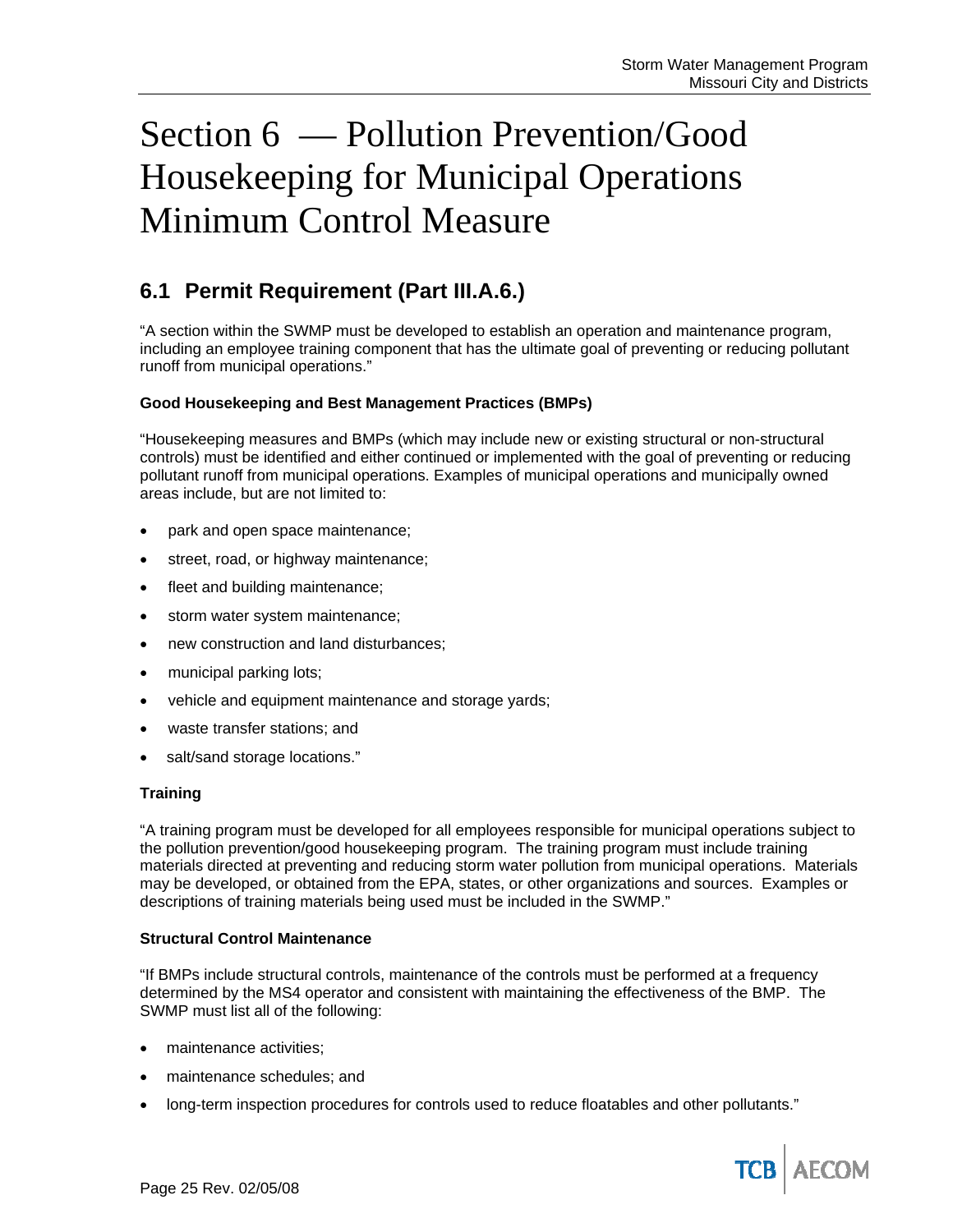#### **Disposal of Waste**

"Waste removed from the small MS4 and waste that is collected as a result of maintenance of storm water structural controls must be properly disposed. A section within the SWMP must be developed to include procedures for the proper disposal of waste, including:

- dredge spoil;
- accumulated sediments; and
- floatables."

#### **Municipal Operations and Industrial Activities**

"The SWMP must include a list of all:

• municipal operations that are subject to the operation, maintenance, or training program developed under the conditions of this section; and

municipally owned or operated industrial activities that are subject to TPDES industrial storm water regulations."

## **6.2 Existing Activities**

## **6.2.1 Street Sweeping**

Missouri City currently performs street sweeping on a regular basis.

### **6.2.2 Fleet Maintenance**

All preventive maintenance and repairs of City vehicles, heavy equipment, and tools are performed by the Fleet Maintenance Division of the Public Works Department. These maintenance activities are performed at the City Service Center. Repairs may be performed in the field, as needed.

## **6.2.3 Infrastructure Maintenance**

The Streets, Drainage and Traffic Division of the Public Works Department provide preventive maintenance of City-owned streets, bridges, and traffic control devices. The Parks and Recreation Department mows the City rights-of-way on a regular basis. The Districts maintain the storm water drainage systems and District facilities within their respective Districts.

## **6.2.4 Municipal Operations and Industrial Activities**

Missouri City and the Districts have the following types of operations and industrial activities that are subject to the TPDES industrial storm water regulations:

- **Missouri City Service Center**
- Missouri City Wastewater Treatment Plant
- Districts Wastewater Treatment Plants
- Districts Water Treatment Plants
- Districts Maintenance Facilities
- **Parks**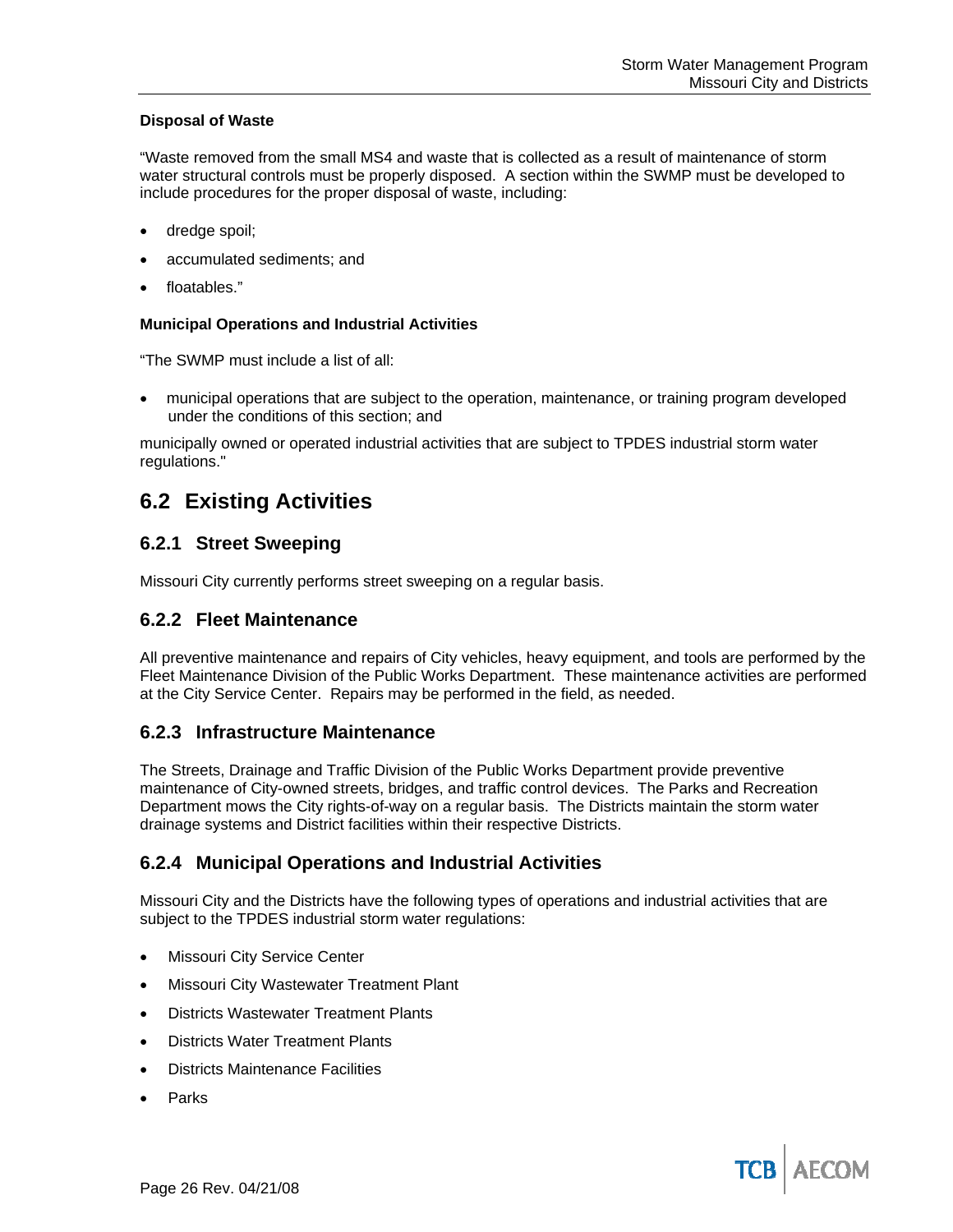#### • Drainage System

#### *Measurable Goals*

Missouri City and the Districts will update the SWMP to include a list of the specific Missouri City and District facilities that are subject to the TPDES industrial storm water regulations in Permit Year 2.

#### *Rationale*

The measurable goal to update the SWMP implements a permit requirement for municipal operations and industrial activities during the first two years.

## **6.3 Program Implementation**

## **6.3.1 Structural Control Maintenance**

As part of the evaluation of the existing regional storm water management system, an inventory of existing City-managed structural controls and District-operated structural controls will be established. An inspection and maintenance schedule will be established for these structural controls to promote their effective operation for storm water quality treatment, where applicable.

#### *Measurable Goals*

- Review and evaluate existing structural control maintenance procedures in Permit Years 1.
- Develop inventory of City and District structural controls in Permit Year 2.
- Develop inspection and maintenance schedule in Permit Year 3.
- Implement inspection and maintenance program in Permit Years 4 and 5.

#### *Rationale*

Missouri City and the Districts are currently performing other inspection and maintenance programs. Coordination with local Districts will be required to develop an inventory and maintenance schedule for the drainage system. The measurable goals selected will allow time to develop and implement the program, which will address maintenance activities, maintenance schedules, and long-term inspection procedures.

## **6.3.2 Waste Disposal**

Missouri City and the Districts will establish a procedure for proper disposal of wastes including dredge spoil, accumulated sediments, and floatables removed from the MS4, removed from structural controls, or collected as a result of municipal operations and maintenance activities. Continue the City's "Use It or Lose It" program to remove non-useable materials from City and District facilities.

#### *Measurable Goals*

- Evaluate Missouri City and District facilities for proper waste disposal practices in Permit Year 1.
- Develop storm water waste management procedure in Permit Year 2.
- Train employees on proper storm water waste management procedures in Permit Year 2.
- Review and inspect Missouri City and District facilities for proper waste disposal in Permit Years 2 through 5.

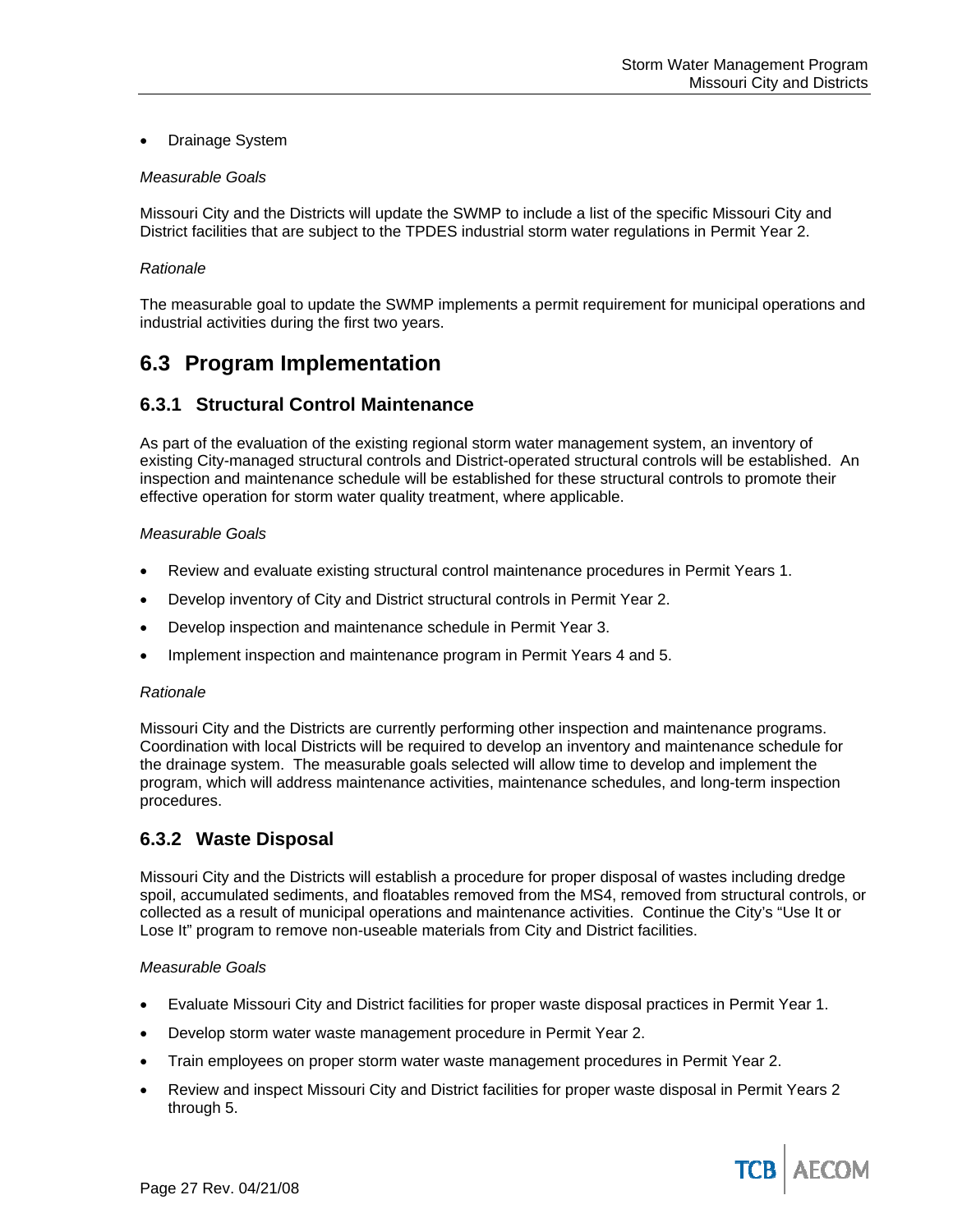#### *Rationale*

Missouri City and the Districts will develop procedures for the proper disposal of waste. The measurable goals selected identify the development and implementation of the program.

## **6.3.3 Municipal Employee Training**

Missouri City will develop and provide employee training to prevent and reduce storm water pollution from activities such as park maintenance, fleet and building maintenance, new construction land disturbance, and storm water system maintenance. The Districts contract out all services which would require pollution prevention and good housekeeping. The Districts will provide copies of the permit and SWMP and require training for District contractors to prevent and reduce storm water pollution from municipaltype activities. Training programs ensure that storm water quality programs are properly implemented and BMPs are properly installed and maintained.

#### *Measurable Goals*

- Provide training materials for Missouri City and District Boards of Directors and contractors in Permit Year 2.
- Require training to prevent and reduce storm water pollution from activities related to municipal operations in Permit Years 2 through 5.

#### *Rationale*

Training of municipal employees and contractors will minimize impacts of municipal operations on storm water quality. The measurable goals selected will allow for the development of training materials and implementation of the training program early in the permit implementation.

## **6.3.4 Street Sweeping**

Missouri City employs street sweepers on a regular basis to minimize the migration of dirt, debris, and other pollutants from streets to receiving waters. Collected materials are properly disposed. Sweeping frequency is be prioritized by areas with highest pollution potential.

#### *Measurable Goals*

- Continue to identify priority areas for street sweeping in Permit Years 1 through 5.
- Evaluate need for additional equipment or contract services in Permit Years 1 through 5.

#### *Rationale*

Missouri City currently operates two street sweepers within the City and Districts. This program will be expanded to employ street sweepers on a regular basis to minimize the migration of dirt, debris, and other pollutants to receiving waters. The measurable goals identify steps in the development of this BMP.

## **6.3.5 Litter Control**

Missouri City and the Districts will implement a scheduled program for removal of litter from municipal and public facilities, streets, parking areas, and other District-controlled property by the District contractors.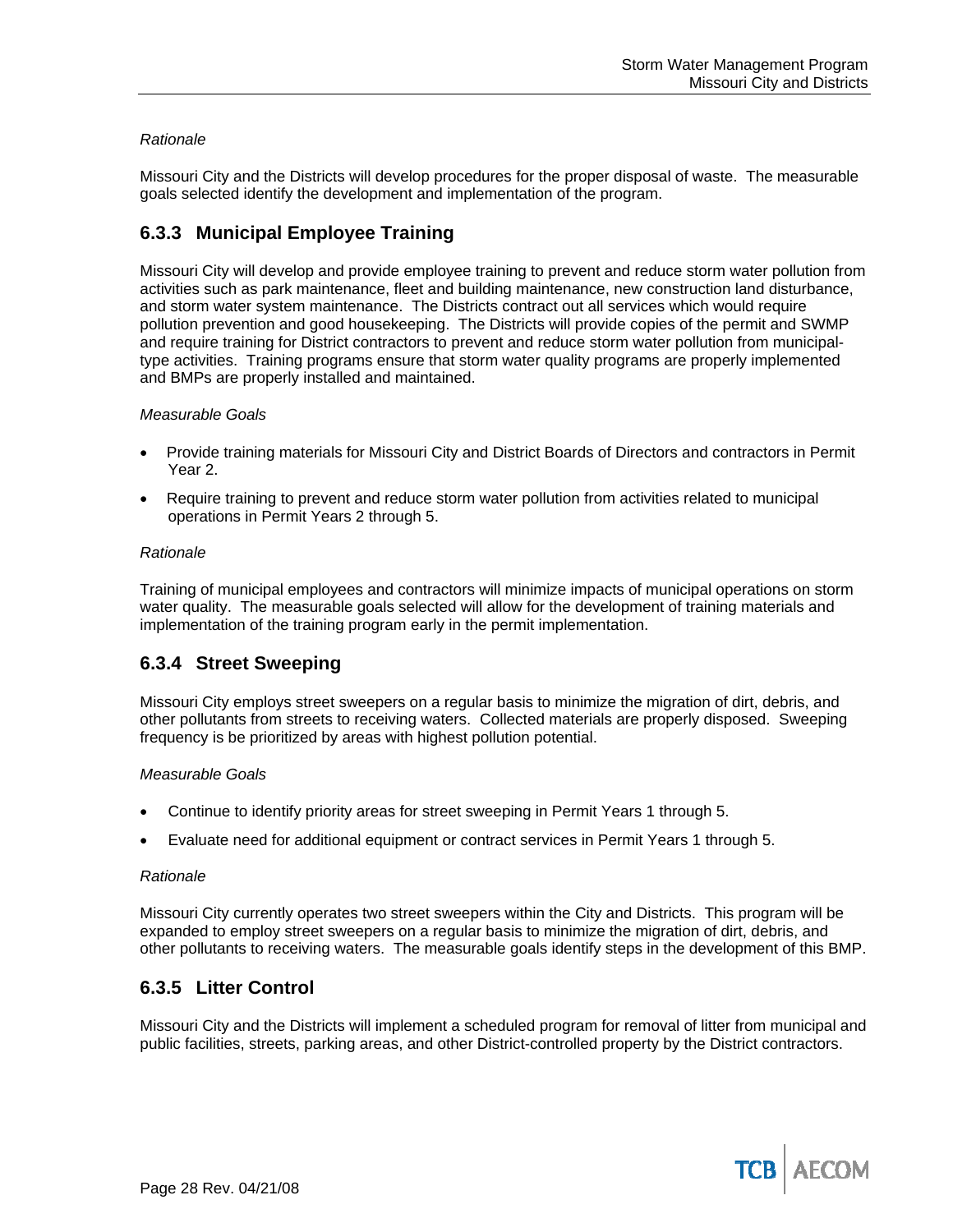#### *Measurable Goals*

- Require litter control at municipal operations sites in Permit Year 1.
- Continue programs to collect litter from parks, public facilities, parking lots, and other Districtcontrolled property on a regular basis in Permit Years 1 through 5.

#### *Rationale*

This program will employ litter control requirements to minimize the migration of floatables and pollutants to receiving waters. This BMP works in conjunction with public participation volunteer opportunities such as Adopt-A-Stream programs. The measurable goals identify steps in the implementation and continuation of this BMP.

### **6.3.6 Vehicle and Equipment Washing**

Missouri City has a new wash facility that was recently built as part of the capital improvements for the City's Service Center facility. This system has been designed to recycle and/or discharge the wash water to the sanitary sewer system.

#### *Measurable Goals*

• Continue washing of Missouri City municipal vehicles and equipment at existing wash facility in Permit Years 1 through 5.

#### *Rationale*

Missouri City currently uses a new vehicle and equipment washing facility that complies with non-storm water discharge requirements by recycling and/or discharging to the sanitary sewer. The measurable goals identify milestones in the continued use of a vehicle and equipment washing facility.

## **6.3.7 Evaluate Existing Regional Drainage Facilities**

Missouri City and the Districts have a number of existing regional drainage facilities. These facilities will be evaluated for pollution prevention and good housekeeping measures.

#### *Measurable Goals*

- Compile list of City and District regional drainage facilities in Permit Year 1.
- Evaluate pollution prevention / good housekeeping at City and District regional drainage facilities in Permit Year 2.

#### *Rationale*

Missouri City and the Districts have several regional drainage facilities, which will be evaluated for pollution prevention and good housekeeping measures. The measurable goals identify evaluation of the regional drainage measures.

#### **6.3.8 Spill Prevention and Response**

Missouri City and the Districts will develop procedures and acquire equipment for containment and timely response to spills from municipal operations. The Districts will require contractors to have adequate spill

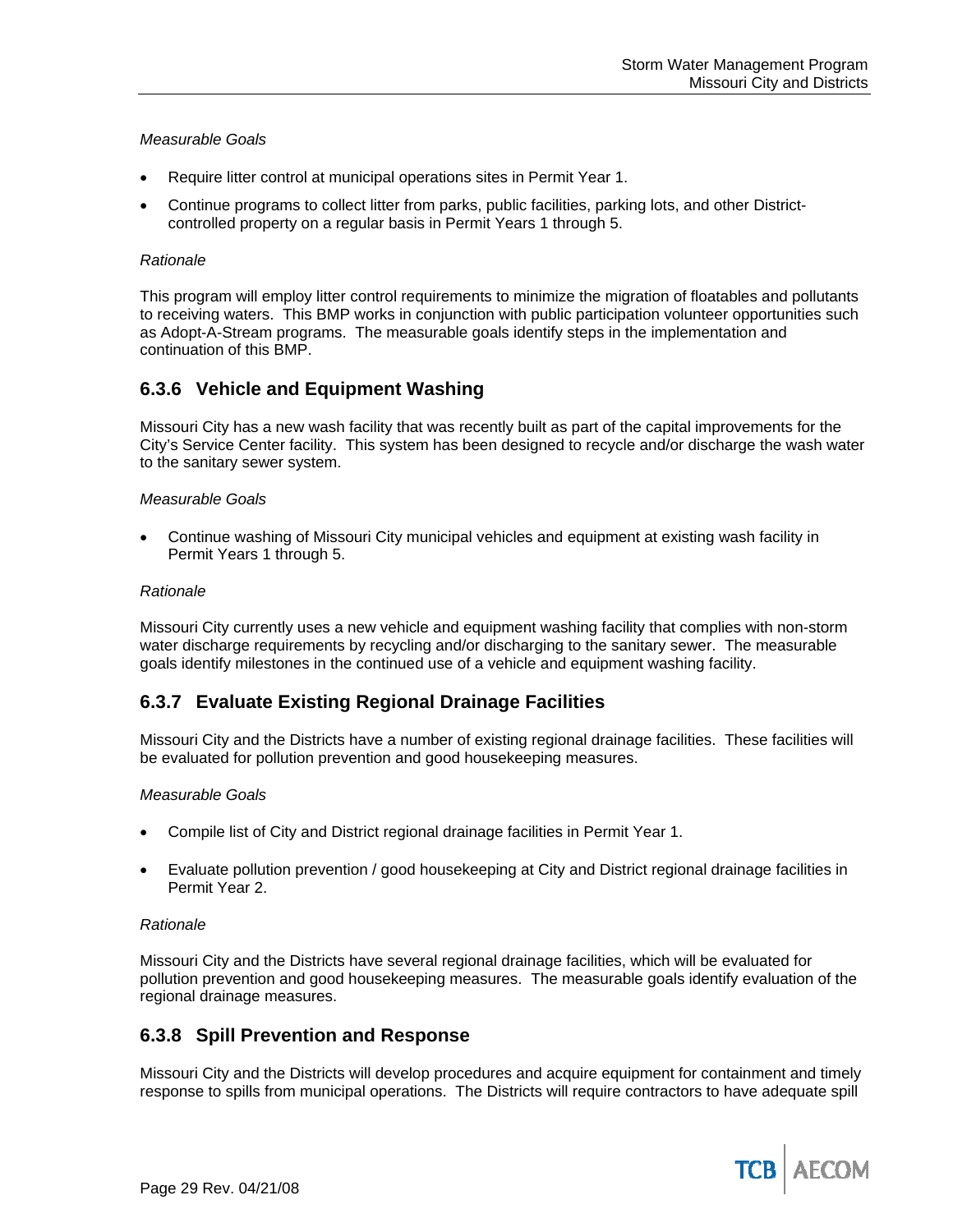kits available at facilities they operate and comply with spill prevention and response requirements as appropriate.

#### *Measurable Goals*

- Develop procedures and train employees for Municipal Operations in Permit Year 1.
- Evaluate and acquire containment and response equipment, as appropriate, in Permit Year 2, as appropriate.
- Require contractors to include requirements for spill kits and comply with spill prevention and response requirements, when applicable, in Permit Years 1 through 5.
- Implement spill prevention and response procedure in Permit Years 1 through 5.

#### *Rationale*

Preventing spills from entering the MS4 reduces storm water quality impacts. The measurable goals address the implementation of this BMP.

## **6.3.9 Facility Inspection Program**

Missouri City and the Districts will formalize municipal facility inspection procedures that potentially affect storm water quality. This will include routine inspection of facilities and equipment operated by the City and those operated by the Districts and inspection of storm water quality facilities.

#### *Measurable Goals*

- Continue to require municipal facilities inspections in Permit Years 1 through 5.
- Missouri City and the Districts will review inspection records annually in Permit Years 1 through 5.

#### *Rationale*

Timely inspection of municipal operations can minimize the discharge of pollutants to the MS4. Inspection of storm water quality facilities ensures their proper operation. The measurable goals address the development and implementation of this BMP.

### **6.3.10 Service Center Stockpile Area**

Missouri City will install filter fabric fencing around the retaining structure for stockpiled road repair materials to minimize sediment or other stockpile material from entering storm water municipal runoff.

#### *Measurable Goals*

- Install filter fabric in Permit Year 1.
- Inspect and replace, if necessary, filter fabric fencing around stockpile in Permit Years 2, 3, 4, & 5.

#### *Rationale*

Stockpiles are currently maintained in three-sided bins constructed of timbers. The bins are surrounded by grassy vegetation. The filter fabric will assist in retention of sediments from the stockpiled materials on-site.

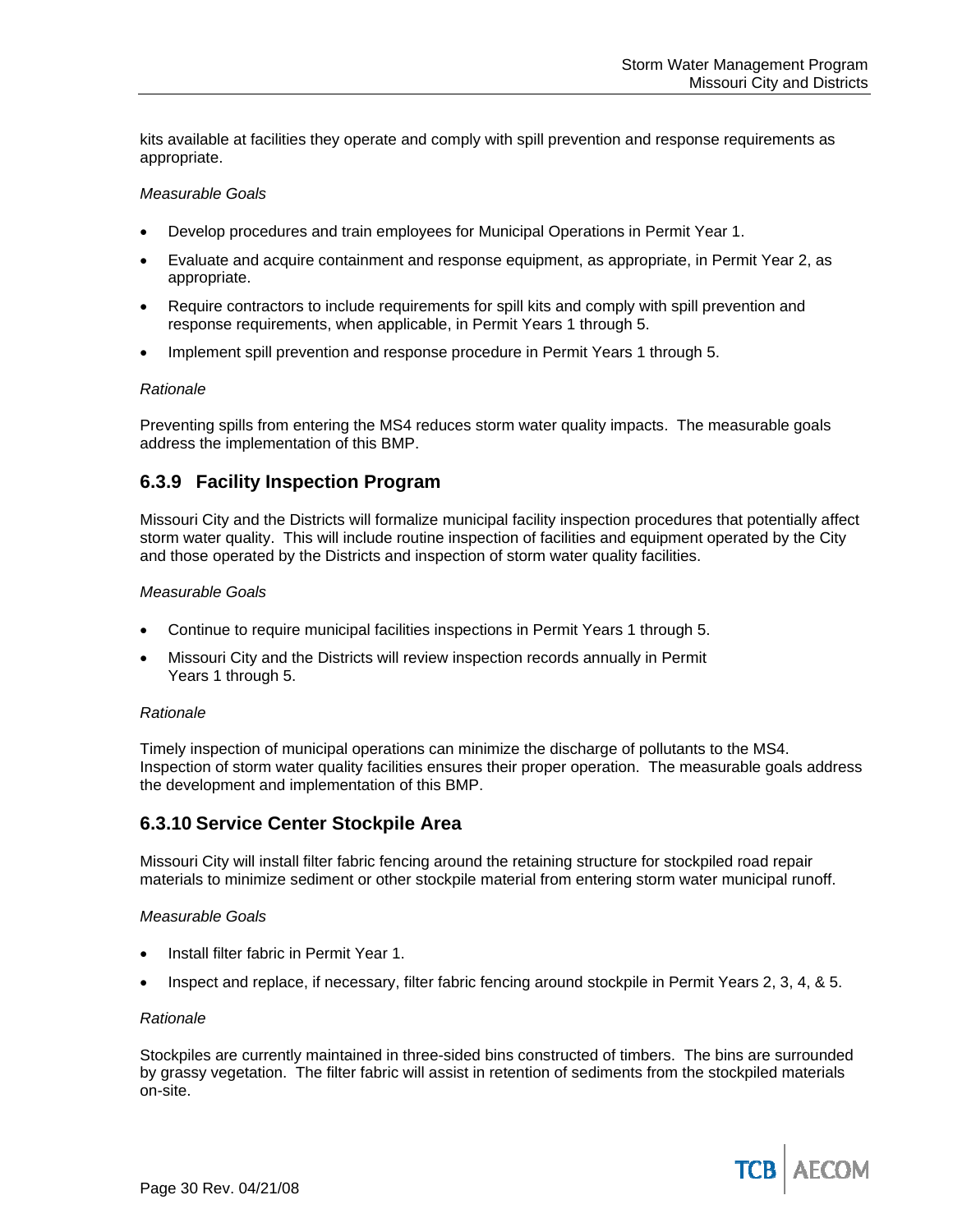# Section 7 — MS4 Operators Contributing to the Development and Implementation of the SWMP

| <b>Responsible Entity</b>             | <b>Entity Representative</b>           | <b>Contribution</b>                                                                   |
|---------------------------------------|----------------------------------------|---------------------------------------------------------------------------------------|
| Missouri City                         | Missouri City                          | Develop and implement BMPs identified in the SWMP                                     |
| First Colony MUD #9                   | Costello Inc.                          | Coordinate with Missouri City to develop and implement BMPs<br>identified in the SWMP |
| Fort Bend County MUD #26              | <b>Saliger Engineering Corporation</b> | Coordinate with Missouri City to develop and implement BMPs<br>identified in the SWMP |
| Fort Bend County MUD #42              | Dannenbaum Engineering                 | Coordinate with Missouri City to develop and implement BMPs<br>identified in the SWMP |
| Fort Bend County MUD #46              | Century Engineering Inc.               | Coordinate with Missouri City to develop and implement BMPs<br>identified in the SWMP |
| Fort Bend County MUD #47              | <b>Landdev Engineers</b>               | Coordinate with Missouri City to develop and implement BMPs<br>identified in the SWMP |
| Fort Bend County MUD #48              | Jones & Carter                         | Coordinate with Missouri City to develop and implement BMPs<br>identified in the SWMP |
| Fort Bend County MUD #49              | <b>LJA Engineering</b>                 | Coordinate with Missouri City to develop and implement BMPs<br>identified in the SWMP |
| Fort Bend County MUD #115             | Costello Inc.                          | Coordinate with Missouri City to develop and implement BMPs<br>identified in the SWMP |
| Harris County MUD #122                | Jones & Carter                         | Coordinate with Missouri City to develop and implement BMPs<br>identified in the SWMP |
| Harris County WC&ID - Fondren<br>Road | A&S Engineering                        | Coordinate with Missouri City to develop and implement BMPs<br>identified in the SWMP |
| Meadowcreek MUD                       | <b>Saliger Engineering</b>             | Coordinate with Missouri City to develop and implement BMPs<br>identified in the SWMP |

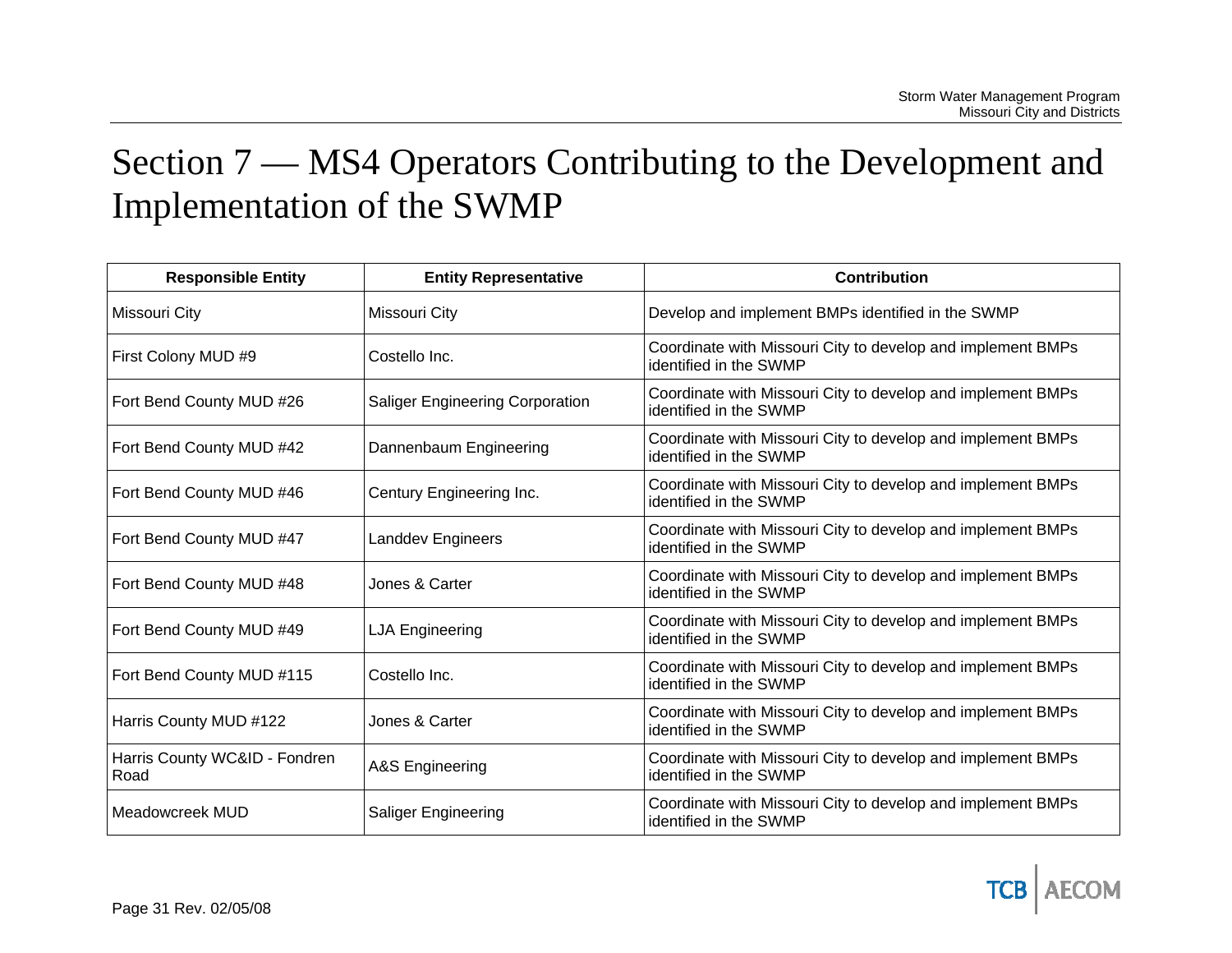| <b>Palmer Plantation MUD #1</b>      | LJA Engineering                        | Coordinate with Missouri City to develop and implement BMPs<br>identified in the SWMP |
|--------------------------------------|----------------------------------------|---------------------------------------------------------------------------------------|
| <b>Palmer Plantation MUD #2</b>      | LJA Engineering                        | Coordinate with Missouri City to develop and implement BMPs<br>identified in the SWMP |
| Thunderbird Utility District         | <b>Saliger Engineering Corporation</b> | Coordinate with Missouri City to develop and implement BMPs<br>identified in the SWMP |
| <b>Quail Valley Utility District</b> | <b>Saliger Engineering Corporation</b> | Coordinate with Missouri City to develop and implement BMPs<br>identified in the SWMP |

The responsible entities identified above confirm that, as contributing MS4 operators, they will comply with the TPDES Phase II MS4 General Permit in the development and implementation of the SWMP. The contribution of each entity is identified above.

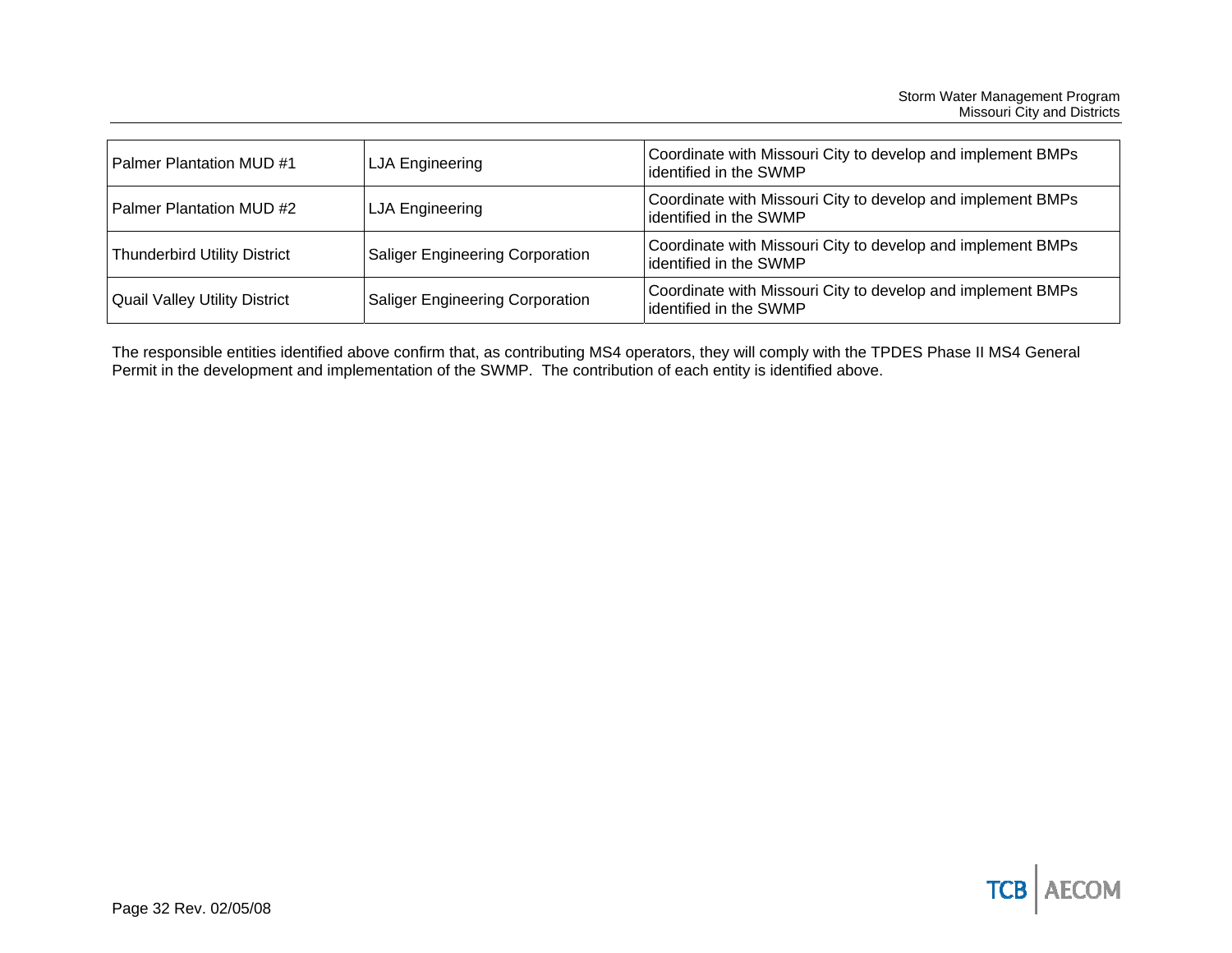**Appendix A** 

**Copy of TPDES General Permit No. TXR040000**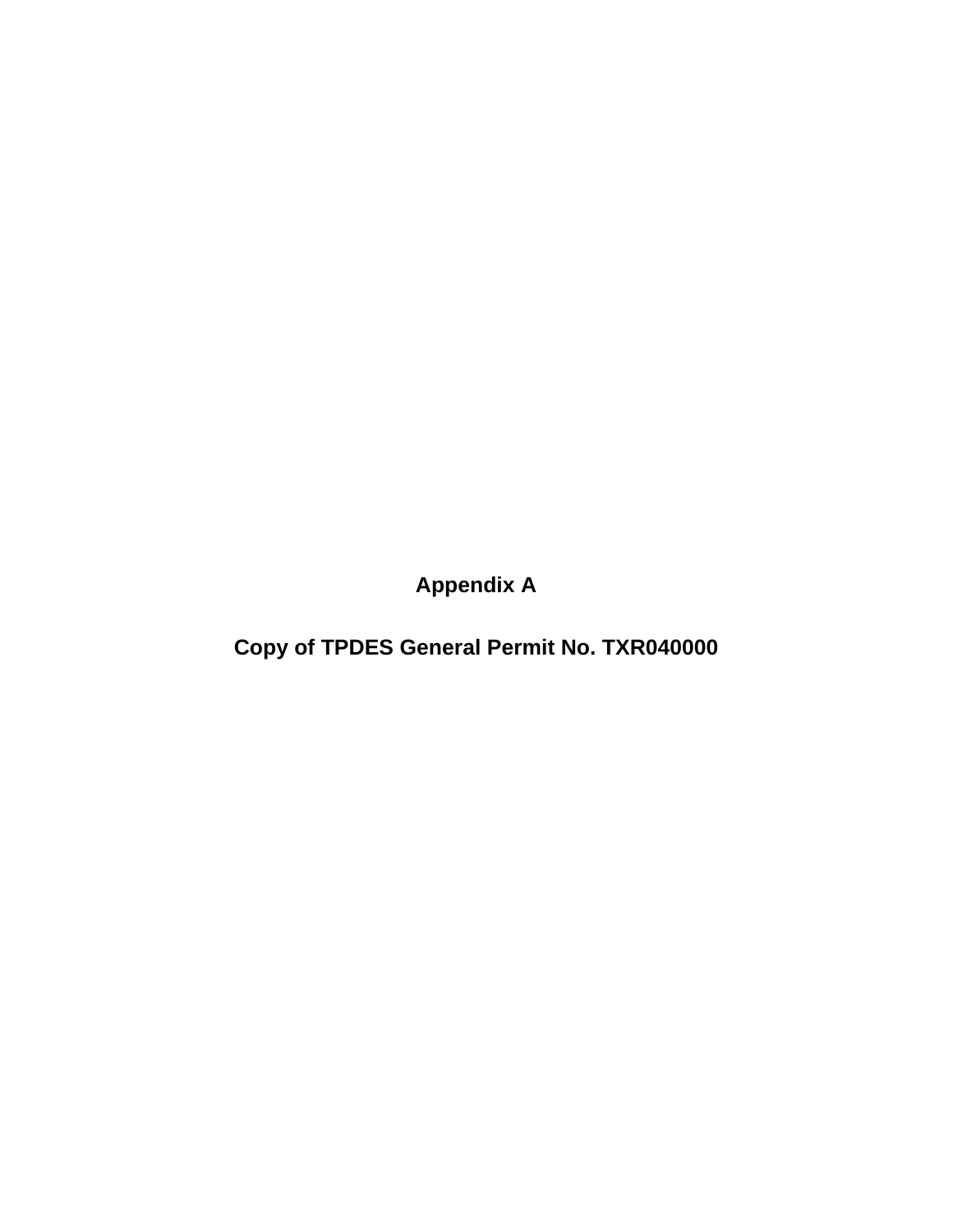**Appendix B** 

**Notice of Intent and TCEQ Response**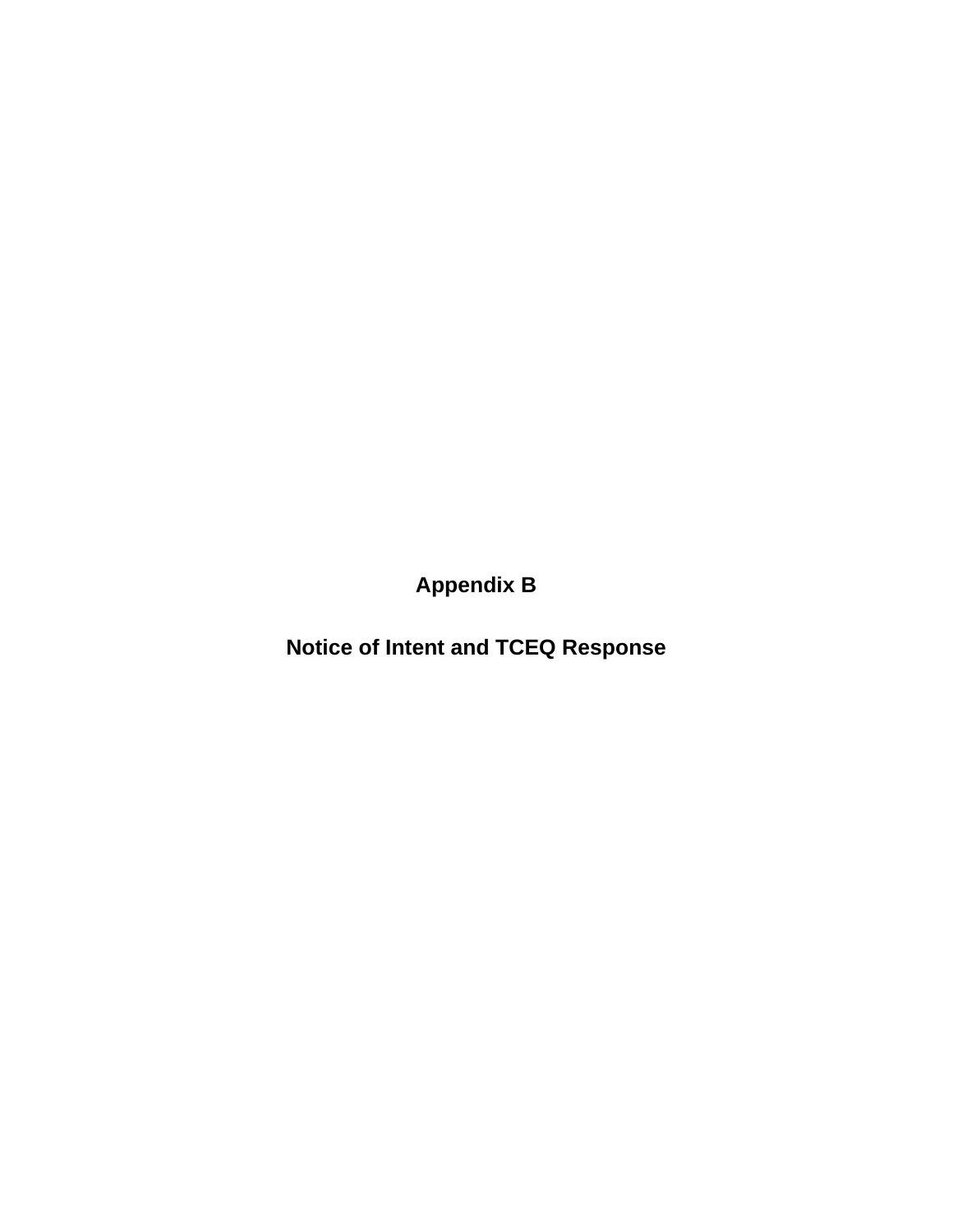**Appendix C** 

**Exhibits**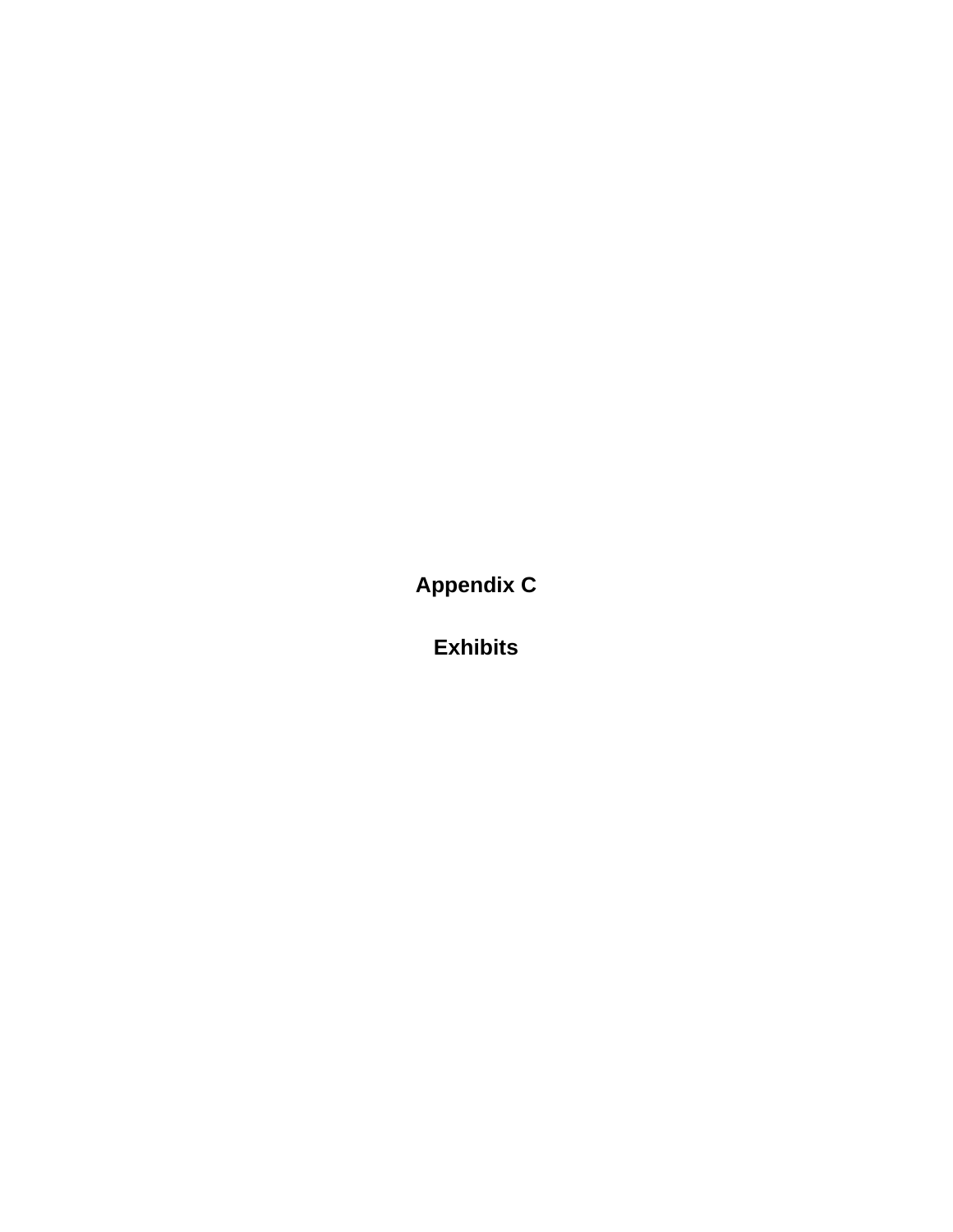**Appendix D** 

**Storm Water Management Program Implementation Schedule**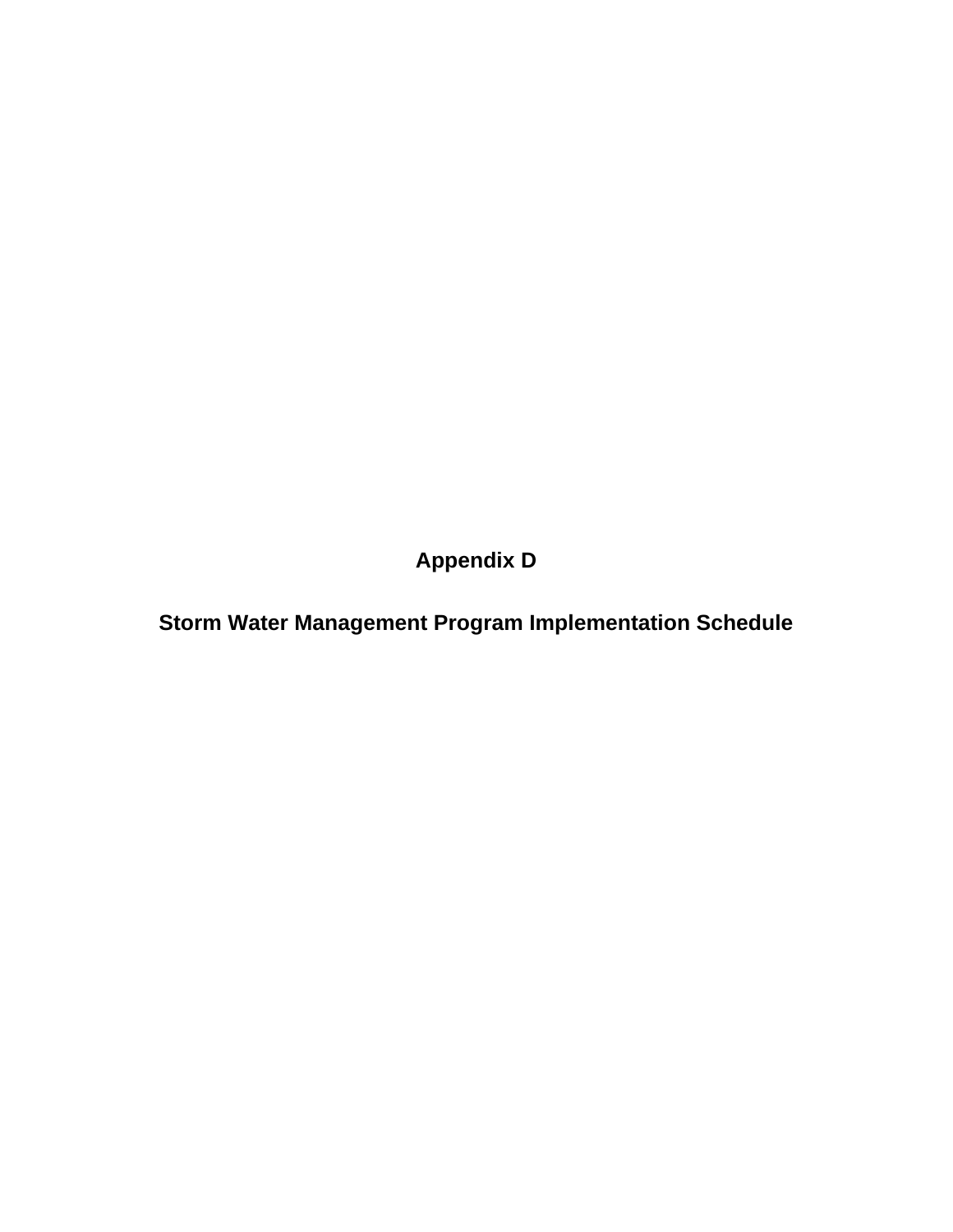|                                                               |                                                                        | Storm Water Management Program Implementation Schedule                                        |                             |                                          |                                                      |   |   |          |
|---------------------------------------------------------------|------------------------------------------------------------------------|-----------------------------------------------------------------------------------------------|-----------------------------|------------------------------------------|------------------------------------------------------|---|---|----------|
| <b>Minimum Control</b>                                        | <b>BMP</b>                                                             | <b>Responsible Entity</b><br><b>Activity</b>                                                  |                             | (by Aug. 12 <sup>th</sup> for each year) | Date Due                                             |   |   |          |
| <b>Measure</b>                                                |                                                                        |                                                                                               |                             |                                          | YR 1 YR 2 YR 3 YR 4 YR 5<br>2008 2009 2010 2011 2012 |   |   |          |
| 1. Public Education and<br>Outreach on Storm Water<br>Impacts | 1.3.1 Storm Drain                                                      | Adopt a requirement for<br>developers to label storm<br>drains in new communities.            | Missouri City               |                                          | X                                                    |   |   |          |
|                                                               | Decals by Developers                                                   | Continue storm drain decal<br>program. Supply decals and<br>instruction sheets.               | Missouri City               |                                          | $\times$                                             | X | X | X        |
|                                                               |                                                                        | Evaluate and identify public<br>education material options<br>and distribution methods.       | Missouri City               | X                                        |                                                      |   |   |          |
| 1. Public Education and<br>Outreach on Storm Water<br>Impacts | 1.3.2 Storm Water<br><b>Public Education Print</b><br><b>Materials</b> | Develop or otherwise provide<br><b>Public Education print</b><br>materials                    | Missouri City and Districts |                                          | $\times$                                             | X | X | X        |
|                                                               |                                                                        | Ongoing development and<br>distribution of print materials                                    |                             |                                          | X                                                    | X | X | $\times$ |
| 1. Public Education and                                       | 1.3.3 Website/Municipal                                                | Develop and place messages<br>on the City website or<br>municipal channel                     | Missouri City               | X                                        |                                                      |   |   |          |
| Outreach on Storm Water<br>Impacts                            | <b>Channel Storm Water</b><br><b>Quality Messages</b>                  | Continue and/or update<br>storm water messages on the<br>City website or municipal<br>channel |                             |                                          | X                                                    | X | X | X        |

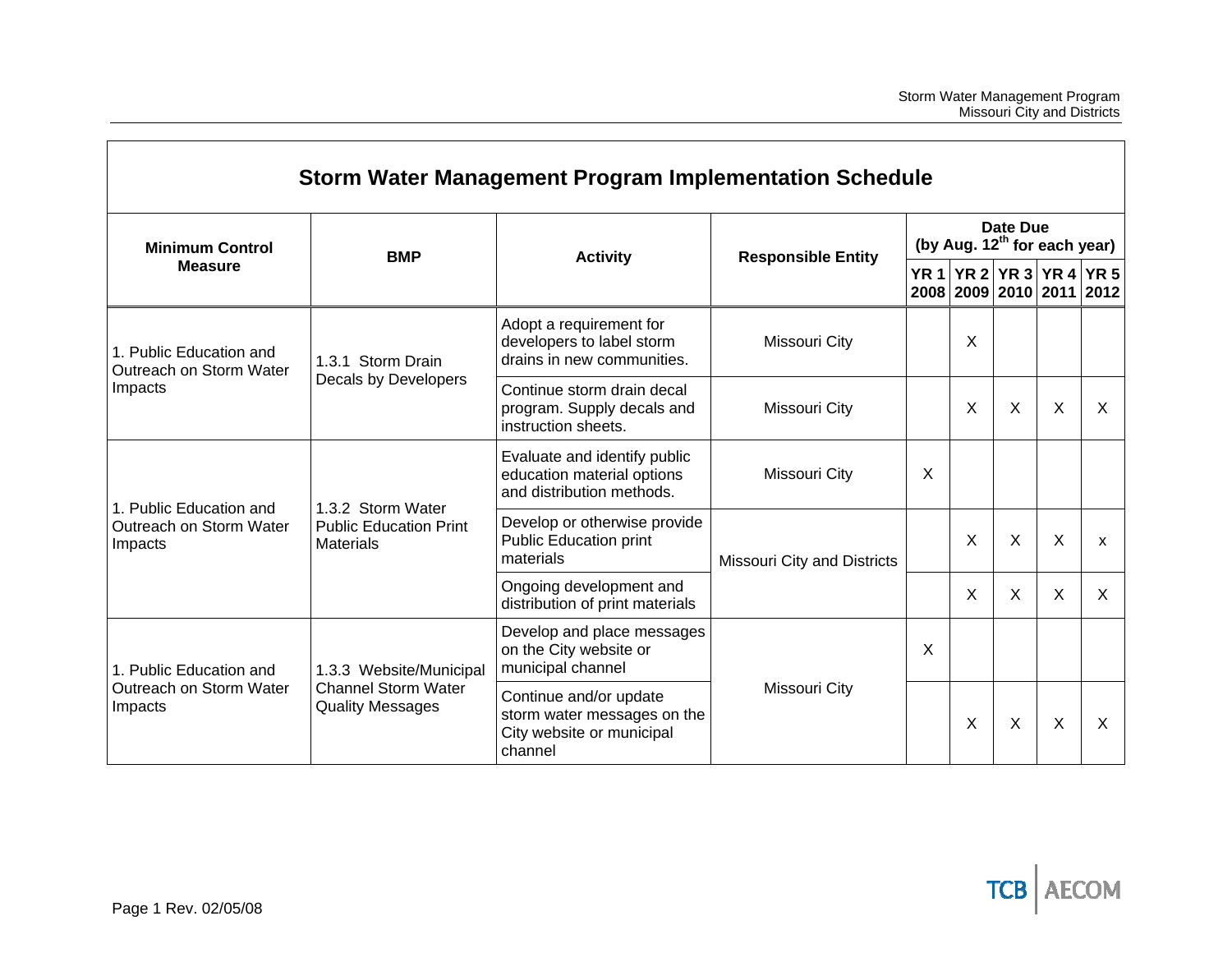|                                          |                                                                     | Storm Water Management Program Implementation Schedule                                                                                                                         |                                    |         |                 |                                          |                                                 |             |
|------------------------------------------|---------------------------------------------------------------------|--------------------------------------------------------------------------------------------------------------------------------------------------------------------------------|------------------------------------|---------|-----------------|------------------------------------------|-------------------------------------------------|-------------|
| <b>Minimum Control</b><br><b>Measure</b> | <b>BMP</b>                                                          | <b>Activity</b>                                                                                                                                                                |                                    |         | <b>Date Due</b> | (by Aug. 12 <sup>th</sup> for each year) |                                                 |             |
|                                          |                                                                     |                                                                                                                                                                                | <b>Responsible Entity</b>          |         |                 |                                          | YR 1 YR 2 YR 3 YR 4<br>2008 2009 2010 2011 2012 | <b>YR 5</b> |
| 2. Public<br>Involvement/Participation   | 2.3.1 Public Notice<br>Requirements - Permit<br>application         | Public Notice in local<br>newspaper, as required by<br>TCEQ.                                                                                                                   | <b>Missouri City and Districts</b> | $\sf X$ |                 |                                          |                                                 |             |
| 2. Public<br>Involvement/Participation   | 2.3.1 Public Notice<br>Requirements - Public<br>Meeting (if needed) | If TCEQ determines<br>significant public interest<br>exists, a Public Meeting will<br>be held. A potential second<br>publish of notice for the<br>public meeting, if required. | <b>Missouri City and Districts</b> | X       |                 |                                          |                                                 |             |
| 2. Public<br>Involvement/Participation   | 2.3.2 Storm Drain<br>Decals by Volunteers                           | Identify areas where decals<br>need to be installed.                                                                                                                           | Missouri City                      | X       |                 |                                          |                                                 |             |
| 2. Public<br>Involvement/Participation   | 2.3.2 Storm Drain<br>Decals by Volunteers                           | Supply decals, kits, and<br>instruction sheets, track<br>number of drains marked.                                                                                              | Missouri City                      | X       | $\times$        | $\times$                                 | X                                               | X           |
| 2. Public<br>Involvement/Participation   | 2.3.3 Make<br>Presentations on Storm<br>Water Management<br>Program | Presentation during SWMP<br>development and in Permit<br>Year 2.                                                                                                               | Missouri City                      |         | X               |                                          |                                                 |             |
| 2. Public<br>Involvement/Participation   | 2.3.4 Form Stakeholders<br>Group                                    | Meetings during SWMP<br>development and<br>implementation.                                                                                                                     | Missouri City                      | X       | $\times$        | X                                        | X                                               | X           |
| 2. Public<br>Involvement/Participation   | 2.3.5 Volunteer<br>Opportunities                                    | Evaluate volunteer<br>opportunities.                                                                                                                                           | Missouri City                      | X       |                 |                                          |                                                 |             |

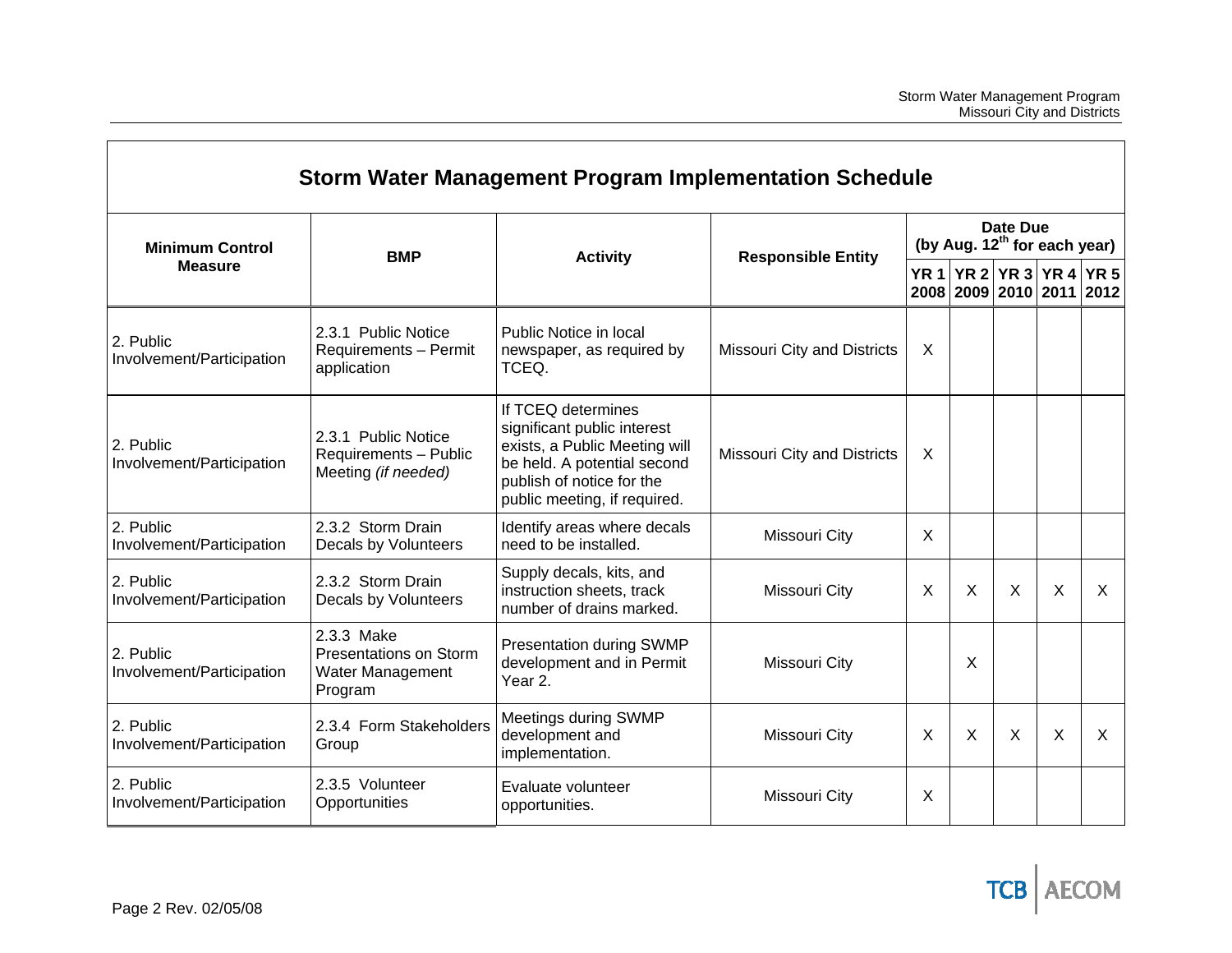|                                                                           |                 | <b>Storm Water Management Program Implementation Schedule</b>                                      |                             |         |                 |          |   |                                                                                                  |
|---------------------------------------------------------------------------|-----------------|----------------------------------------------------------------------------------------------------|-----------------------------|---------|-----------------|----------|---|--------------------------------------------------------------------------------------------------|
| <b>Minimum Control</b>                                                    | <b>BMP</b>      | <b>Responsible Entity</b><br><b>Activity</b>                                                       |                             |         | <b>Date Due</b> |          |   |                                                                                                  |
| <b>Measure</b>                                                            |                 |                                                                                                    |                             |         |                 |          |   |                                                                                                  |
|                                                                           |                 | Develop volunteer<br>opportunities program.                                                        | Missouri City               |         | X               |          |   |                                                                                                  |
|                                                                           |                 | Provide volunteer training<br>events.                                                              | Missouri City               |         | $\times$        | $\times$ | X | X                                                                                                |
|                                                                           |                 | Implement one volunteer<br>trash cleanup event per year.                                           | Missouri City               |         | X               | X        | X | X                                                                                                |
| 3. Illicit Discharge Detection 3.3.1 Illicit Discharge<br>and Elimination | Ordinance/Order | Evaluate existing regulatory<br>mechanisms and options.                                            | Missouri City and Districts | $\sf X$ |                 |          |   |                                                                                                  |
|                                                                           |                 | Develop draft regulatory<br>mechanism and/or<br>modification.                                      |                             |         | X               |          |   | (by Aug. 12 <sup>th</sup> for each year)<br>YR 1 YR 2 YR 3 YR 4 YR 5<br>2008 2009 2010 2011 2012 |
|                                                                           |                 | Review and comment on<br>draft by City and Districts.                                              |                             |         | $\times$        |          |   |                                                                                                  |
|                                                                           |                 | Incorporate City and District<br>comments.                                                         |                             |         | X               |          |   |                                                                                                  |
|                                                                           |                 | Conduct public review and<br>collect comments on draft<br>regulatory mechanism, as<br>appropriate. |                             |         | X               |          |   |                                                                                                  |
|                                                                           |                 | Finalize regulatory<br>mechanism.                                                                  |                             |         | $\sf X$         |          |   |                                                                                                  |
|                                                                           |                 | Adoption by City<br>Council/District Boards.                                                       |                             |         |                 | X        |   |                                                                                                  |

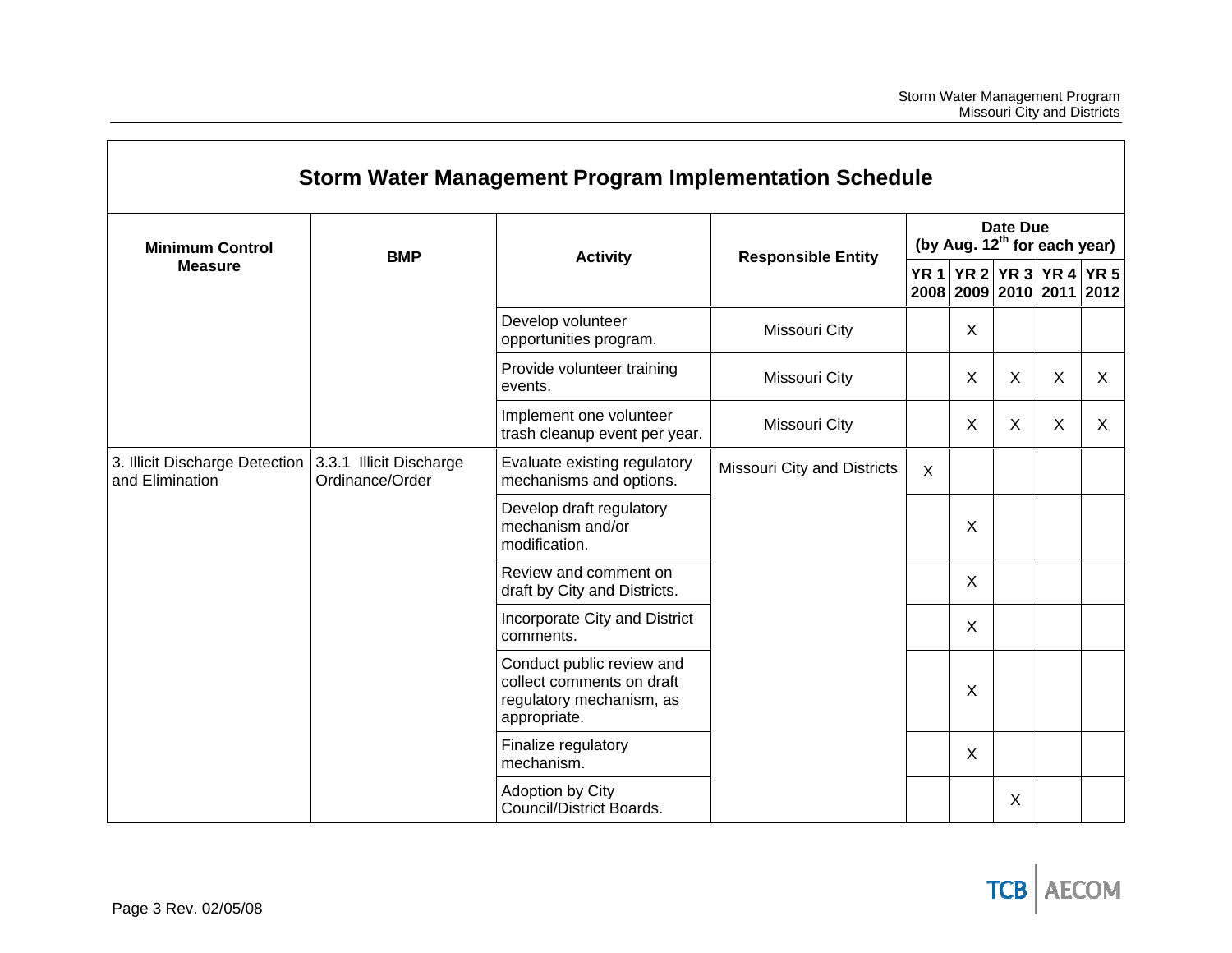|                                                                        |                       | Storm Water Management Program Implementation Schedule                                                                                                                                         |                                                      |                                               |        |   |                                                      |   |  |
|------------------------------------------------------------------------|-----------------------|------------------------------------------------------------------------------------------------------------------------------------------------------------------------------------------------|------------------------------------------------------|-----------------------------------------------|--------|---|------------------------------------------------------|---|--|
| <b>Minimum Control</b>                                                 | <b>BMP</b>            | <b>Activity</b>                                                                                                                                                                                | <b>Responsible Entity</b>                            | Date Due<br>(by Aug. $12^{th}$ for each year) |        |   |                                                      |   |  |
| <b>Measure</b>                                                         |                       |                                                                                                                                                                                                |                                                      |                                               |        |   | YR 1 YR 2 YR 3 YR 4 YR 5<br>2008 2009 2010 2011 2012 |   |  |
|                                                                        |                       | Implement ordinance /<br>regulatory mechanism.                                                                                                                                                 |                                                      |                                               |        | X | X                                                    | X |  |
| 3. Illicit Discharge Detection 3.3.2 Storm Drainage<br>and Elimination | <b>System Mapping</b> | Develop baseline City and<br><b>District Storm Drainage</b><br>System Map, using existing<br>information.<br>Complete integration of<br>develop-provided drainage<br>information into the City | Missouri City and Districts<br>(coordinated by City) |                                               | X<br>X |   |                                                      |   |  |
|                                                                        |                       | drainage map.<br>Field verify, identify, locate,<br>and map additional drainage                                                                                                                |                                                      |                                               | X      |   |                                                      |   |  |
|                                                                        |                       | features (City System).<br>Coordinate District Drainage<br>System Mapping Information.                                                                                                         |                                                      |                                               | X      |   |                                                      |   |  |
|                                                                        |                       | Field verify, identify, locate,<br>and map additional drainage                                                                                                                                 |                                                      |                                               | X      |   |                                                      |   |  |

features (District Systems)

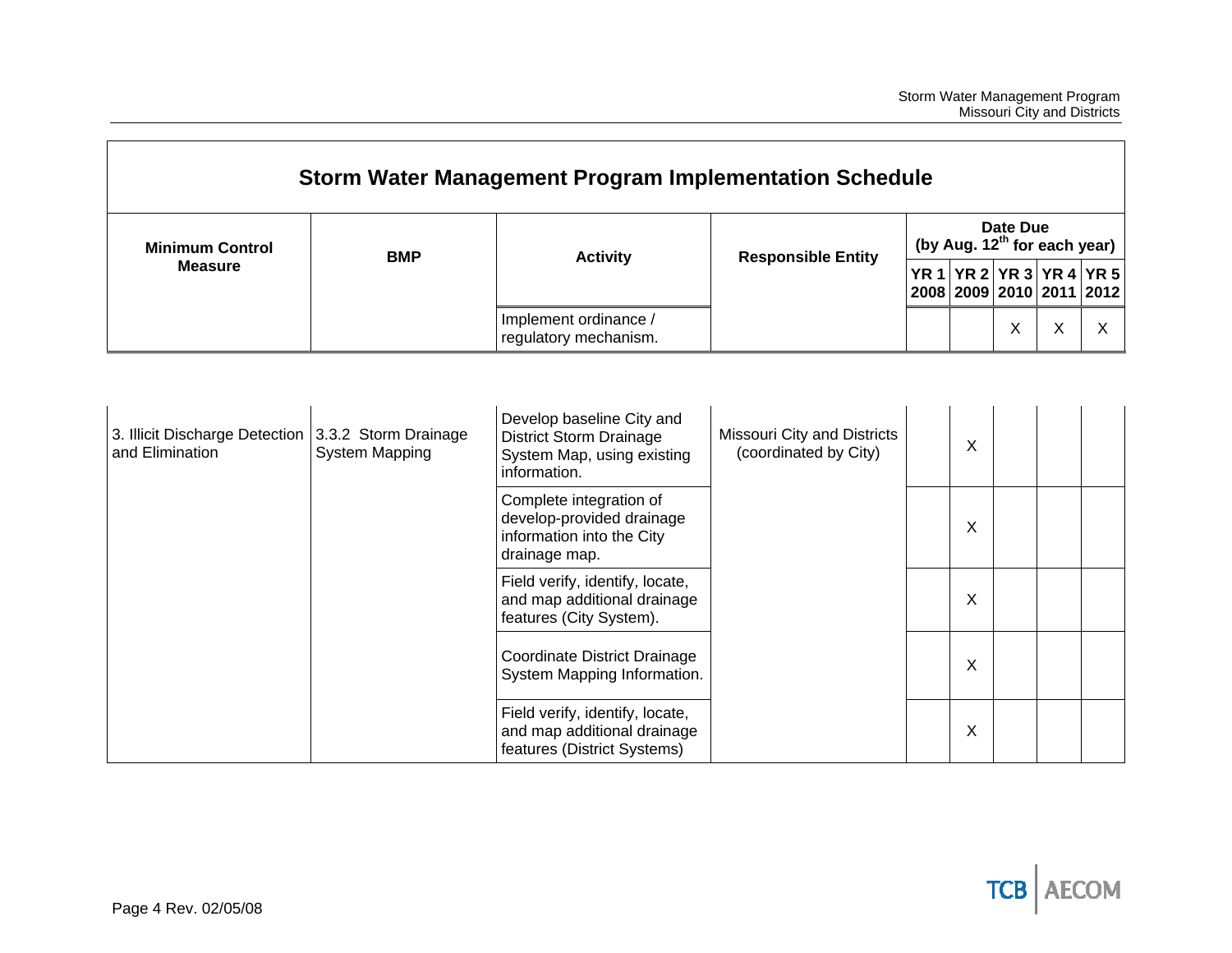|                                                                              |                                           | Storm Water Management Program Implementation Schedule                                                        |                                                      |                                               |              |          |                                                  |             |  |  |
|------------------------------------------------------------------------------|-------------------------------------------|---------------------------------------------------------------------------------------------------------------|------------------------------------------------------|-----------------------------------------------|--------------|----------|--------------------------------------------------|-------------|--|--|
| <b>Minimum Control</b>                                                       | <b>BMP</b>                                | <b>Activity</b>                                                                                               | <b>Responsible Entity</b>                            | Date Due<br>(by Aug. $12^{th}$ for each year) |              |          |                                                  |             |  |  |
| <b>Measure</b>                                                               |                                           |                                                                                                               |                                                      |                                               |              |          | YR 1 YR 2 YR 3 YR 4 <br>2008 2009 2010 2011 2012 | <b>YR 5</b> |  |  |
|                                                                              |                                           | Complete integration of<br>District-provided drainage<br>information into the storm<br>drainage system map    |                                                      |                                               |              | X        |                                                  |             |  |  |
|                                                                              |                                           | Finalize map                                                                                                  |                                                      |                                               |              | $\sf X$  |                                                  |             |  |  |
| 3. Illicit Discharge Detection   3.3.3 Database / List of<br>and Elimination | <b>Businesses</b>                         | Continue development of<br>database / list of businesses.<br>Update database / list of<br>businesses annually | Missouri City and Districts<br>(coordinated by City) | $\times$                                      | $\times$     | $\times$ | $\sf X$                                          | X           |  |  |
|                                                                              |                                           | Develop process to evaluate<br>new septic systems.                                                            | Missouri City                                        | X                                             |              |          |                                                  |             |  |  |
| 3. Illicit Discharge Detection<br>and Elimination                            | 3.3.4 Septic System<br>identification and | Evaluate new septic systems.                                                                                  |                                                      |                                               | X            | X        | X                                                | $\times$    |  |  |
|                                                                              | Inspection                                | Investigate areas with septic<br>systems in response to<br>complaints.                                        | Missouri City                                        |                                               | X            | X        | X                                                | $\sf X$     |  |  |
| 3. Illicit Discharge Detection                                               | 3.3.5 Illicit Discharge                   | Respond to complaints.                                                                                        | Missouri City and Districts                          | $\pmb{\times}$                                | $\mathsf{X}$ | X        | $\mathsf{X}$                                     | X           |  |  |
| and Elimination                                                              | Detection and Elimination<br>Program      | Implement routine inspection<br>program.                                                                      |                                                      | $\times$                                      | $\sf X$      | X        | X                                                | $\times$    |  |  |
|                                                                              |                                           | Develop screening protocol.                                                                                   |                                                      |                                               | $\sf X$      |          |                                                  |             |  |  |
|                                                                              |                                           | Implement screening,<br>inspection or detection<br>program.                                                   |                                                      |                                               |              | X        | X                                                | X           |  |  |

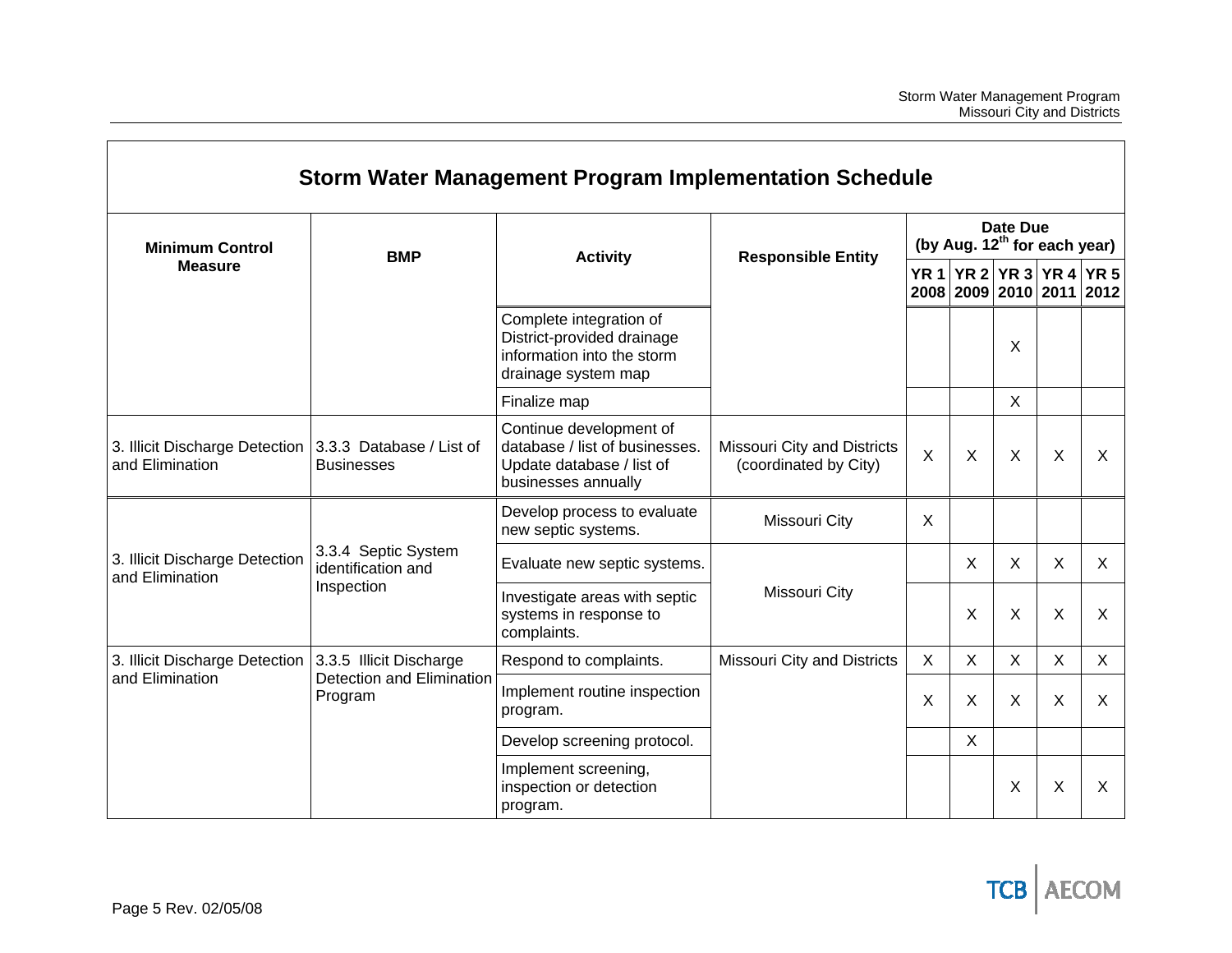|                                                           |                                                                                 | <b>Storm Water Management Program Implementation Schedule</b>                                       |                                    |                                                             |                                                      |   |   |   |  |
|-----------------------------------------------------------|---------------------------------------------------------------------------------|-----------------------------------------------------------------------------------------------------|------------------------------------|-------------------------------------------------------------|------------------------------------------------------|---|---|---|--|
| <b>Minimum Control</b>                                    | <b>BMP</b>                                                                      | <b>Activity</b>                                                                                     | <b>Responsible Entity</b>          | <b>Date Due</b><br>(by Aug. 12 <sup>th</sup> for each year) |                                                      |   |   |   |  |
| <b>Measure</b>                                            |                                                                                 |                                                                                                     |                                    |                                                             | YR 1 YR 2 YR 3 YR 4 YR 5<br>2008 2009 2010 2011 2012 |   |   |   |  |
|                                                           |                                                                                 | Screen 33 percent of outfalls<br>per year                                                           |                                    |                                                             |                                                      | X | X | X |  |
| 3. Illicit Discharge Detection<br>and Elimination         | 3.3.6 Household<br><b>Hazardous Waste</b><br><b>Collection Event</b>            | Publicize Fort Bend County's<br>HHW collection events on<br>City's website.                         | Missouri City                      | X                                                           | X                                                    | X | X | X |  |
| 4. Construction Site Storm<br><b>Water Runoff Control</b> | 4.3.1 Construction Site<br><b>Storm Water Runoff</b><br>Control Ordinance/Order | Evaluate existing regulatory<br>mechanisms that might<br>require modification.                      | <b>Missouri City and Districts</b> | $\sf X$                                                     |                                                      |   |   |   |  |
|                                                           |                                                                                 | Develop draft regulatory<br>mechanisms and/or<br>modification.                                      |                                    |                                                             | X                                                    |   |   |   |  |
|                                                           |                                                                                 | Review and comment on<br>draft by City and/or District.                                             |                                    |                                                             | X                                                    |   |   |   |  |
|                                                           |                                                                                 | Incorporate City and/or<br>District comments.                                                       |                                    |                                                             | X                                                    |   |   |   |  |
|                                                           |                                                                                 | Conduct public review and<br>collect comments on draft<br>regulatory mechanisms, as<br>appropriate. |                                    |                                                             | X                                                    |   |   |   |  |
|                                                           |                                                                                 | Finalize regulatory<br>mechanisms.                                                                  |                                    |                                                             | X                                                    |   |   |   |  |
|                                                           |                                                                                 | Adoption by City<br>Council/Board Districts.                                                        |                                    |                                                             |                                                      | X |   |   |  |

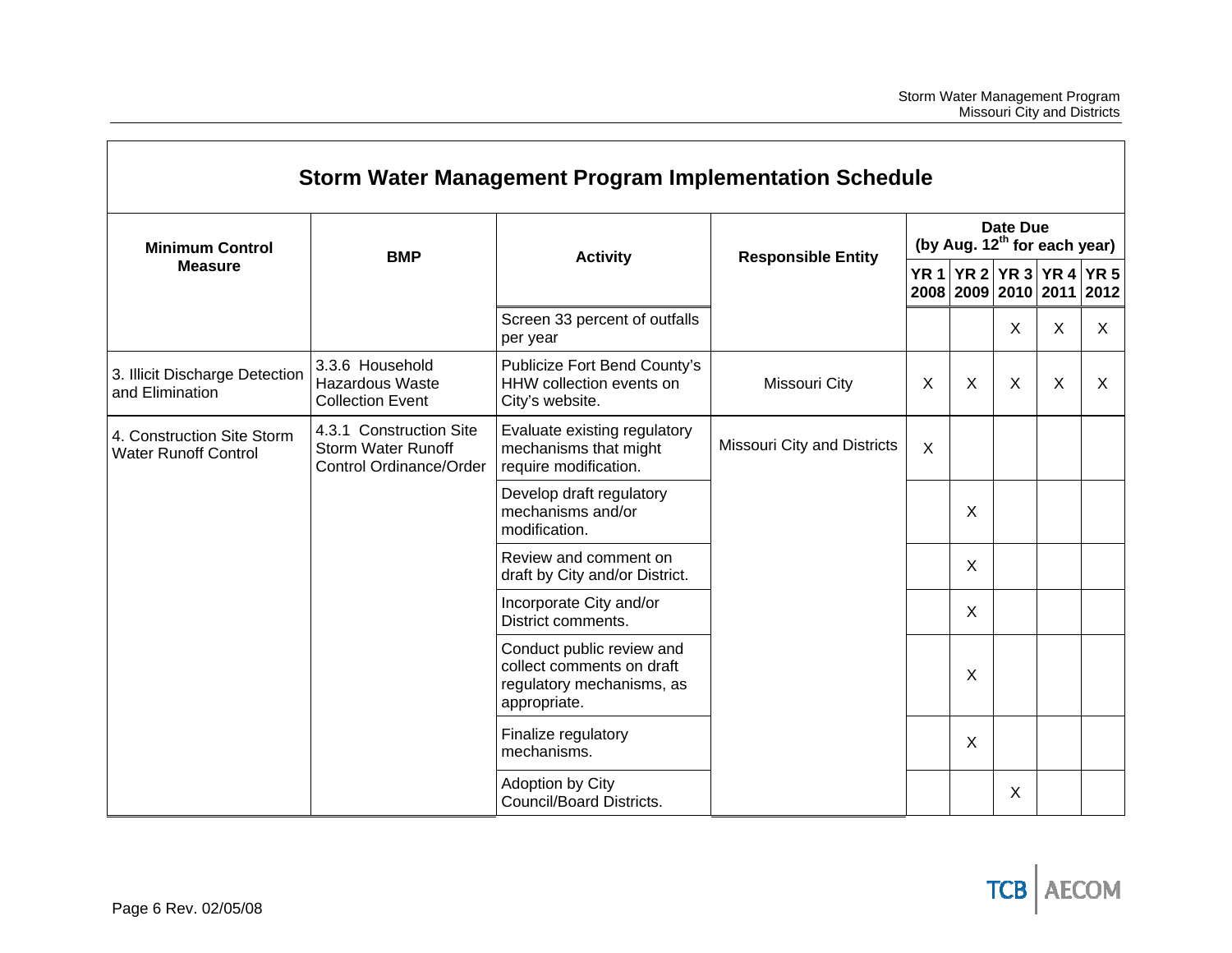|                                                           |                                   | Storm Water Management Program Implementation Schedule                         |                                                      |   |   |          |                                                                       |          |
|-----------------------------------------------------------|-----------------------------------|--------------------------------------------------------------------------------|------------------------------------------------------|---|---|----------|-----------------------------------------------------------------------|----------|
| <b>Minimum Control</b>                                    | <b>BMP</b>                        | <b>Activity</b>                                                                | Date Due<br>(by Aug. 12 <sup>th</sup> for each year) |   |   |          |                                                                       |          |
| <b>Measure</b>                                            |                                   |                                                                                | <b>Responsible Entity</b>                            |   |   |          |                                                                       |          |
|                                                           |                                   | Implement regulatory<br>mechanisms.                                            |                                                      |   |   | $\times$ | X                                                                     | $\times$ |
| 4. Construction Site Storm<br><b>Water Runoff Control</b> |                                   | Evaluate current plan review<br>process for storm water<br>quality.            |                                                      | X |   |          |                                                                       |          |
|                                                           | 4.3.2 Site Plan Review<br>Program | Develop criteria checklists.                                                   | X<br>Missouri City and Districts                     |   |   |          |                                                                       |          |
|                                                           |                                   | Pre-construction site visits to<br>50% of projects.                            |                                                      | X |   |          |                                                                       |          |
|                                                           |                                   | Pre-construction site visits to<br>100% of projects.                           |                                                      |   |   |          | YR 1 YR 2 YR 3 YR 4 YR 5<br>2008 2009 2010 2011 2012<br>X<br>$\times$ |          |
|                                                           |                                   | Attend training program for<br>construction site inspections,<br>if available. |                                                      | X |   |          |                                                                       |          |
| 4. Construction Site Storm                                | 4.3.3 Construction Site           | Evaluate inspection plan.                                                      |                                                      | X |   |          |                                                                       |          |
| <b>Water Runoff Control</b>                               | <b>Inspection Program</b>         | Develop / update inspection<br>plan and procedure<br>checklists.               | Missouri City and Districts                          |   | X |          |                                                                       |          |
|                                                           |                                   | Inspect 100% of construction<br>sites.                                         |                                                      |   |   | X        | Χ                                                                     | X        |

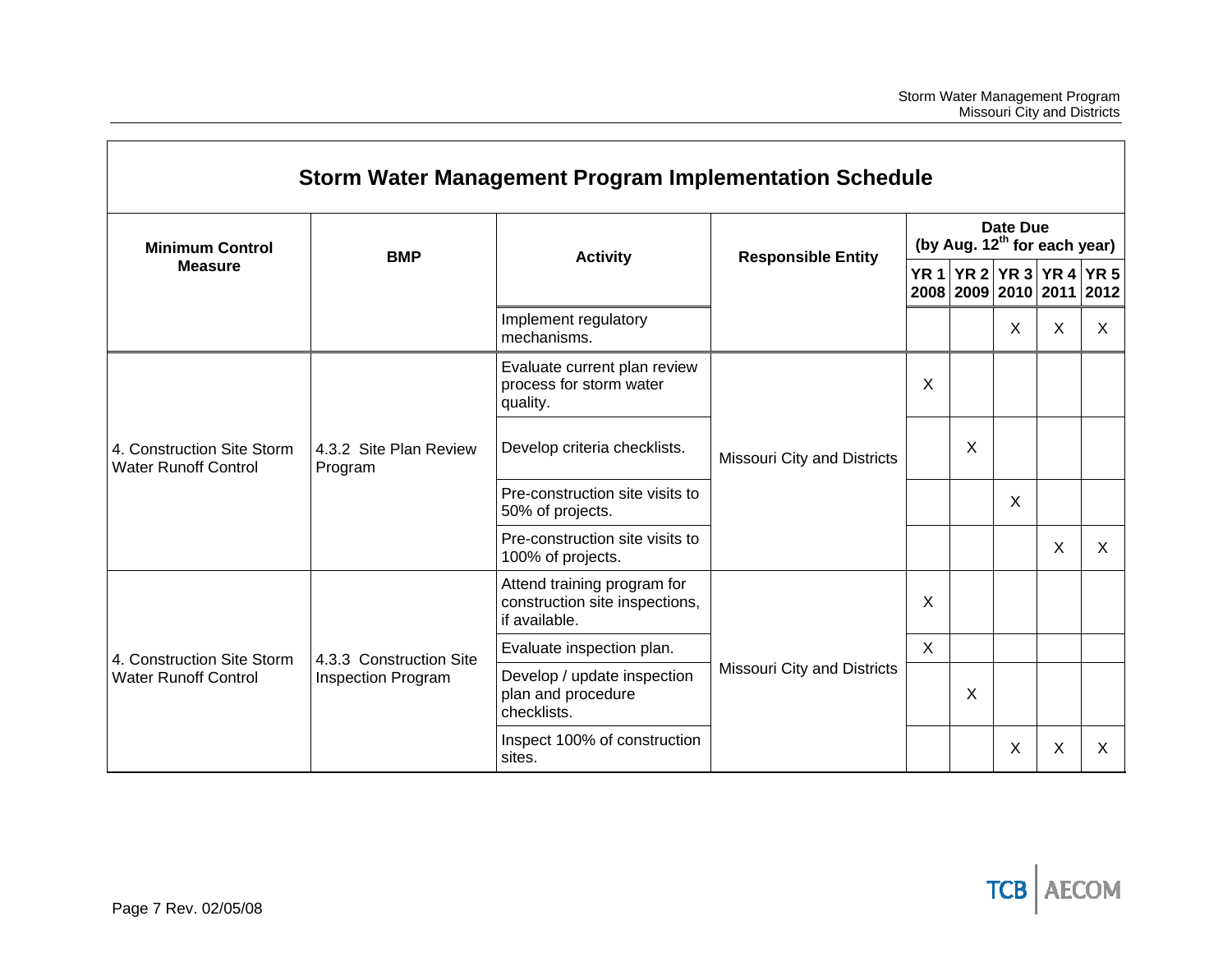|                                                           |                                                                      | Storm Water Management Program Implementation Schedule                                                                             |                                    |                                                      |         |          |          |                                                      |  |
|-----------------------------------------------------------|----------------------------------------------------------------------|------------------------------------------------------------------------------------------------------------------------------------|------------------------------------|------------------------------------------------------|---------|----------|----------|------------------------------------------------------|--|
| <b>Minimum Control</b>                                    | <b>BMP</b>                                                           | <b>Responsible Entity</b><br><b>Activity</b>                                                                                       |                                    | Date Due<br>(by Aug. 12 <sup>th</sup> for each year) |         |          |          |                                                      |  |
| <b>Measure</b>                                            |                                                                      |                                                                                                                                    |                                    |                                                      |         |          |          | YR 1 YR 2 YR 3 YR 4 YR 5<br>2008 2009 2010 2011 2012 |  |
| 4. Construction Site Storm                                |                                                                      | Set up and publicize<br>reporting hotline.                                                                                         |                                    |                                                      | X       |          |          |                                                      |  |
| <b>Water Runoff Control</b>                               | 4.3.4 Reporting Hotline                                              | Continue operation of the<br>hotline and respond to hotline<br>reports.                                                            | <b>Missouri City and Districts</b> |                                                      |         | $\times$ | X        | X                                                    |  |
| 4. Construction Site Storm<br><b>Water Runoff Control</b> |                                                                      | Adopt guidance manual /<br>handbook.                                                                                               |                                    |                                                      | X       |          |          |                                                      |  |
|                                                           | 4.3.5 Guidance Manual /<br>Handbook                                  | Distribute or otherwise<br>provide access to guidance<br>manual / handbook to<br>contractors applying for<br>construction permits. | <b>Missouri City and Districts</b> |                                                      | $\sf X$ | $\times$ | $\times$ | $\times$                                             |  |
| 4. Construction Site Storm                                | 4.3.6 Good                                                           | Develop or use existing<br>brochures / educational<br>materials.                                                                   |                                    |                                                      | X       |          |          |                                                      |  |
| <b>Water Runoff Control</b>                               | <b>Housekeeping Education</b>                                        | Distribute materials on good<br>housekeeping for<br>construction sites during plan<br>review                                       | <b>Missouri City and Districts</b> |                                                      | X       | $\times$ | $\times$ | $\sf X$                                              |  |
| 4. Construction Site Storm<br><b>Water Runoff Control</b> | 4.3.7 Construction Site<br><b>Operations Storm Water</b><br>Training | Develop materials on<br>construction general permit<br>compliance.                                                                 | <b>Missouri City and Districts</b> |                                                      | Χ       |          |          |                                                      |  |

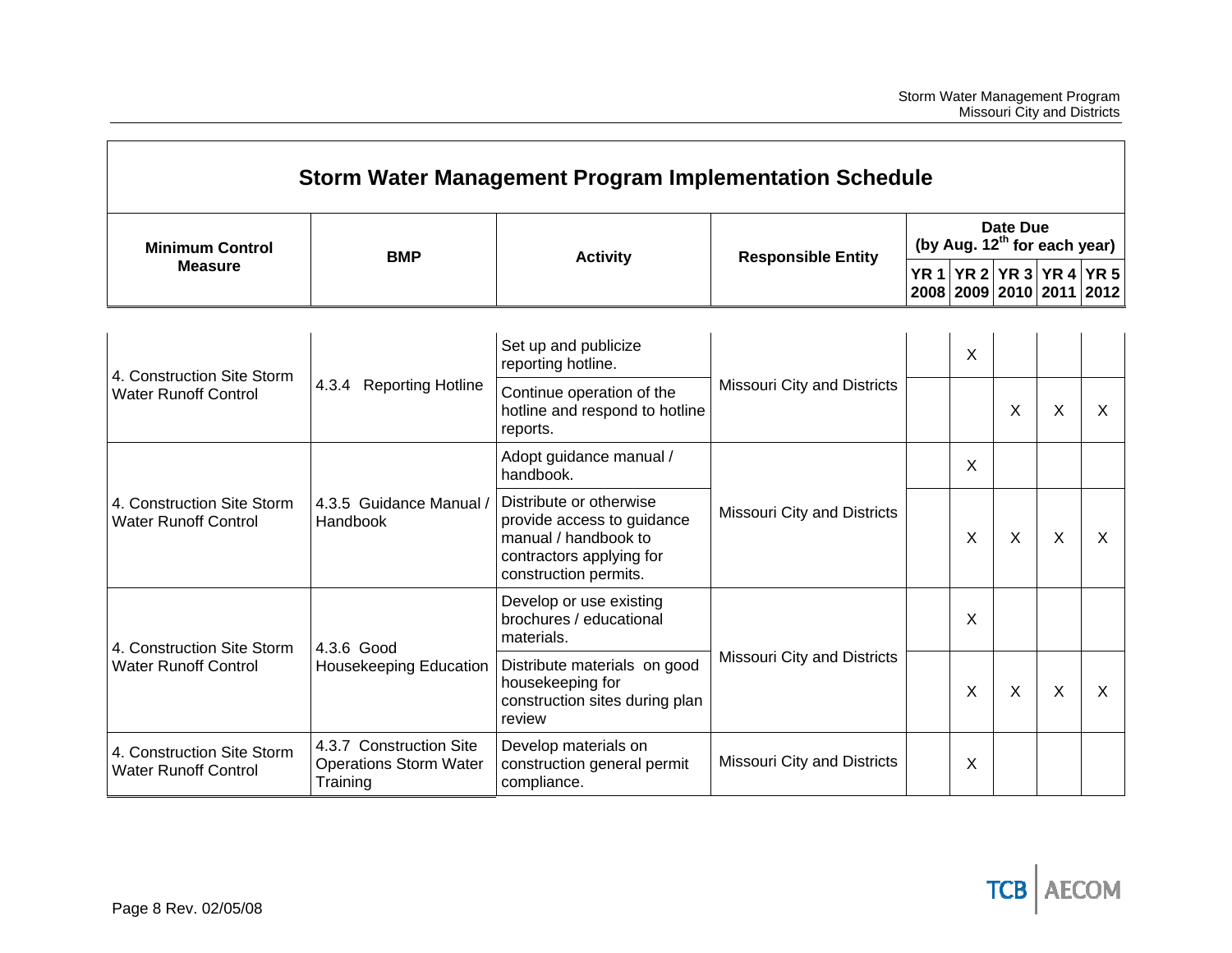|                                                       |                                                                                | Storm Water Management Program Implementation Schedule                                     |                                                                           |                                                             |                                                      |   |   |   |  |  |  |
|-------------------------------------------------------|--------------------------------------------------------------------------------|--------------------------------------------------------------------------------------------|---------------------------------------------------------------------------|-------------------------------------------------------------|------------------------------------------------------|---|---|---|--|--|--|
| <b>Minimum Control</b>                                |                                                                                | <b>Activity</b><br><b>Responsible Entity</b>                                               |                                                                           | <b>Date Due</b><br>(by Aug. 12 <sup>th</sup> for each year) |                                                      |   |   |   |  |  |  |
| <b>Measure</b>                                        | <b>BMP</b>                                                                     |                                                                                            |                                                                           |                                                             | YR 1 YR 2 YR 3 YR 4 YR 5<br>2008 2009 2010 2011 2012 |   |   |   |  |  |  |
|                                                       |                                                                                | Distribute materials on<br>construction general permit<br>compliance.                      |                                                                           |                                                             |                                                      | X | X | X |  |  |  |
|                                                       |                                                                                | Evaluate existing ordinances<br>/ regulatory mechanism that<br>might require modification. |                                                                           | X                                                           |                                                      |   |   |   |  |  |  |
|                                                       |                                                                                |                                                                                            | Develop draft ordinance /<br>regulatory mechanism and/or<br>modification. |                                                             |                                                      | X |   |   |  |  |  |
| 5. Post-Construction Storm<br>Water Management in New | 5.3.1 Post-Construction<br>Storm Water<br>Management in New<br>Development and | Review and comment on<br>draft by City staff and District<br>consultants.                  | Missouri City and Districts                                               |                                                             | $\sf X$                                              |   |   |   |  |  |  |
| Development and<br>Redevelopment                      | Redevelopment<br>Ordinance / Regulatory                                        | Conduct public review, as<br>appropriate.                                                  |                                                                           |                                                             | $\sf X$                                              |   |   |   |  |  |  |
|                                                       | Mechanism                                                                      | Finalize ordinance /<br>regulatory mechanism.                                              |                                                                           |                                                             | X                                                    |   |   |   |  |  |  |
|                                                       |                                                                                |                                                                                            | Adoption by City Council<br>Districts.                                    |                                                             |                                                      |   | X |   |  |  |  |
|                                                       |                                                                                | Implement ordinance /<br>regulatory mechanism.                                             |                                                                           |                                                             |                                                      | X | X | X |  |  |  |

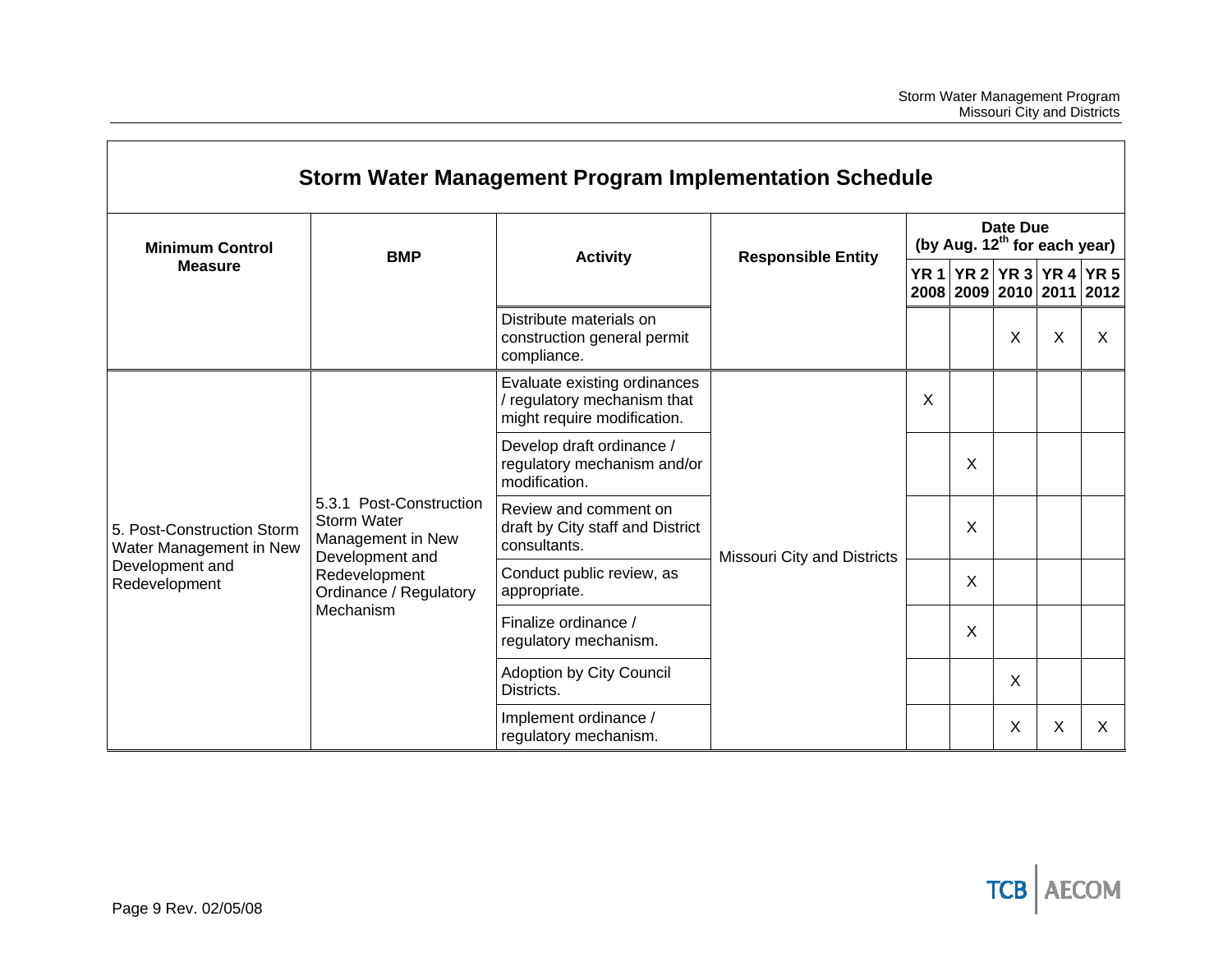| Storm Water Management Program Implementation Schedule                                    |                                                                                                                           |                                                                                                                |                             |                                                      |                                                      |          |   |   |  |  |
|-------------------------------------------------------------------------------------------|---------------------------------------------------------------------------------------------------------------------------|----------------------------------------------------------------------------------------------------------------|-----------------------------|------------------------------------------------------|------------------------------------------------------|----------|---|---|--|--|
| <b>Minimum Control</b>                                                                    | <b>BMP</b>                                                                                                                | <b>Responsible Entity</b><br><b>Activity</b>                                                                   |                             | Date Due<br>(by Aug. 12 <sup>th</sup> for each year) |                                                      |          |   |   |  |  |
| <b>Measure</b>                                                                            |                                                                                                                           |                                                                                                                |                             |                                                      | YR 1 YR 2 YR 3 YR 4 YR 5<br>2008 2009 2010 2011 2012 |          |   |   |  |  |
| 5. Post-Construction Storm<br>Water Management in New<br>Development and<br>Redevelopment |                                                                                                                           | Evaluate regional storm<br>water management system<br>facilities                                               | Missouri City               |                                                      | X                                                    |          |   |   |  |  |
|                                                                                           | 5.3.2 Evaluate Regional<br><b>Storm Water</b><br>Management System<br><b>Facilities</b>                                   | Develop report on regional<br>storm water system facilities<br>evaluation.                                     |                             |                                                      |                                                      | X        |   |   |  |  |
|                                                                                           |                                                                                                                           | Incorporate storm water<br>quality to considerations for<br>regional drainage system<br>development            | Missouri City and Districts |                                                      |                                                      | X        | X | X |  |  |
| 5. Post-Construction Storm<br>Water Management in New                                     | 5.3.3 Long-Term<br>Inspection and<br>Maintenance Plan<br><b>Requirement for Storm</b><br><b>Water Structural Controls</b> | Review/update development<br>plans for long-term inspection<br>and maintenance. Review<br>existing procedures. | Missouri City and Districts |                                                      | X                                                    |          |   |   |  |  |
| Development and<br>Redevelopment                                                          |                                                                                                                           | Update or develop and<br>implement<br>Procedure/Checklist                                                      |                             |                                                      |                                                      | $\times$ | X | X |  |  |
|                                                                                           |                                                                                                                           | Review existing procedures                                                                                     |                             | $\sf X$                                              |                                                      |          |   |   |  |  |
| 5. Post-Construction Storm<br>Water Management in New                                     | 5.3.4 Revise<br><b>Development Review</b>                                                                                 | Update existing procedures                                                                                     | Missouri City and Districts |                                                      | X                                                    |          |   |   |  |  |
| Development and<br>Redevelopment                                                          | Procedures                                                                                                                | Begin and continue<br>implementation of updated<br>procedures                                                  |                             |                                                      |                                                      | X        | X | X |  |  |

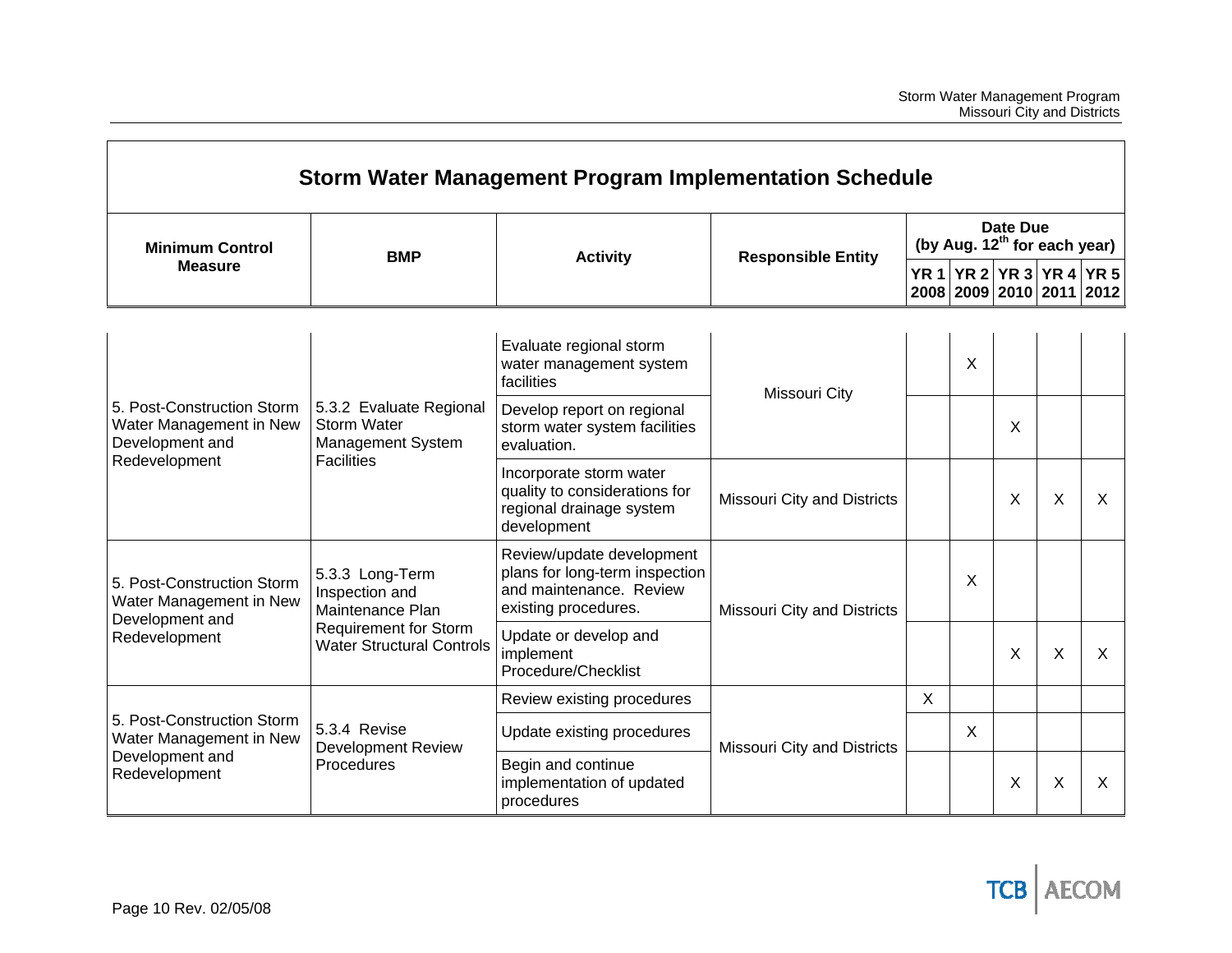|                                                                                           |                                                                     | Storm Water Management Program Implementation Schedule                                              |                             |                     |                                   |          |                                            |    |
|-------------------------------------------------------------------------------------------|---------------------------------------------------------------------|-----------------------------------------------------------------------------------------------------|-----------------------------|---------------------|-----------------------------------|----------|--------------------------------------------|----|
| <b>Minimum Control</b>                                                                    | <b>BMP</b>                                                          | <b>Activity</b>                                                                                     | <b>Responsible Entity</b>   |                     | (by Aug. $12^{th}$ for each year) | Date Due |                                            |    |
| <b>Measure</b>                                                                            |                                                                     |                                                                                                     |                             | <b>YR 1</b><br>2008 |                                   |          | YR 2 YR 3 YR 4 YR 5<br>2009 2010 2011 2012 |    |
| 5. Post-Construction Storm<br>Water Management in New<br>Development and<br>Redevelopment | 5.3.5 Inspection of<br><b>Completed Projects</b>                    | Develop inspection checklist.                                                                       | Missouri City               |                     | X                                 |          |                                            |    |
|                                                                                           |                                                                     | Check all completed projects<br>for implementation.                                                 | Missouri City and Districts |                     |                                   | X        | X                                          | х  |
| 5. Post-Construction Storm<br>Water Management in New                                     | 5.3.6 Community<br>Outreach (Developers,                            | Evaluate informational<br>materials.                                                                |                             | Χ                   |                                   |          |                                            |    |
| Development and                                                                           | Neighborhood                                                        | Develop materials.                                                                                  | Missouri City and Districts |                     | X                                 |          |                                            |    |
| Redevelopment                                                                             | Associations)                                                       | Distribute materials.                                                                               |                             |                     |                                   | X        | X                                          | X. |
| 5. Post-Construction Storm<br>Water Management in New<br>Development and<br>Redevelopment | 5.3.7 Encourage Low<br><b>Storm Water Quality</b><br>Impact Designs | Evaluate City design<br>standards to allow design<br>alternatives, such as low<br>impact design(s). | Missouri City               | X                   | X                                 | X        | X                                          | X  |

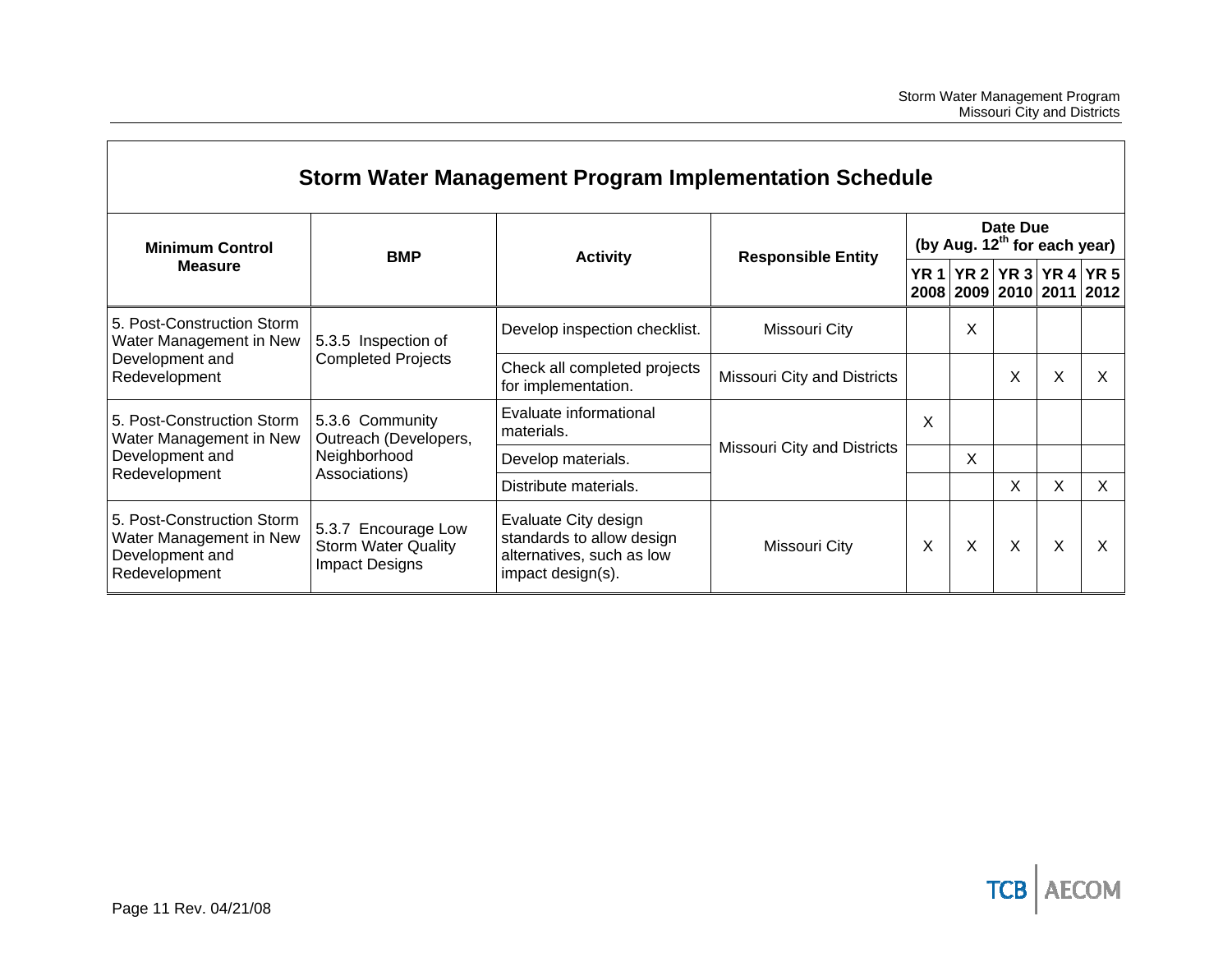| <b>Minimum Control</b>                                                      | Storm Water Management Program Implementation Schedule     |                                                                                            | <b>Responsible Entity</b>   |                     |   |                |                | (by Aug. 12 <sup>th</sup> for each year) |
|-----------------------------------------------------------------------------|------------------------------------------------------------|--------------------------------------------------------------------------------------------|-----------------------------|---------------------|---|----------------|----------------|------------------------------------------|
| <b>Measure</b>                                                              | <b>BMP</b>                                                 | <b>Activity</b>                                                                            |                             | <b>YR 1</b><br>2008 |   | 2009 2010 2011 | YR 2 YR 3 YR 4 | <b>YR 5</b><br>2012                      |
| 6. Pollution<br>Prevention/Good<br>Housekeeping for Municipal<br>Operations | 6.2.4 Municipal<br>Operations and Industrial<br>Activities | Develop list of municipally<br>owned or operated industrial<br>activities and update SWMP. | Missouri City and Districts |                     | X |                |                |                                          |
| 6. Pollution<br>Prevention/Good<br>Housekeeping for Municipal<br>Operations | 6.3.1 Structural Control<br>Maintenance                    | Review and evaluate existing<br>structural control<br>maintenance procedures.              | Missouri City and Districts | X                   |   |                |                |                                          |
|                                                                             |                                                            | Develop inventory of City and<br>District structural controls.                             |                             |                     | X |                |                |                                          |
| 6. Pollution<br>Prevention/Good                                             | 6.3.1 Structural Control                                   | Develop inspection and<br>maintenance schedule.                                            | Missouri City and Districts |                     |   | X              |                |                                          |
| Housekeeping for Municipal<br>Operations                                    | Maintenance                                                | Begin and continue<br>implementation of the<br>inspection and maintenance<br>program.      |                             |                     |   |                | X              | X                                        |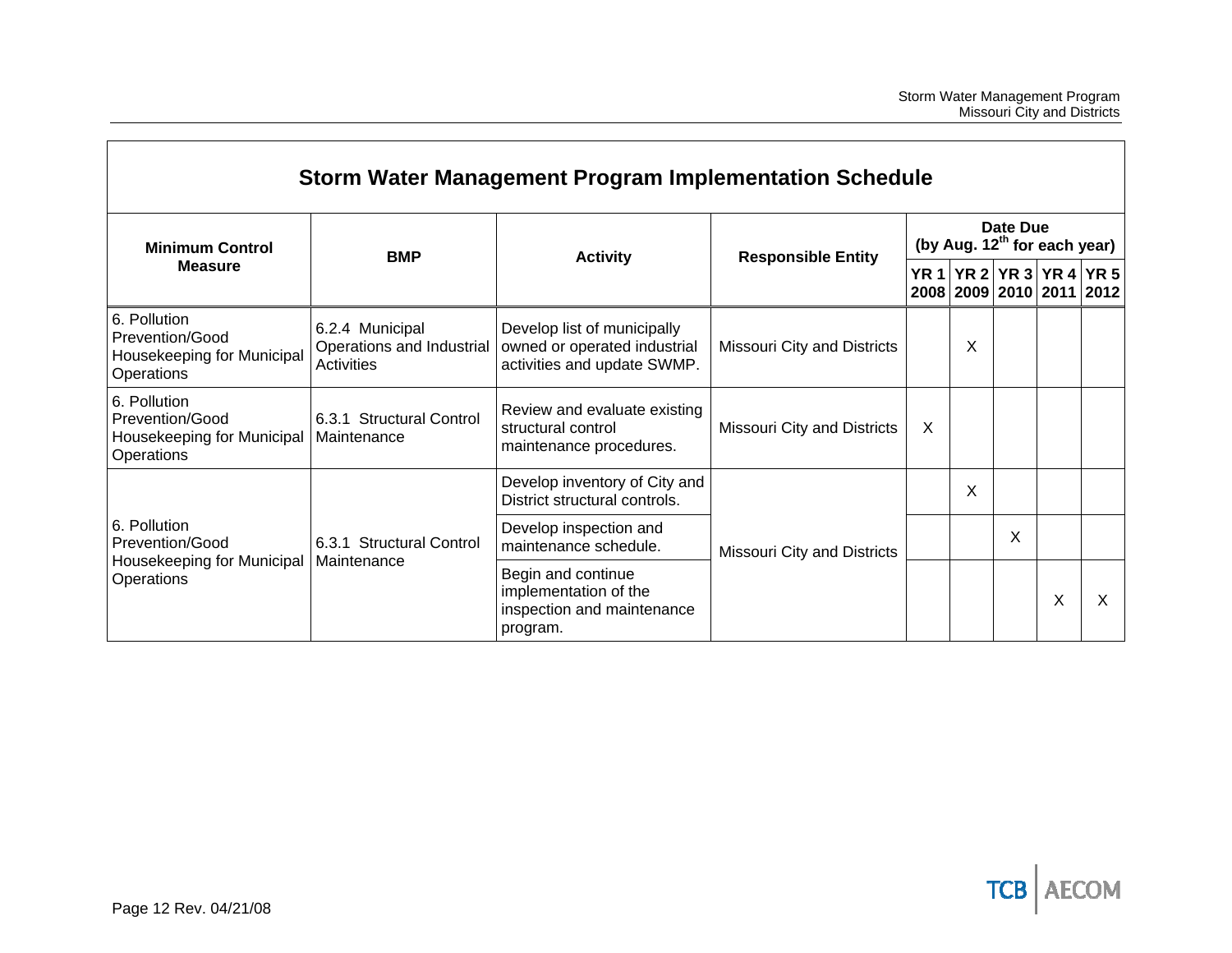|                                                                             |                          | Storm Water Management Program Implementation Schedule                                                                                                                                 |                             |             |          |                                          |                                                 |              |
|-----------------------------------------------------------------------------|--------------------------|----------------------------------------------------------------------------------------------------------------------------------------------------------------------------------------|-----------------------------|-------------|----------|------------------------------------------|-------------------------------------------------|--------------|
| <b>Minimum Control</b>                                                      | <b>BMP</b>               | <b>Activity</b>                                                                                                                                                                        |                             |             | Date Due | (by Aug. 12 <sup>th</sup> for each year) |                                                 |              |
| <b>Measure</b>                                                              |                          |                                                                                                                                                                                        | <b>Responsible Entity</b>   | <b>YR 1</b> |          |                                          | YR 2 YR 3 YR 4 YR 5<br>2008 2009 2010 2011 2012 |              |
| 6. Pollution<br>Prevention/Good<br>Housekeeping for Municipal<br>Operations | 6.3.2 Waste Disposal     | Evaluate Missouri City and<br>District facilities for proper<br>waste disposal practices.                                                                                              | Missouri City and Districts | X           |          |                                          |                                                 |              |
| 6. Pollution<br>Prevention/Good<br>Housekeeping for Municipal<br>Operations |                          | Develop storm water waste<br>management procedure.                                                                                                                                     |                             |             | X        |                                          |                                                 |              |
|                                                                             | 6.3.2 Waste Disposal     | Train employees on proper<br>storm water waste<br>management procedures.                                                                                                               | Missouri City and Districts |             | X        |                                          |                                                 |              |
|                                                                             |                          | Review and inspect District<br>facilities for proper waste<br>disposal. Continue "Use It or<br>Lose It" program to remove<br>non-useable materials at City<br>and District facilities. |                             |             | X        | X                                        | X                                               | X            |
| 6. Pollution<br>Prevention/Good                                             | 6.3.3 Municipal          | Develop and provide<br>municipal employee training<br>materials.                                                                                                                       | Missouri City and Districts |             | X        |                                          |                                                 |              |
| Housekeeping for Municipal<br>Operations                                    | <b>Employee Training</b> | Require training of municipal<br>employees and District<br>consultants.                                                                                                                |                             |             | X        | X                                        | Χ                                               | $\mathsf{x}$ |
| 6. Pollution<br>Prevention/Good                                             | 6.3.4 Street Sweeping    | Continue to identify priority<br>areas for street sweeping                                                                                                                             | Missouri City               | $\sf X$     | $\sf X$  | X                                        | X                                               | X            |

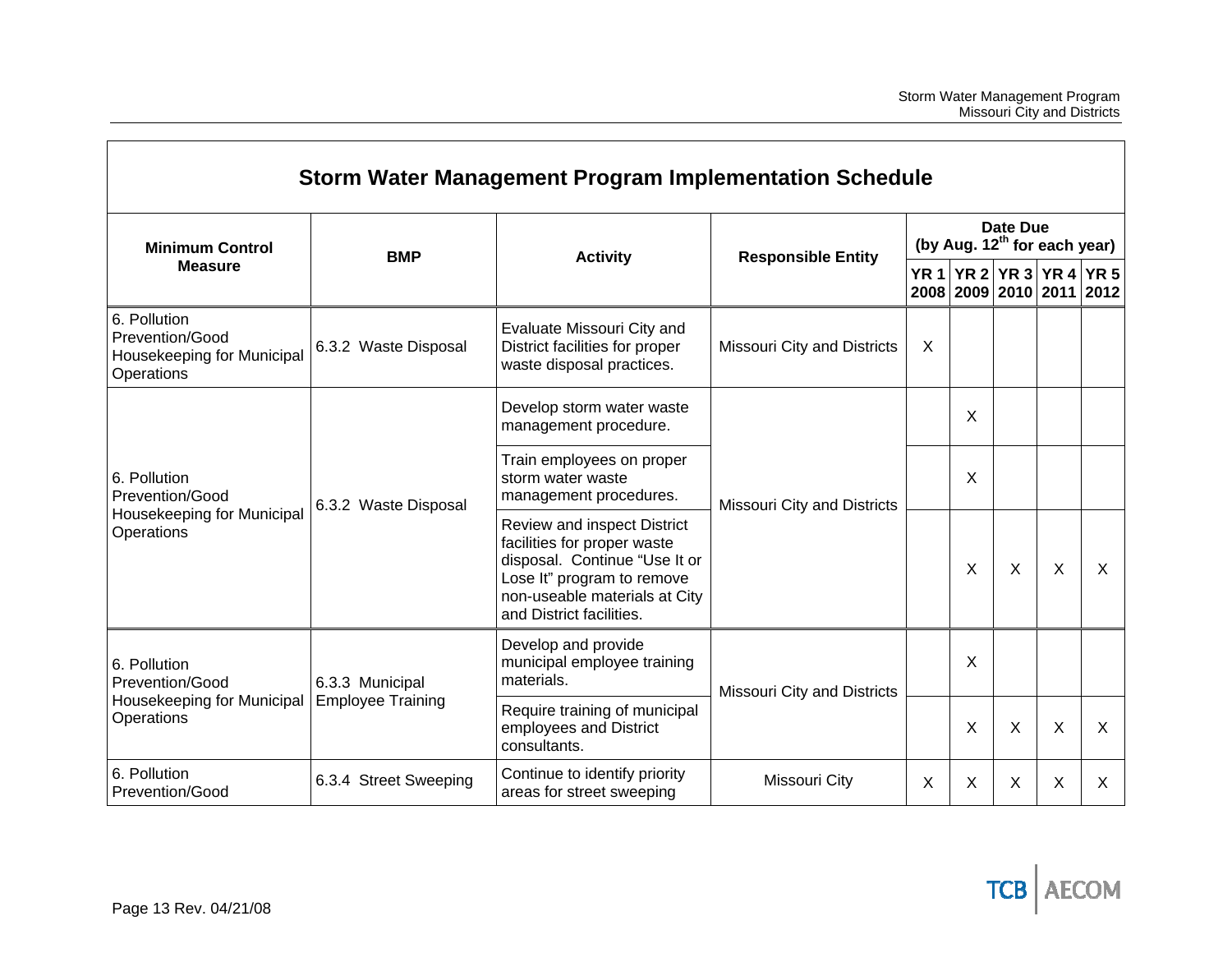|                                                                             |                                                                                                                                                                                       | Storm Water Management Program Implementation Schedule                                   |                                    |          |          |                                          |                                                           |      |
|-----------------------------------------------------------------------------|---------------------------------------------------------------------------------------------------------------------------------------------------------------------------------------|------------------------------------------------------------------------------------------|------------------------------------|----------|----------|------------------------------------------|-----------------------------------------------------------|------|
| <b>Minimum Control</b>                                                      | <b>BMP</b>                                                                                                                                                                            | <b>Activity</b>                                                                          |                                    |          | Date Due | (by Aug. 12 <sup>th</sup> for each year) |                                                           |      |
| <b>Measure</b>                                                              |                                                                                                                                                                                       |                                                                                          | <b>Responsible Entity</b>          |          |          |                                          | YR 1   YR 2   YR 3   YR 4   YR 5  <br>2008 2009 2010 2011 | 2012 |
| Housekeeping for Municipal<br>Operations                                    |                                                                                                                                                                                       | Evaluate need for additional<br>equipment or contract<br>services                        |                                    | X        | X        | X                                        | Χ                                                         | X    |
| 6. Pollution<br>Prevention/Good<br>Housekeeping for Municipal<br>Operations |                                                                                                                                                                                       | Require litter control at<br>municipal operations.                                       |                                    | X        |          |                                          |                                                           |      |
|                                                                             | Begin and continue<br>implementation of litter<br>6.3.5 Litter Control<br>collection (at service center<br>and 12 times per year at<br>parks, public facilities, and<br>parking lots) | <b>Missouri City and Districts</b>                                                       | X                                  | $\times$ | $\sf X$  | X                                        | $\boldsymbol{\mathsf{X}}$                                 |      |
| 6. Pollution<br>Prevention/Good<br>Housekeeping for Municipal<br>Operations | 6.3.6 Vehicle and<br><b>Equipment Washing</b>                                                                                                                                         | Continue washing of<br>municipal vehicles and<br>equipment at existing wash<br>facility  | Missouri City                      | X        | X        | X                                        | X                                                         | X    |
| 6. Pollution<br>Prevention/Good<br>Housekeeping for Municipal<br>Operations | 6.3.7 Evaluate Existing<br>Regional Drainage<br>Impoundments                                                                                                                          | Compile list of City and<br>District regional drainage<br>facilities.                    | <b>Missouri City and Districts</b> | X        |          |                                          |                                                           |      |
| 6. Pollution<br>Prevention/Good<br>Housekeeping for Municipal<br>Operations | 6.3.7 Evaluate Existing<br>Regional Drainage<br>Impoundments                                                                                                                          | Evaluate regional drainage<br>system for pollution<br>prevention / good<br>housekeeping. | Missouri City and Districts        |          | X        |                                          |                                                           |      |

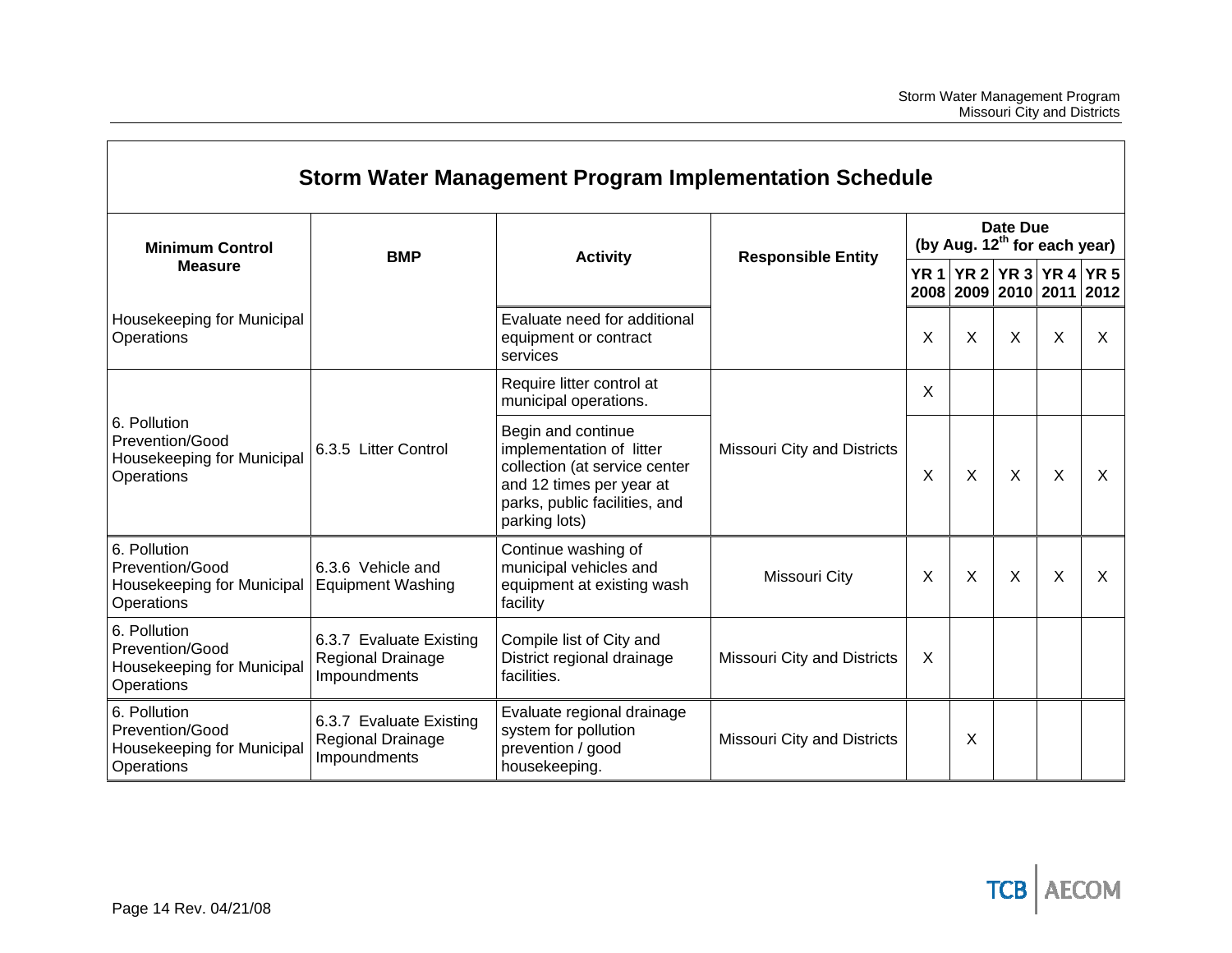| <b>Storm Water Management Program Implementation Schedule</b>               |                                         |                                                                                                          |                                    |             |                                                      |              |                                            |      |  |  |
|-----------------------------------------------------------------------------|-----------------------------------------|----------------------------------------------------------------------------------------------------------|------------------------------------|-------------|------------------------------------------------------|--------------|--------------------------------------------|------|--|--|
| <b>Minimum Control</b>                                                      |                                         | <b>BMP</b><br><b>Activity</b>                                                                            | <b>Responsible Entity</b>          |             | Date Due<br>(by Aug. 12 <sup>th</sup> for each year) |              |                                            |      |  |  |
| <b>Measure</b>                                                              |                                         |                                                                                                          |                                    | <b>YR 1</b> |                                                      |              | YR 2 YR 3 YR 4 YR 5<br>2008 2009 2010 2011 | 2012 |  |  |
| 6. Pollution<br>Prevention/Good<br>Housekeeping for Municipal<br>Operations |                                         | Develop procedures and train<br>employees for Municipal<br>Operations                                    |                                    | X           |                                                      |              |                                            |      |  |  |
|                                                                             | 6.3.8 Spill Prevention                  | Evaluate and acquire<br>containment and response<br>equipment, as appropriate.                           | <b>Missouri City and Districts</b> | X           |                                                      |              |                                            |      |  |  |
|                                                                             | and Response                            | Require contractors to<br>comply with spill prevention<br>and response requirements,<br>when applicable. |                                    | X           | X                                                    | X            | X                                          | X    |  |  |
|                                                                             |                                         | Implement spill prevention<br>and response procedure                                                     |                                    | X           | X                                                    | $\mathsf{X}$ | X                                          | X    |  |  |
| 6. Pollution<br>Prevention/Good<br>Housekeeping for Municipal               | 6.3.9 Facility Inspection<br>Program    | Continue to require municipal<br>facilities inspections.                                                 | <b>Missouri City and Districts</b> | $\sf X$     | X                                                    | X            | X                                          | X    |  |  |
| Operations                                                                  |                                         | Review inspection records<br>annually.                                                                   |                                    | X           | X                                                    | X            | X                                          | X    |  |  |
| 6. Pollution<br>Prevention/Good<br>Housekeeping for Municipal<br>Operations | 6.3.10 Service Center<br>Stockpile Area | Install filter fabric                                                                                    | Missouri City                      | X           |                                                      |              |                                            |      |  |  |
| 6. Pollution Prevention/Good<br>Housekeeping for Municipal<br>Operations    | 6.3.10 Service Center<br>Stockpile Area | Inspect and replace filter<br>fabric fencing around<br>stockpile, if necessary                           | Missouri City                      |             | X                                                    | X            | X                                          | X    |  |  |